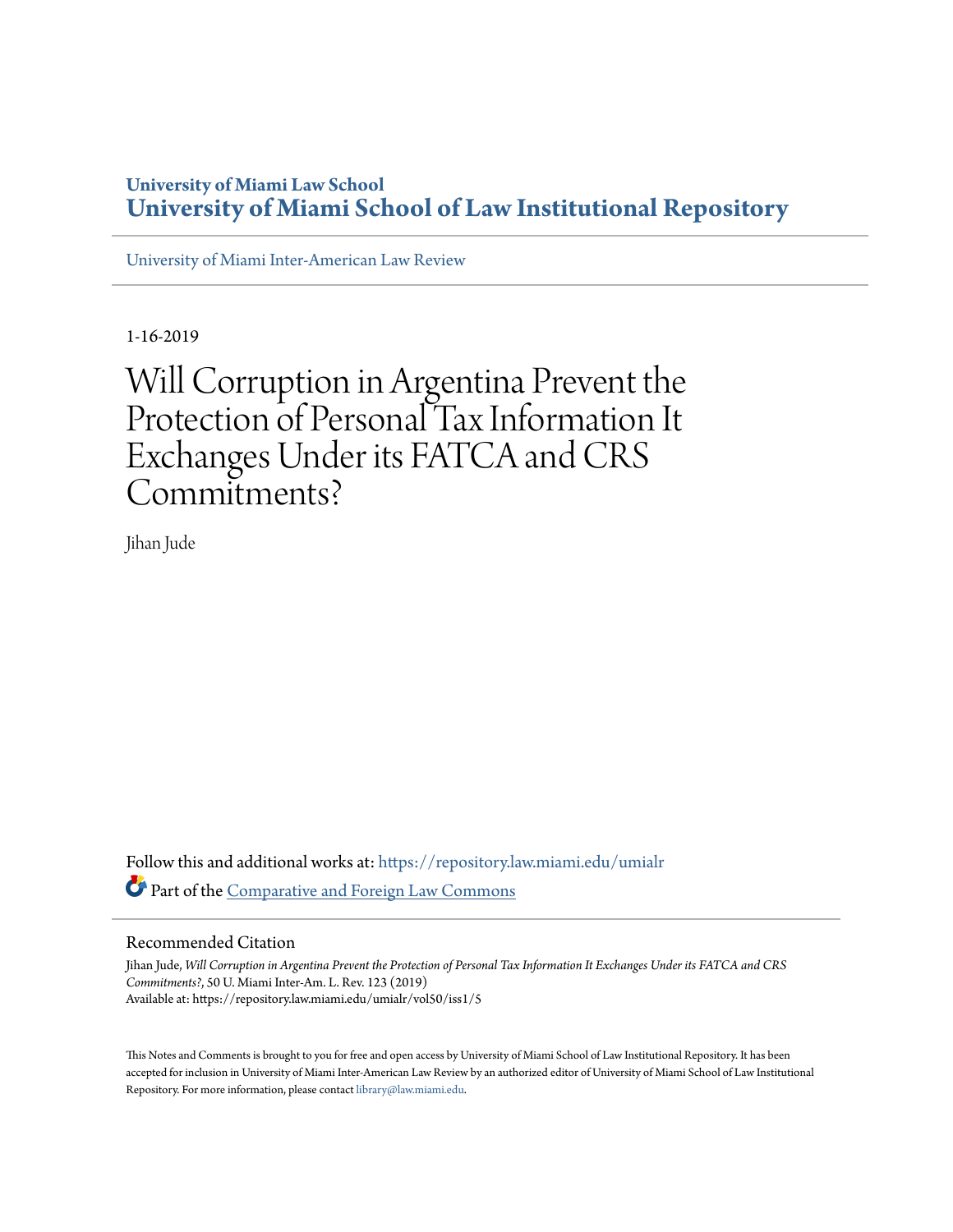# **Will Corruption in Argentina Prevent the Protection of Personal Tax Information it Exchanges Under its FATCA and CRS Commitments?**

# Jihan Jude

| I.                                 | INTRODUCTION                                            |              |
|------------------------------------|---------------------------------------------------------|--------------|
| Π.                                 | BANK SECRECY AND TAX EVASION 128                        |              |
|                                    | A. Cracking the Vault: Tax Evasion Scandals and         |              |
|                                    |                                                         |              |
|                                    | B. A Comparative View of FATCA and CRS130               |              |
|                                    | C. Agreements Under FATCA and Argentina's               |              |
|                                    | Commitment                                              | $\dots 131$  |
|                                    | D. Multilateral Competent Authority Agreements (MCAA)   |              |
|                                    | Under CRS and Argentina's Commitment133                 |              |
|                                    |                                                         |              |
|                                    | A. A History of Economic Boom and Decline 134           |              |
|                                    | B. Popular Distrust and Ubiquitous Corruption136        |              |
|                                    | C. The Nexus Between Corruption and Tax                 |              |
|                                    |                                                         | $\ldots$ 140 |
|                                    | D. The Status of Argentina's Domestic and International |              |
|                                    | Efforts to Address the Economy and Corruption143        |              |
|                                    |                                                         |              |
|                                    | A. Fears that Less Bank Secrecy Could Threaten the      |              |
|                                    |                                                         |              |
|                                    | B. OECD and American Guidance on Data                   |              |
|                                    | Confidentiality in Tax Administration 150               |              |
|                                    | C. Argentina's Legal Capacity to Comply: Data           |              |
|                                    | Protection Law in Argentina                             |              |
| $\rm V_{\rm \scriptscriptstyle L}$ | <b>CONCLUSION: THE CONFLUENCE OF</b>                    |              |
|                                    | CORRUPTION, GOVERNANCE, AND THE                         |              |
|                                    |                                                         | .160         |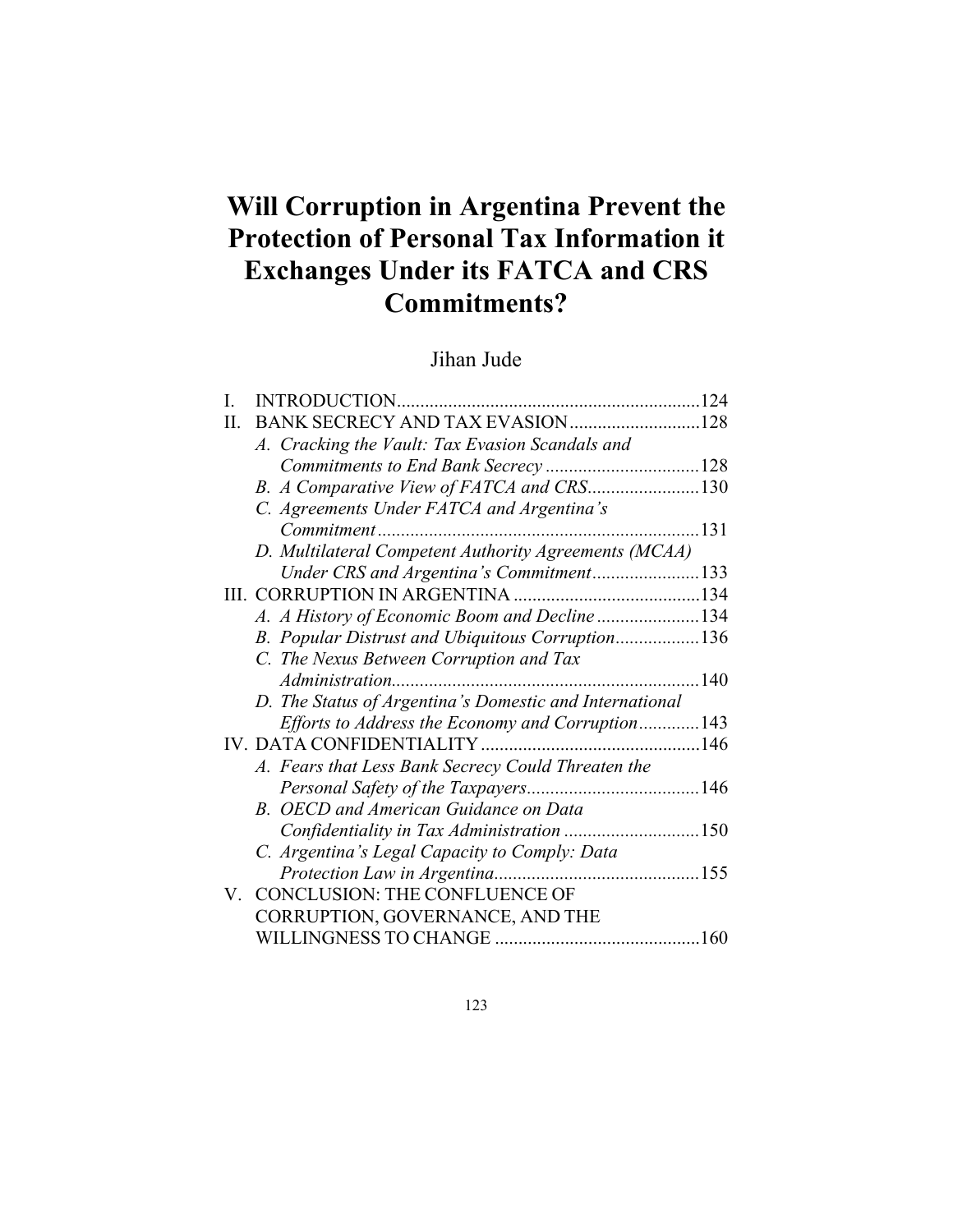#### **I. INTRODUCTION**

Oliver Wendell Holmes, an early twentieth century jurist and Chief Justice to the Supreme Court of the United States, once said, "taxes are what we pay for civilized society."1 This quote holds true now, more than ever, as developed countries like the United States (U.S.) and developing countries like Argentina are concerned with the deleterious social effects of tax evasion and the enforcement of tax compliance among their citizens and residents living or holding accounts abroad.<sup>2</sup> In order to achieve global taxation, key countries and international organizations have pushed for more transparency and less bank secrecy in international banking in hopes of smoking out tax evaders.<sup>3</sup> The key countries and international organizations, which have primarily led the push for less bank secrecy and more information sharing include the U.S., the Organization for Economic Co-operation and Development (OECD), and the European Union  $(EU)$ .<sup>4</sup> The impetus for concern over tax evasion is the amount of wealth, approximately \$7.8 trillion, in accounts in foreign financial institutions.<sup>5</sup> Traditionally, secret bank accounts in Caribbean jurisdictions like the Cayman Islands or a Swiss bank account

 $\frac{1}{1}$  *Tax Quotes*, IRS (Sept. 23, 2016), https://www.irs.gov/newsroom/taxquotes.

*See* Itai Grinberg, *The Battle Over Taxing Offshore Accounts*, 60 UCLA L. REV. 304, 306 (2012).

<sup>3</sup> Michael S. Kirsch, *Revisiting the Tax Treatment of Citizens Abroad: Reconciling Principle and Practice*, 16 FLA. TAX REV. 117, 141 (2014).

Grinberg, *supra* note 2, at 312 (explaining that the OECD started in 1960 as a membership of eighteen European countries as well as the U.S. and Canada); *See About the OECD: What We Do and How*, OECD, http://www.oecd.org/about/whatwedoandhow/ (last visited Oct. 10, 2018) (noting that now the OECD is a membership of thirty-five countries across the globe that represent the world's most advanced economies and several emerging economies, such as Mexico, China, India, Brazil, and Turkey, and focused on securing economic growth and financial stability, the OECD monitors events in member countries and provides peer reviews in order to provide insight into legal and policy corrective actions member states might take); *About The EU: The EU in Brief*, EUR. UNION (Apr. 7, 2018), https://europa.eu/european-union/about-eu/eu-inbrief en. (noting that the EU is an economic and political union between twentyeight European countries established after the Second World War to promote economic trade and interdependence and the avoidance of conflict).

<sup>5</sup> Grinberg, *supra* note 2, at 306.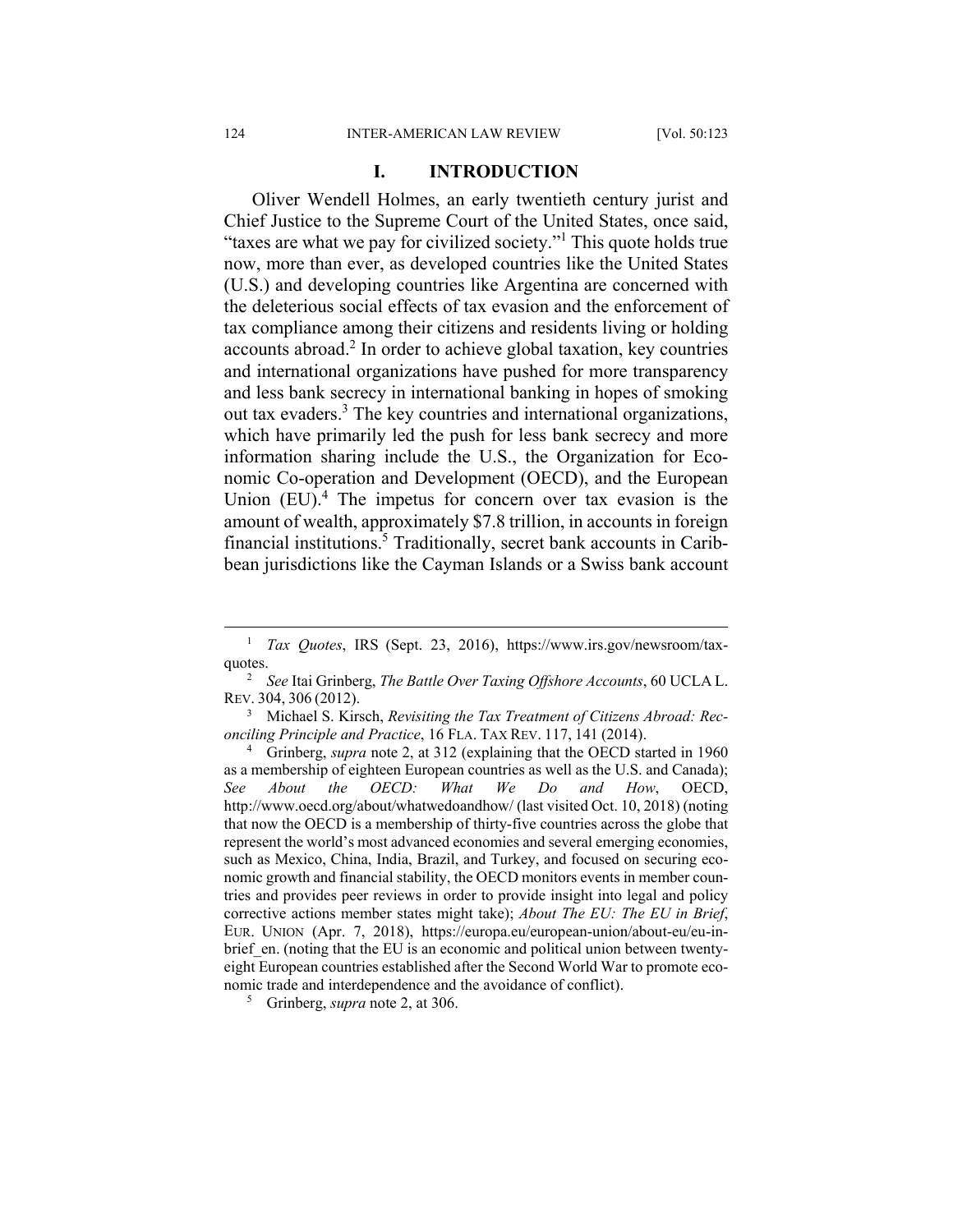held in Switzerland are what come to mind when an "offshore account" is mentioned.<sup>6</sup> In addition to residents of certain countries hiding money earned domestically overseas in foreign offshore accounts, some countries such as the U.S. are also concerned with the vast amount of expatriates living and working abroad generating income in other countries.<sup>7</sup> Such expatriates are subject to taxation by virtue of their American citizenship regardless of the jurisdiction in which they reside.<sup>8</sup> Consequently, for developed countries and international organizations dominated by the perspectives of developed countries, "taxation is the only practical means of raising the revenue to finance government spending" on the social services they provide.<sup>9</sup> The United Kingdom, Italy, Spain, and France each lose about \$100 billion in revenue each year from tax evasion, and the U.S. loses \$377 billion in revenue a year.<sup>10</sup>

The U.S. and the OECD developed the prevailing methods of tax compliance and enforcement in the international tax system that are currently in force: the Foreign Account Tax Compliance Act (FATCA) and the Common Reporting Standard (CRS), respectively.<sup>11</sup> FATCA requires tax authorities in other jurisdictions, namely foreign financial institutions (FFIs), to obtain detailed information on financial accounts held by U.S. citizens and foreign entities with significant U.S. ownership and to report that information

 $\overline{\phantom{0}}$  *CAB Concerned Over the Labeling of Fifteen Caribbean Countries as "Tax Havens" in the State of Illinois' HB3419*, CARIB. ASS'N OF BANKS (May 5, 2017), http://cab-inc.com/cab-concerned-over-the-labelling-of-fifteen-caribbeancountries-as-tax-havens-in-the-state-of-illinois-hb3419/; *see also* Robert W. Wood, *Cayman Islands is The New Switzerland, But Not The Way You Think*, FORBES (Apr. 18, 2014), https://www.forbes.com/sites/robertwood/2014/04/18/cayman-islands-is-the-new-switzerland-but-not-the-wayyou-think/#4dc3762d6fd9.

<sup>&</sup>lt;sup>7</sup> Kirsch, *supra* note 3, at 120.

<sup>8</sup>  *Id*. at 119.

<sup>9</sup> Vito Tanzi & Howell Zee, *Tax Policy for Developing Countries*, IMF (Mar. 2001), https://www.imf.org/external/pubs/ft/issues/issues27/.

<sup>10</sup> Charles S. Jr. Bowen, *There Are Many Ways to Catch FATCAts: What Impact Will the Foreign Account Tax Compliance Act (FATCA) Have on Caribbean Nations' Privacy Laws and Costs Associated with Non-Compliance*, 1 INDON. J. INT'L & COMP. L. 968, 973-74 (2014). 11 *See* Andy Mukherjee, *Private Bankers, You Have Worse Coming*,

BLOOMBERG (Oct. 2, 2016), https://www.bloomberg.com/gadfly/articles/2016- 10-02/private-bankers-you-have-a-worse-year-coming-don-t-fight-it.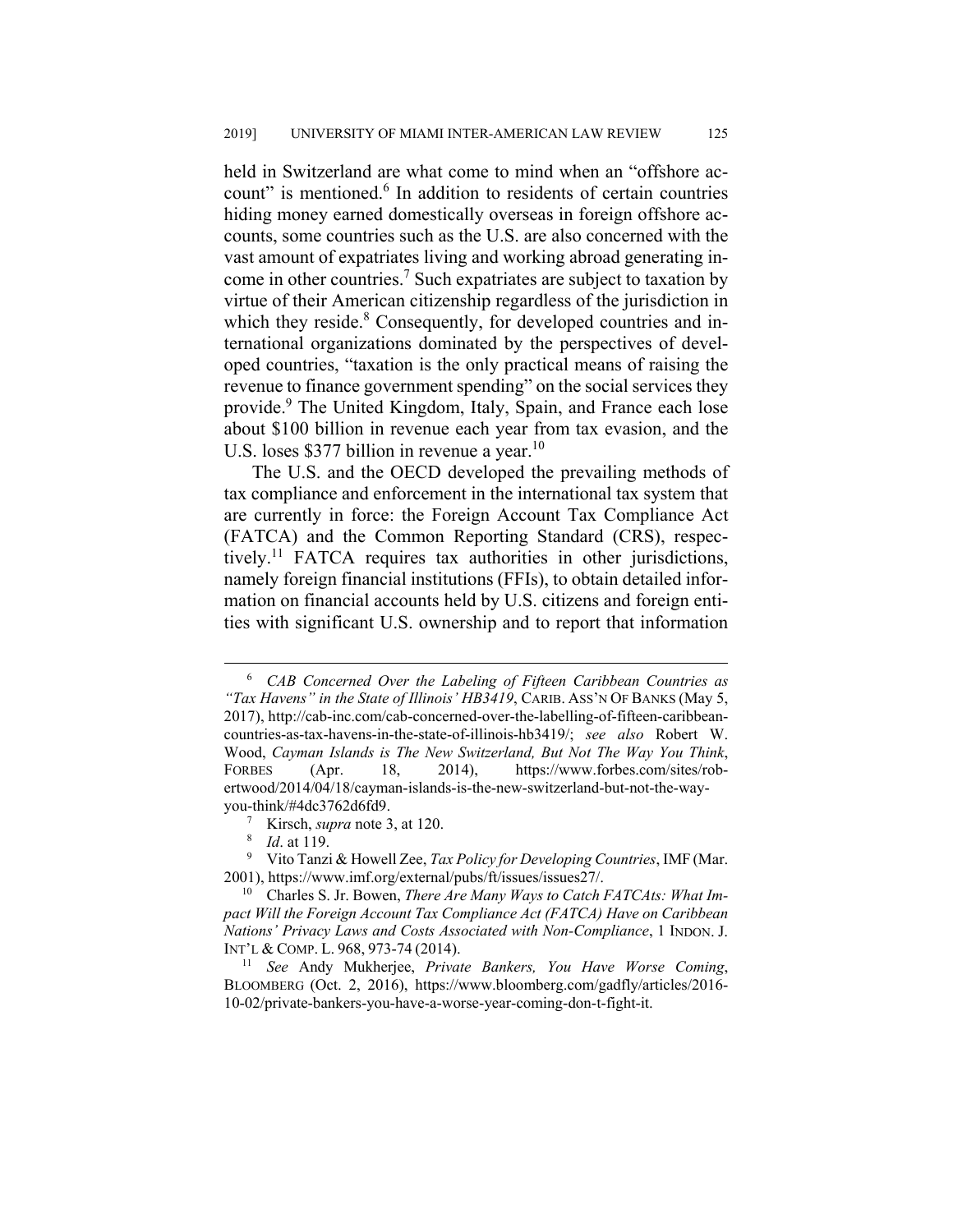back to the U.S. Internal Revenue Service (IRS).<sup>12</sup> The CRS, on the other hand, is an extensive reporting standard broader in scope than FATCA and is a mechanism for participating countries to share tax information of residents globally.<sup>13</sup> CRS is broader in terms of the kind of financial information it seeks to collect, applies broadly to residents of any given participating country and not solely to citizens, and applies to more categories of reporting entities than does FATCA.<sup>14</sup>

Argentina is among the countries that have committed to both the CRS and FATCA.15 As a developing country, Argentina has much to gain from the automatic exchange of tax information (AEOI) and the implementation of these standards, namely, the identification of taxpayers and evaders and the collection of revenue as around U.S. \$400 billion are held by Argentines in offshore assets.16 Moreover, Argentina's fiscal budget deficit during the first half of 2017 was 1.5% of its gross domestic product, which translates to about U.S.  $$8.4$  billion.<sup>17</sup> However, as a developing country with a past and present marked by ubiquitous government corruption and taxpayer distrust of keeping money within Argentina, the automatic exchange of information poses serious concerns about the

 <sup>12</sup> Grinberg, *supra* note 2, at 334; *see also What is FATCA? What is CRS?*, THOMSON REUTERS, https://tax.thomsonreuters.com/fatca-crs/what-is-crs-fatca/ (last visited Oct. 10, 2018).

<sup>13</sup> Denise Hintzke & Andrea Garcia Castelao, *The Common Reporting Standard: Impact on Financial Services Institutions*, THE TAX ADVISOR (Mar. 1, 2016), https://www.thetaxadviser.com/issues/2016/mar/crs-impact-on-financial-ser-

vices-institutions.html.<br><sup>14</sup> *Id.* See *CRS by Jurisdiction*, OECD (Oct. 18, 2017), http://www.oecd.org/tax/automatic-exchange/crs-implementation-and-assistance/crs-by-jurisdiction/; *see also Argentina Signs Information-Sharing Agreement With the U.S.*, THE TAX TIMES (Dec. 28, 2016, 7:24 AM), http://thetaxtimes.blogspot.com/2016/12/argentina-signs-information-sharing.html.

<sup>16</sup> Lucia He, *Understanding Argentina's New "Mega" Tax Amnesty Law*, THE BUBBLE (July 11, 2016, 3:32 PM), http://www.thebubble.com/understanding-argentinas-new-mega-tax-amnesty-law/.

<sup>17</sup> *Argentina Posts Fiscal Deficit of 1.5 Percent of GDP in First Half*, REUTERS (July 19, 2017, 1:58 PM), https://www.reuters.com/article/us-argentinafiscal/argentina-posts-fiscal-deficit-of-1-5-percent-of-gdp-in-first-halfidUSKBN1A423E.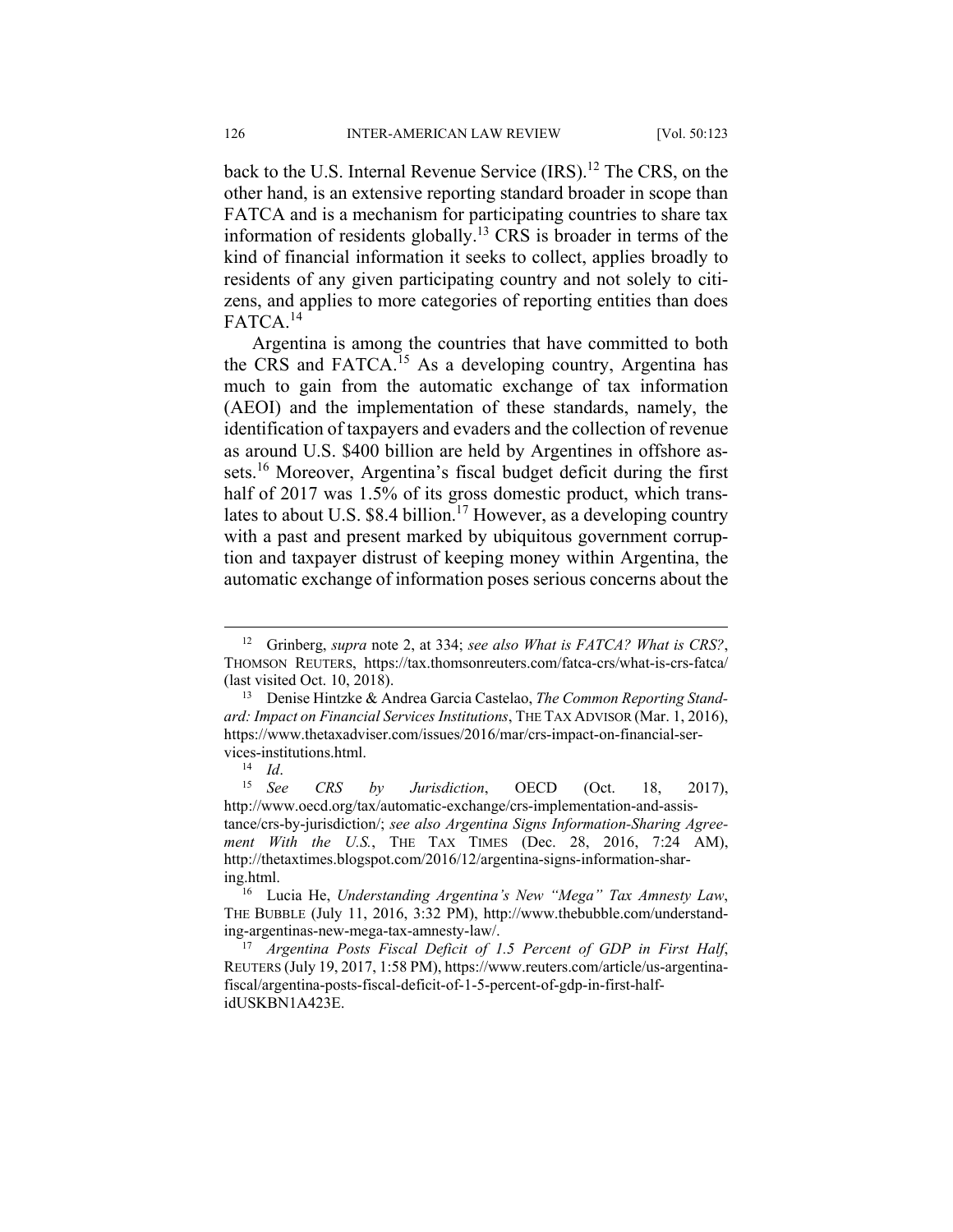safety of confidential financial information.<sup>18</sup> Long before the initial release of CRS, the OECD recognized the potential for misuse that access to such confidential information poses in the hands of corrupt tax administrators and other government officials.<sup>19</sup> The OECD's *Keeping It Safe* report acknowledges that some countries may not have the technological or bureaucratic infrastructure for such enhanced tax administration, and also, certain countries worry about the safety and security risks of automatically disclosing hundreds of thousands of accounts to corrupt governments. $^{20}$ 

The purpose of this article is to explore the current Argentine effort to participate in the automatic exchange of information as it relates to FATCA and the CRS, and its efforts to overcome current corruption, while protecting the confidentiality of taxpayer information. In particular, this paper will pay attention to the impact corruption may have on effective tax administration and guidance for safeguarding the privacy and confidentiality of taxpayer information. Part II of this article will discuss historical events that led to global concern with bank secrecy and tax evasion, how various agreements operate under FATCA and CRS, and Argentina's agreements to address tax evasion. Part III of this article will discuss relevant instances of corruption in Argentina, the impact of corruption on tax administration, and the status of Argentina's efforts to address corruption. Part IV will discuss data confidentiality guidance from the OECD's *Keeping It Safe* report and the IRS International Data Exchange Service (IDES) system, and explore the capacity for data privacy in tax administration in Argentina. Lastly, Part V will analyze Argentina's ability to comply with the level of tax administration required under FATCA and CRS, and future implications

 <sup>18</sup> *Cf.* Patricia Rey Mallen, *Mexico and Argentina Are the Most Corrupt Countries in Latin America, Survey Reveals*, INT'L BUS. TIMES (July 10, 2013, 3:02 PM), http://www.ibtimes.com/mexico-argentina-are-most-corrupt-countries-latin-america-survey-reveals-1340779 (discussing levels of corruption in Argentina's public sector; therefore, there may be a connection between corruption and accountable tax administration that keeps financial information confidential).<br> $\frac{19}{19}$ 

See generally Keeping It Safe: The OECD Guide on the Protection of Con*fidentiality of Information Exchanged for Tax Purposes*, OECD (July 23, 2012), http://www.oecd.org/ctp/exchange-of-tax-information/keeping-it-safe-report.pdf [hereinafter *Keeping It Safe*].

<sup>20</sup> *Id*.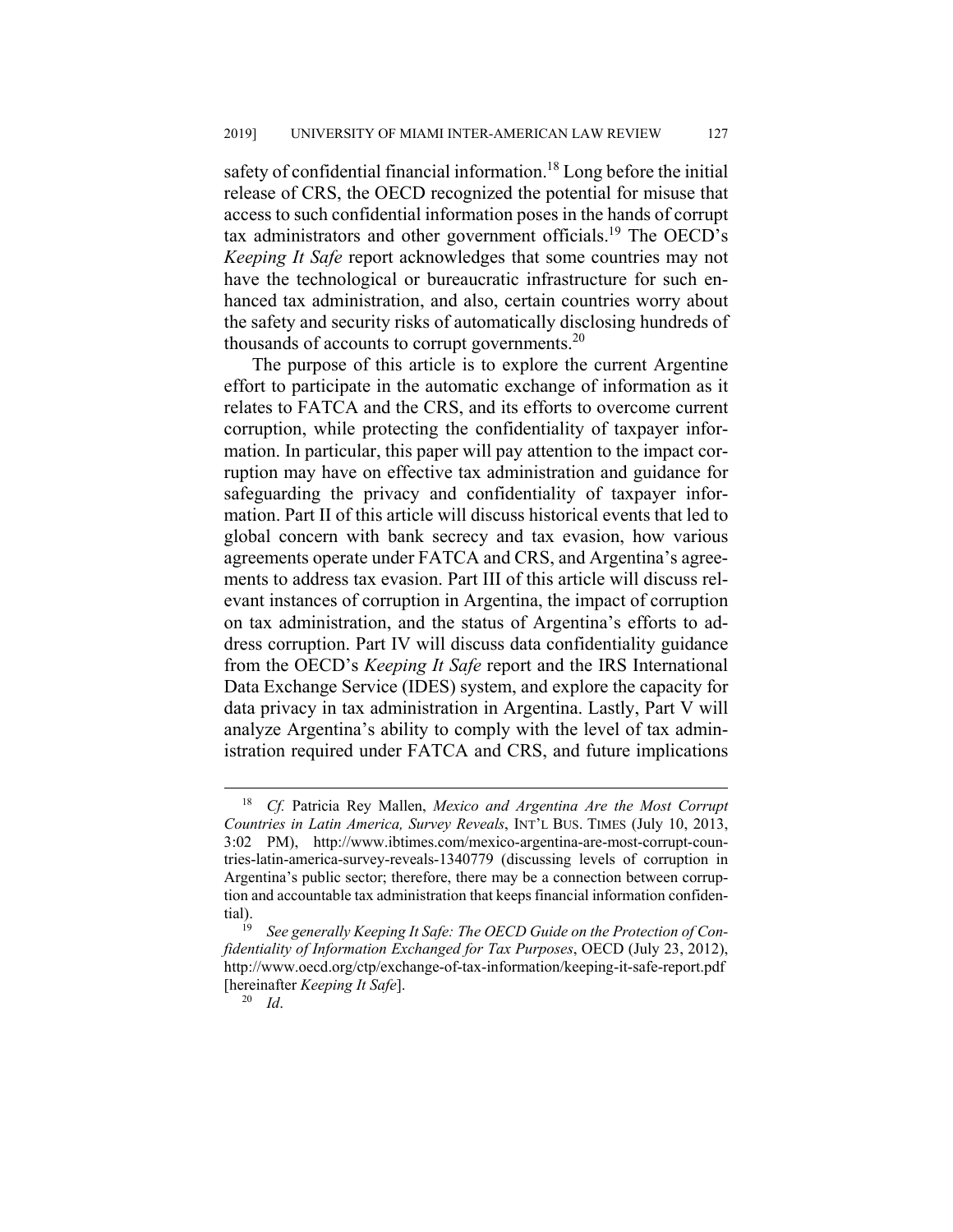that the international trend toward transparency may have on Argentina.

#### **II. BANK SECRECY AND TAX EVASION**

### *A. Cracking the Vault: Tax Evasion Scandals and Commitments to End Bank Secrecy*

In 2008, major offshore tax evasion scandals gained international publicity and negatively impacted some of the oldest banking institutions in Europe.<sup>21</sup> Namely, the United Bank of Switzerland (UBS), one of Europe's largest banks, aided in tax evasion.<sup>22</sup> Wegelin & Co., Switzerland's oldest bank at 270 years old, also aided in tax evasion.<sup>23</sup> Moreover, the Liechtenstein Global Trust (LGT) bank of the royal family of Liechtenstein implicated itself in a tax evasion scandal.<sup>24</sup>

In response to disclosures of banks facilitating tax evasion, the U.S. indicted a UBS private banker, Bradley Birkenfeld, who "pled guilty to conspiracy to defraud the U.S. government based on his actions in helping wealthy U.S. citizens (living in the United States) conceal millions of dollars of income in UBS accounts."25 Birkenfeld's subsequent cooperation as a whistleblower with the U.S. government exposed actions taken by UBS to help its American clients evade taxes.<sup>26</sup> Birkenfeld's disclosures were highly instrumental in the Justice Department's further investigations and UBS's admission of guilt on charges of conspiracy to defraud the U.S. government.<sup>27</sup>

In exchange for this admission, UBS entered a deferred prosecution agreement pursuant to which UBS worked with the U.S. and Swiss governments to provide the IRS with thousands of accounts held by U.S. taxpayers.<sup>28</sup> News of UBS's investigation prompted Wegelin to spontaneously disclose undeclared accounts it held for

 <sup>21</sup> Grinberg, *supra* note 2, at 306. 22 Grinberg, *supra* note 2, at 306.

<sup>&</sup>lt;sup>23</sup> Kirsch, *supra* note 3, at 143.<br><sup>24</sup> Grinberg, *supra* note 2, at 306.<br><sup>25</sup> Kirsch, *supra* note 3, at 142

<sup>&</sup>lt;sup>25</sup> Kirsch, *supra* note 3, at 142.<br><sup>26</sup> Kirsch, *supra* note 3, at 142.

<sup>&</sup>lt;sup>26</sup> Kirsch, *supra* note 3, at 142.<br><sup>27</sup> Kirsch, *supra* note 3, at 142

<sup>&</sup>lt;sup>27</sup> Kirsch, *supra* note 3, at 142.<br><sup>28</sup> Kirsch, *supra* note 3, at 142.

Kirsch, *supra* note 3, at 142.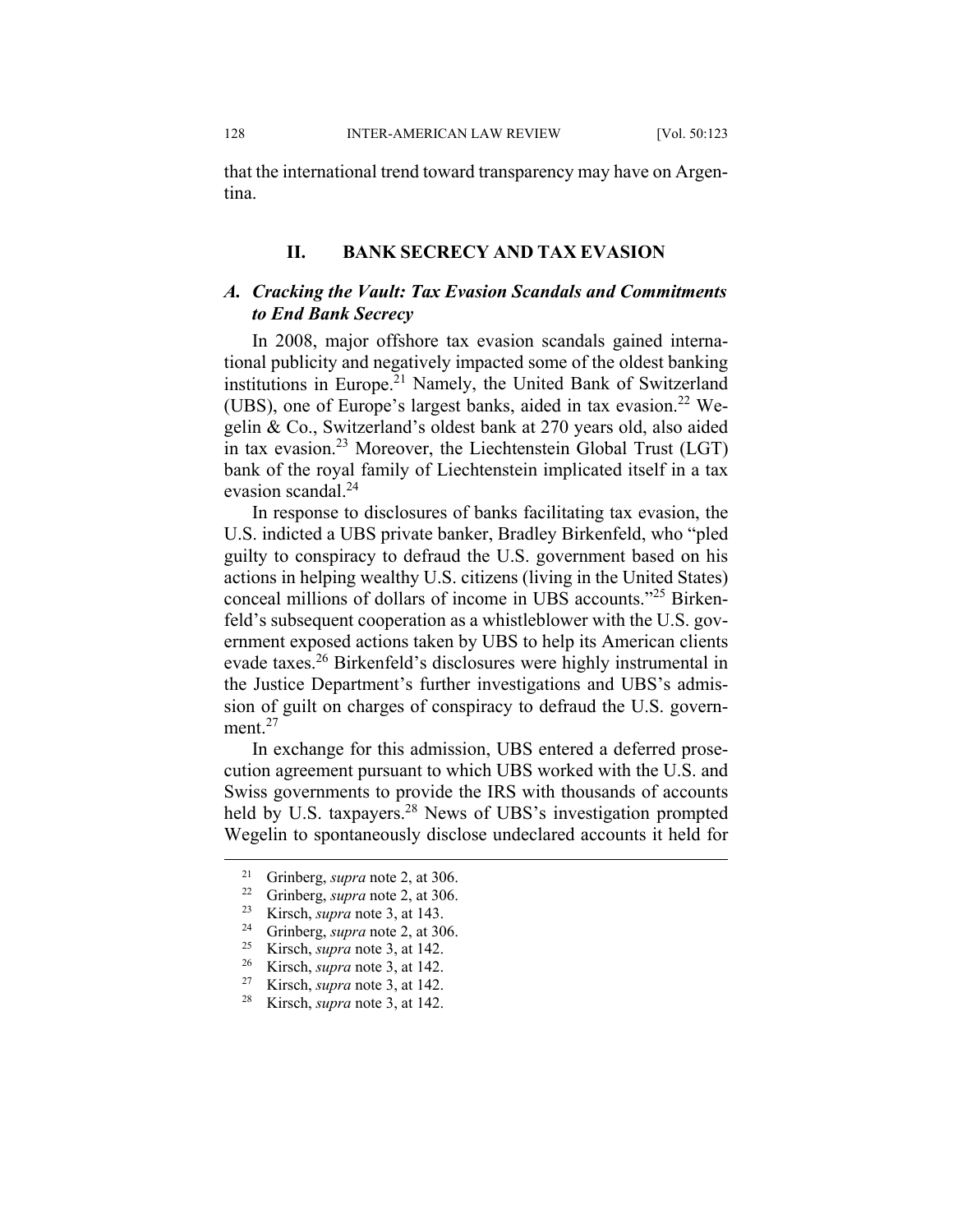U.S. taxpayers.<sup>29</sup> Eventually, Wegelin pled guilty to facilitating tax evasion and shut down after agreeing to pay "\$74 million in restitution, fines, and forfeitures" to the U.S. government.<sup>30</sup> U.S. enforcement actions against tax evaders and offshore financial institutions facilitating tax evasion only increased following these scandals.<sup>31</sup> Internationally, leaders of the G20 countries also committed to increasing transparency and exposing offshore tax evasion as the financial crisis of 2008 magnified fiscal and budgetary problems.<sup>32</sup>

The Panama Papers leak in 2015 can be considered a recent indicator of where the world is on ending bank secrecy. Over eleven million files and 2.6 terabytes of information were leaked from the database of Mossack Fonseca, a leading Panamanian firm, revealing the use of offshore accounts by the wealthy around the world, including some 143 politicians and 12 national leaders and their families or inner circle associates.<sup>33</sup> Mossack Fonseca is the world's fourth largest firm providing global offshore financial services in over 40 countries, but it mostly operates in countries considered as tax havens, such as Switzerland, Cyprus, the British Virgin Islands, and the British dependencies.<sup>34</sup> Additionally, it has serviced over 300,000 international companies.35 Regardless of whether Mossack Fonseca's offshore services have been used for tax evasion or legitimate reasons, the use of confidential "tax havens" for the favorable tax treatment of investments is still popular.

32 Grinberg, *supra* note 2, at 309 (noting that the G20 member states include the U.S., U.K., E.U., and many other states including Argentina, Brazil, Canada, and China).

33 Luke Harding, *What Are The Panama Papers? A Guide to History's Biggest Data Leak*, THE GUARDIAN (Apr. 5, 2016, 5:42 PM), https://www.theguardian.com/news/2016/apr/03/what-you-need-to-know-about-the-panama-papers.<br><sup>34</sup> *Id*.

 <sup>29</sup> Kirsch, *supra* note 3, at 143.

<sup>30</sup> Kirsch, *supra* note 3, at 143.

<sup>&</sup>lt;sup>31</sup> Kirsch, *supra* note 3, at 146 (discussing that the U.S. has worked to combat bank secrecy since the enactment of the Bank Secrecy Act in 1970, which gave rise to the Report of Foreign Bank and Financial Accounts (FBAR) treasury form); *Id.* (noting that FBAR requires U.S. taxpayers holding foreign bank and financial accounts to report their aggregate balance in foreign accounts that exceed \$10,000 at any time during the calendar year, and compliance with FBAR was traditionally low so Congress increased penalty amounts that are assessed for each year of noncompliance).

<sup>34</sup> *Id*. 35 *Id*.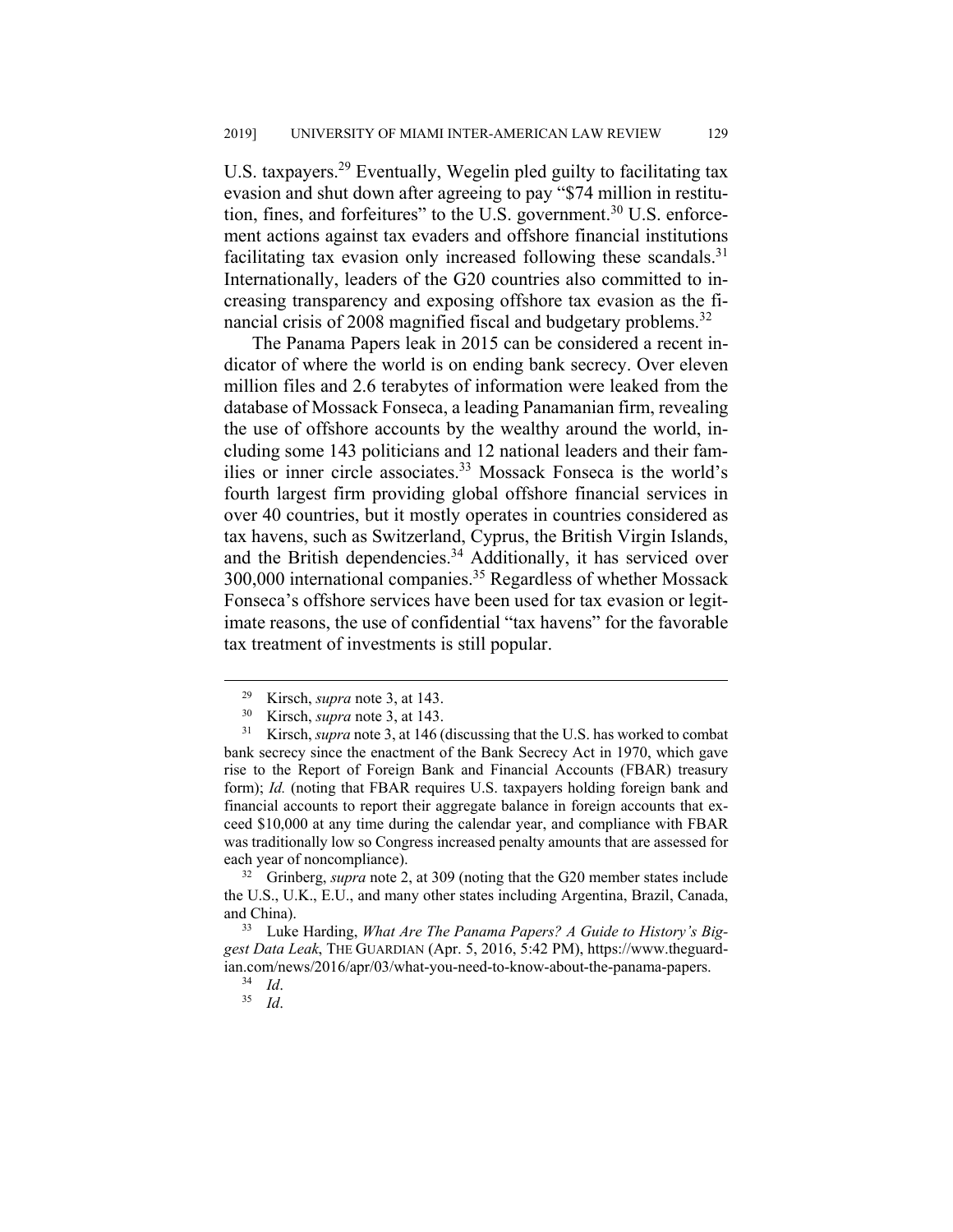#### *B. A Comparative View of FATCA and CRS*

In 2010, Congress enacted FATCA as sections 1471 to 1474 of the Internal Revenue Code.<sup>36</sup> It requires tax authorities in other jurisdictions, namely FFIs, to obtain detailed information on financial accounts held by U.S. citizens and foreign entities with significant U.S. ownership and to report that information back to the IRS.<sup>37</sup> The particular financial information FATCA seeks to capture is the value of each account, the value of investment income, and the "gross proceeds from the sale of property credited to a U.S. account."38 To ensure compliance by FFIs and Non-Financial Foreign Entities (NFFEs) that are implicated by the statute, FATCA contains a withholding tax provision, otherwise known as a penalty.<sup>39</sup> Because FFIs may hold U.S. investments or receive U.S. sourced income, payments, or sales proceeds, amounts are withheld by imposing a 30% tax on all U.S. sourced income that these FFIs may receive if they do not comply with FATCA's reporting and disclosure rules.40 Ultimately, Congress enacted FATCA to "force foreign financial institutions to disclose their U.S. account holders or pay a steep penalty for nondisclosure."<sup>41</sup>

While FATCA's expectations are primarily unilateral in that it demands that information be reported to the IRS without reciprocity, the OECD envisioned a multilateral mechanism for sharing tax information of residents globally.42 The OECD released the first version of the *Standard for Automatic Exchange of Financial Account Information in Tax Matters* in 2014, which contained the CRS and model "competent authority" agreements (MCAAs) which could be

 <sup>36</sup> Grinberg, *supra* note 2, at 334.

<sup>37</sup> Grinberg, *supra* note 2, at 335; *see also What is FATCA? What is CRS?*, *supra* note 12.

 $38$  Grinberg, *supra* note 2, at 334.<br> $39$  What is FATCA? What is CRS?

<sup>39</sup> *What is FATCA? What is CRS?*, *supra* note 12.

<sup>40</sup> Ikins D. Clarke, *U.S. Foreign Account Tax Compliance Act (FATCA): FATCA And The Banking Sector*, DELOITTE (Oct. 31, 2012), https://www.caribexport.com/login/wp-content/uploads/2012/11/FATCA-and-the-Banking-

Sector-Ikins-Clarke.pdf.<br><sup>41</sup> Grinberg, *supra* note 2, at 334.<br><sup>42</sup> See Kirsch, *supra* note 3, at 119 (noting that the U.S. uses either citizenship or residence as a basis to assert jurisdiction for taxation over an individual, while the overwhelming majority of other countries use residence as a basis to assert tax jurisdiction).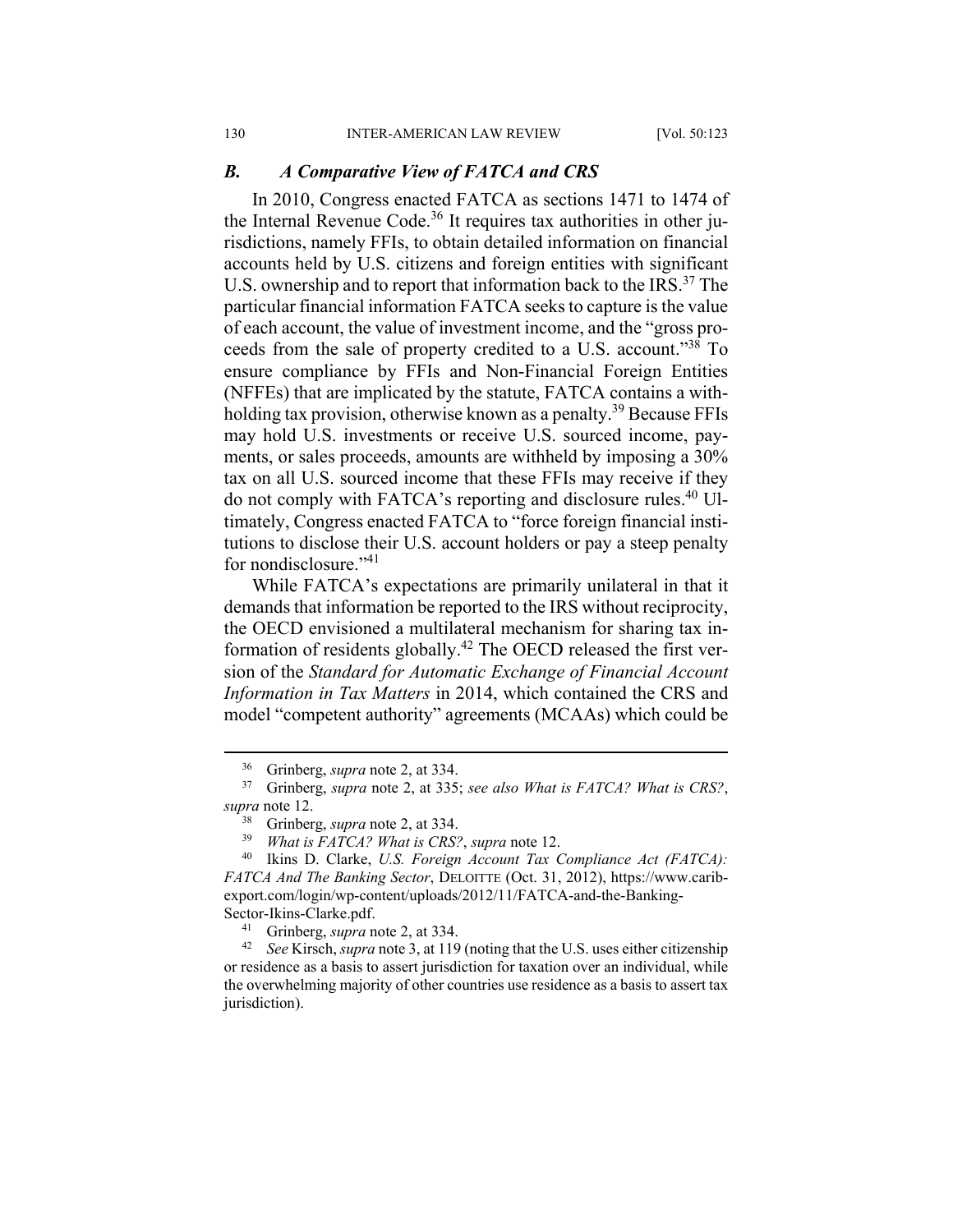entered into on a bilateral, multilateral, or nonreciprocal basis by participating countries.43 More specifically, the CRS is an extensive reporting standard, broader in scope than FATCA, and provides rules on documentation and due diligence applicable to financial institutions.44 In scope, CRS is broader in terms of the kind of financial information it seeks to collect, applies broadly to residents of any given participating country and not solely citizens, and applies to more categories of reporting entities than does FATCA.<sup>45</sup> As of December 2015, over 95 jurisdictions committed to the CRS, excluding the  $U.S.<sup>46</sup>$ 

#### *C. Agreements Under FATCA and Argentina's Commitment*

The U.S. has facilitated the implementation of FATCA through the use of bilateral Intergovernmental Agreements (IGAs).<sup>47</sup> IGAs are not tax treaties, but rather are negotiated agreements with partner jurisdictions that are treated as "in effect" or "in force" by the IRS and the partner jurisdiction.<sup>48</sup> IGAs are meant to overcome restrictions or conflict with local laws in partner jurisdictions.<sup>49</sup> FFIs in these partner jurisdictions that have agreed to an IGA can choose to follow the IGA agreement in effect, or an FFI can choose not to follow the IGA.<sup>50</sup> The IRS considers FFIs that do not follow IGAs to be nonparticipating financial institutions subject to a withholding penalty.<sup>51</sup> There are two model IGAs that jurisdictions can have with the U.S., either the Model 1 IGA, providing for the reciprocal ex-

 <sup>43</sup> Hintzke & Castelao, *supra* note 13. 44 Hintzke & Castelao, *supra* note 13. (noting that CRS is based extensively on FATCA Model 1 Intergovernmental Agreements (Model 1 IGA)).

<sup>45</sup> Hintzke & Castelao, *supra* note 13.

<sup>46</sup> Hintzke & Castelao, *supra* note 13.

<sup>&</sup>lt;sup>47</sup> ERIKA K. LUNDER & CAROL A. PETTIT, CONG. RES. SERV., R43444, REPORTING FOREIGN FINANCIAL ASSETS UNDER TITLES 26 AND 31: FATCA AND FBAR 1, 8 (2014) [hereinafter *FATCA and FBAR*].

<sup>48</sup> *U.S. IRS is Focusing on FATCA Intergovernmental Agreements Currently "In Effect"*, ERNST & YOUNG (Aug. 8, 2016), https://www.ey.com/gl/en/services/tax/international-tax/alert--us-irs-is-focusing-on-fatca-intergovernmentalagreements-currently--in-effect-.<br> $^{49}$  *Id*.

<sup>49</sup> *Id*. 50 *FATCA and FBAR*, *supra* note 47, at 8‒9.

<sup>51</sup> *FATCA and FBAR*, *supra* note 47, at 8‒9.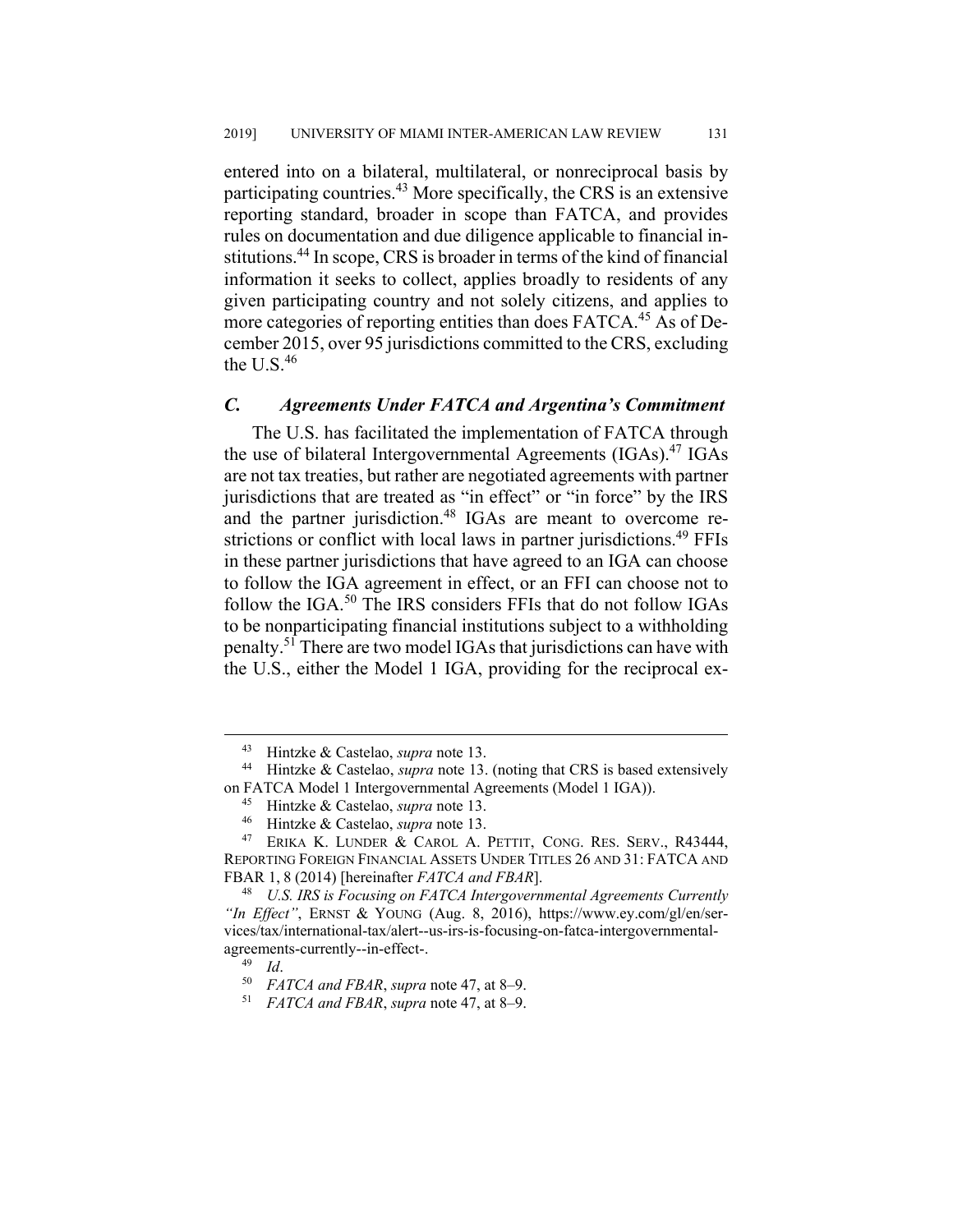change of information, or the Model 2 IGA with no reciprocal exchange provision.<sup>52</sup> Depending on whether the jurisdiction already has a tax treaty or tax information exchange agreement (TIEA) with the U.S., the IGA may derive authority from the legal framework already in place between the two governments.<sup>53</sup> Furthermore, pursuant to Model 1 IGAs, FFIs report to their jurisdiction's tax authority or administration, and then the tax authority reports the information on an annual basis to the IRS.<sup>54</sup> Conversely, pursuant to Model 2 IGAs where there is no treaty or agreement with the jurisdiction, FFIs report, pursuant to an FFI agreement and with the consent of the account holder, directly to the IRS.<sup>55</sup> If an FFI does not have the consent of the account holder, then the FFI reports account information in the aggregate directly to the IRS, giving the IRS the option to request information about that group from the jurisdiction.<sup>56</sup> As of 2016, 83 IGAs have been signed but only 61 are considered in force.<sup>57</sup>

Currently, Argentina has signed a TIEA with the U.S., and the two governments are negotiating a more comprehensive tax treaty.<sup>58</sup> The U.S.'s desire for countries to enter into IGAs has largely expedited the negotiations it has had with Argentina in the past.<sup>59</sup> The U.S. had desired a bilateral tax treaty with Argentina to negotiate double taxation provisions as they pertain to multinational companies; whereas, Argentina preferred a TIEA to maintain some of its taxing rights over multinational companies with connections to the  $U.S.<sup>60</sup>$ 

Increased collaboration between the U.S. and Argentina benefits both countries: the TIEA benefits the U.S. by inducing Argentina to

60 *Id*.

 <sup>52</sup> *FATCA and FBAR*, *supra* note 47, at 8‒9.

<sup>53</sup> *FATCA and FBAR*, *supra* note 47, at 8‒9.

<sup>54</sup> *FATCA and FBAR*, *supra* note 47, at 8‒9. 55 *FATCA and FBAR*, *supra* note 47, at 8‒9.

<sup>56</sup> *FATCA and FBAR*, *supra* note 47, at 8‒9. 57 *FATCA and FBAR*, *supra* note 47, at 8‒9.

<sup>58</sup> *Argentina Signs Information-Sharing Agreement With the U.S.*, *supra* note 15.

<sup>59</sup> *See* Martin Hearson, *Why the U.S. and Argentina Have No Tax Information Exchange Agreement*, WORDPRESS (Sept. 5, 2013), https://martinhearson.wordpress.com/2013/09/05/why-the-us-and-argentina-have-no-tax-information-exchange-agreement/.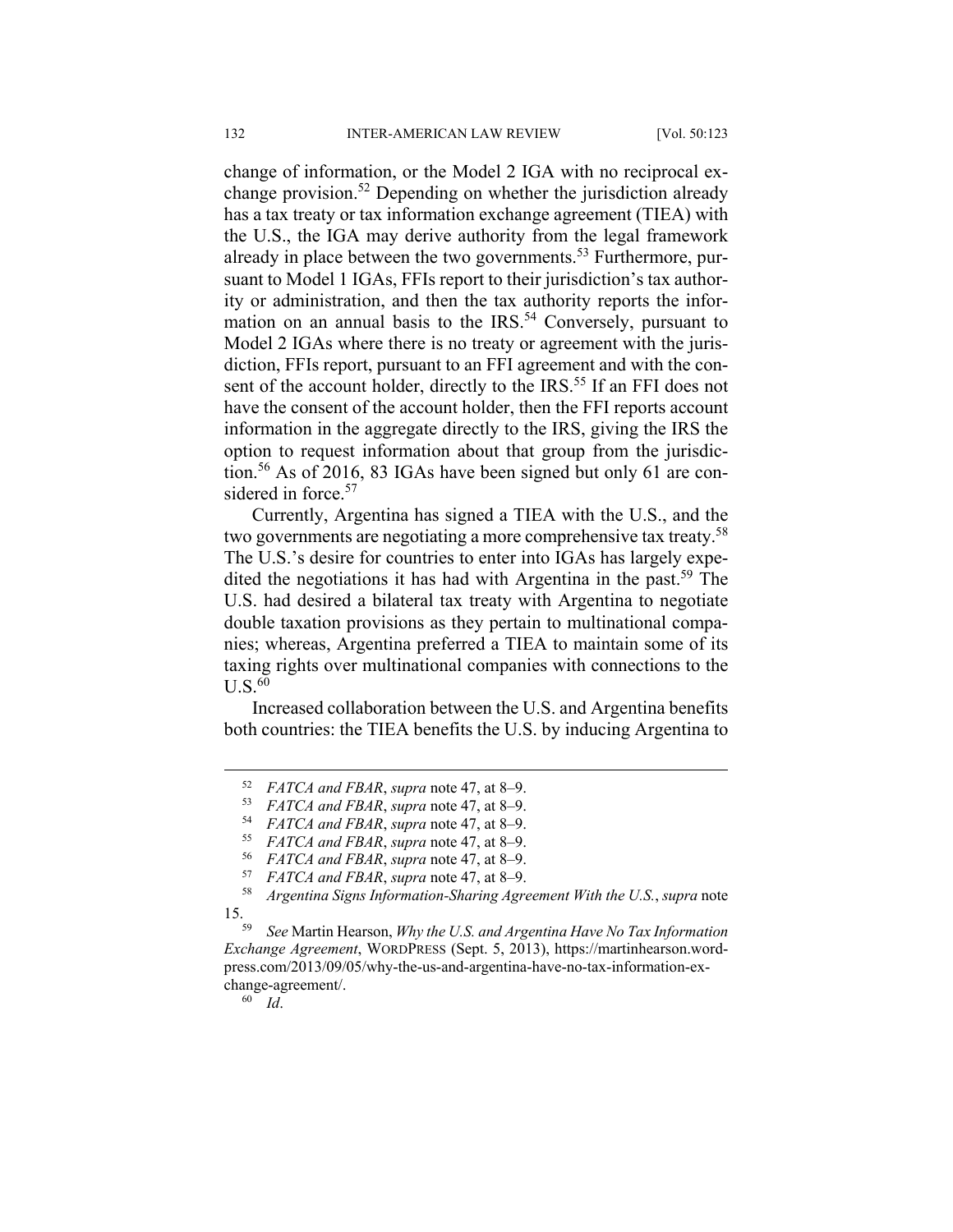sign an IGA to comply with FATCA, and it benefits Argentina, which suffered economically prior to the current Macri administration.<sup>61</sup> The agreement will enable Argentina to identify undeclared taxpayer accounts in the U.S. and lends credibility to the Macri administration's governance. Argentina has also implemented its own tax amnesty plan to induce voluntary compliance among its taxpay $ers.<sup>62</sup>$ 

# *D. Multilateral Competent Authority Agreements (MCAA) Under CRS and Argentina's Commitment*

CRS is very broad because it capitalizes off of existing frameworks for the automatic exchange of tax information developed already between countries, by the OECD and the E.U., such as frameworks like Article 6 of the Multilateral Convention, extant bilateral tax treaties or TIEAs, and the E.U. Directive. $63$  As a result, CRS is readily translated into domestic law, increasing the chance of successful implementation of CRS and MCAA's due diligence requirements to identify reportable accounts in a jurisdiction.<sup>64</sup> Moreover, CRS requires jurisdictions to report intended exchange partners, confirm that domestic CRS legislation is in place, report whether the basis of its exchange is reciprocal or nonreciprocal, report data transmission and encryption methods to be used, report data protection requirements not yet achieved, and confirm that domestic data privacy and confidentiality safeguards are in line with CRS.<sup>65</sup> While CRS is already extensive, each jurisdiction that participates in CRS can choose to structure its domestic law to capture more information

 <sup>61</sup> *Argentina Signs Information-Sharing Agreement With the U.S.*, *supra* note 15.

<sup>62</sup> *Argentina Signs Information-Sharing Agreement With the U.S.*, *supra* note 15.

<sup>63</sup> *International Framework For The CRS*, OECD, http://www.oecd.org/tax/automatic-exchange/international-framework-for-thecrs/ (last visited Oct. 10, 2018) (noting that the Multilateral Convention is also known as the Convention on Mutual Administrative Assistance in Tax Matters).<br><sup>64</sup> Id.

<sup>64</sup> *Id*. 65 *Id*.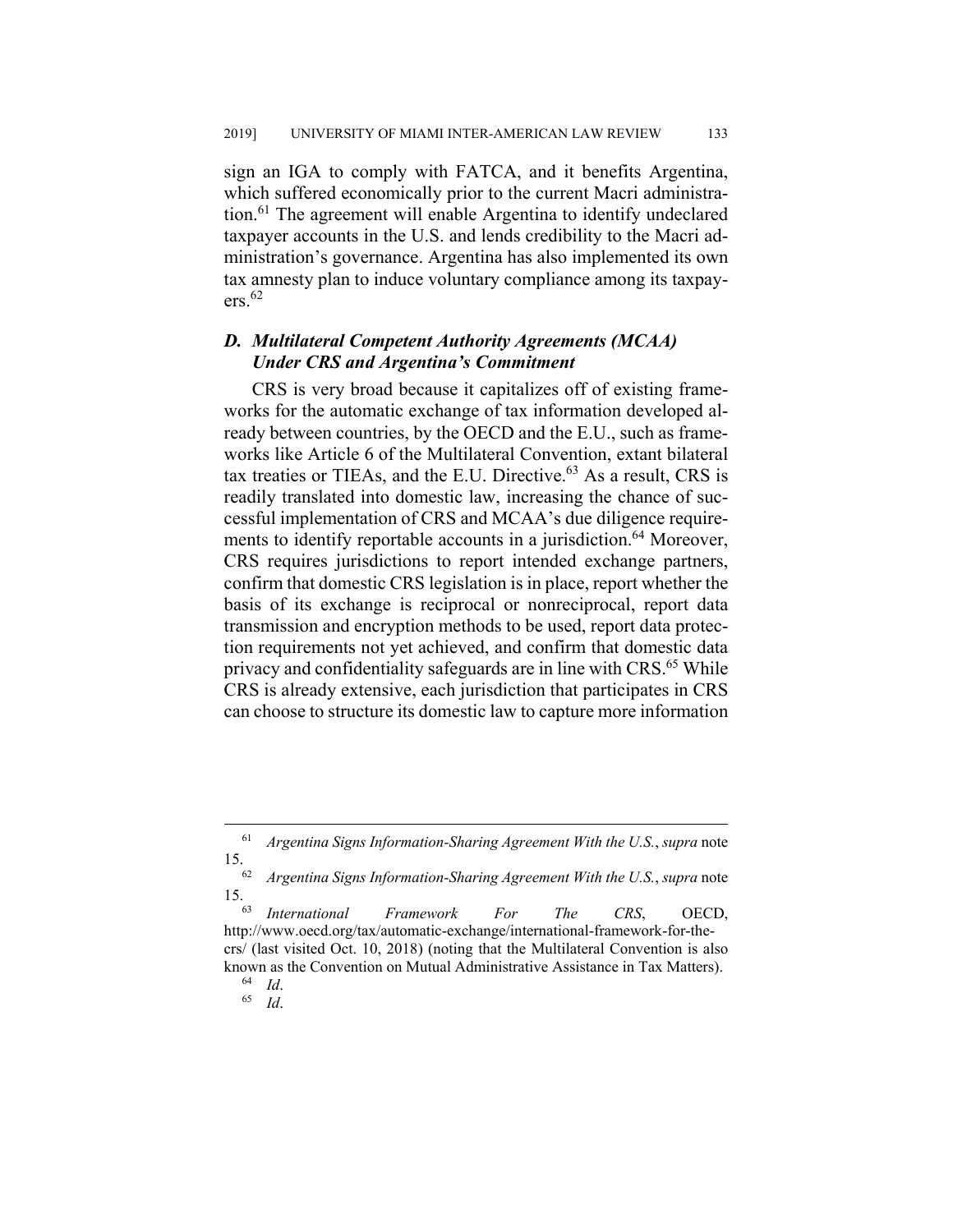and increase efficiency within their automatic exchange of information framework.<sup>66</sup>

Currently, Argentina has indicated its intent to comply with CRS and begin reporting by the beginning of  $2017<sup>67</sup>$ Argentina has shown support for information sharing and tax transparency since 2012, when it became the first country in South America to become a party to the OECD's Multilateral Convention.<sup>68</sup> Joining the Multilateral Convention gave Argentina additional tools for international tax cooperation and administrative assistance in tax matters.<sup>69</sup>

#### **III. CORRUPTION IN ARGENTINA**

#### *A. A History of Economic Boom and Decline*

In the earlier part of the  $20<sup>th</sup>$  century, Argentina's economic growth and urbanization outpaced other countries in Latin America.70 Argentina experienced a golden age, prior to World War I, where its gross domestic product (GDP) steadily grew by 6% annually due to its agriculture and cattle industries, and the country experienced a large wave of immigration from Europe.<sup>71</sup> Argentina was even ranked as one of the ten richest countries in the world at that time in league with the U.S., Great Britain, and other western countries, such as France.<sup>72</sup> By the 1930s, many Argentine cities were urbanized while other countries in Latin America remained predominantly rural.<sup>73</sup> That legacy is evident today in metropolitan

 <sup>66</sup> *Argentina: GATCA And CRS Compliance (OECD)*, GOLDING & GOLDING, https://www.goldinglawyers.com/argentina-gatca-and-crs-compliance-oecd-international-tax-lawyers/ (last visited Oct. 10, 2018).<br> $^{67}$  *Id.* 

<sup>67</sup> *Id*. 68 *Argentina Becomes the First South American Country to Become a Party the Multilateral Convention*, OECD (Sept. 13, 2012), http://www.oecd.org/tax/exchange-of-tax-information/taxargentinabecomesthefirstsouthamericancountrytobecomeapartytothemultilateralconvention.htm.

<sup>69</sup> *Id*. 70 ELISA MUZZINI ET AL., LEVERAGING THE POTENTIAL OF ARGENTINE CITIES: A FRAMEWORK FOR POLICY ACTION 7 (World Bank Group eds., 2017).

<sup>71</sup> *The Tragedy of Argentina: A Century of Decline*, THE ECONOMIST (Feb. 17, 2014), https://www.economist.com/news/briefing/21596582-one-hundredyears-ago-argentina-was-future-what-went-wrong-century-decline.<br> $^{72}$  Id

<sup>72</sup> *Id*. 73 MUZZINI ET AL., *supra* note 70, at 7.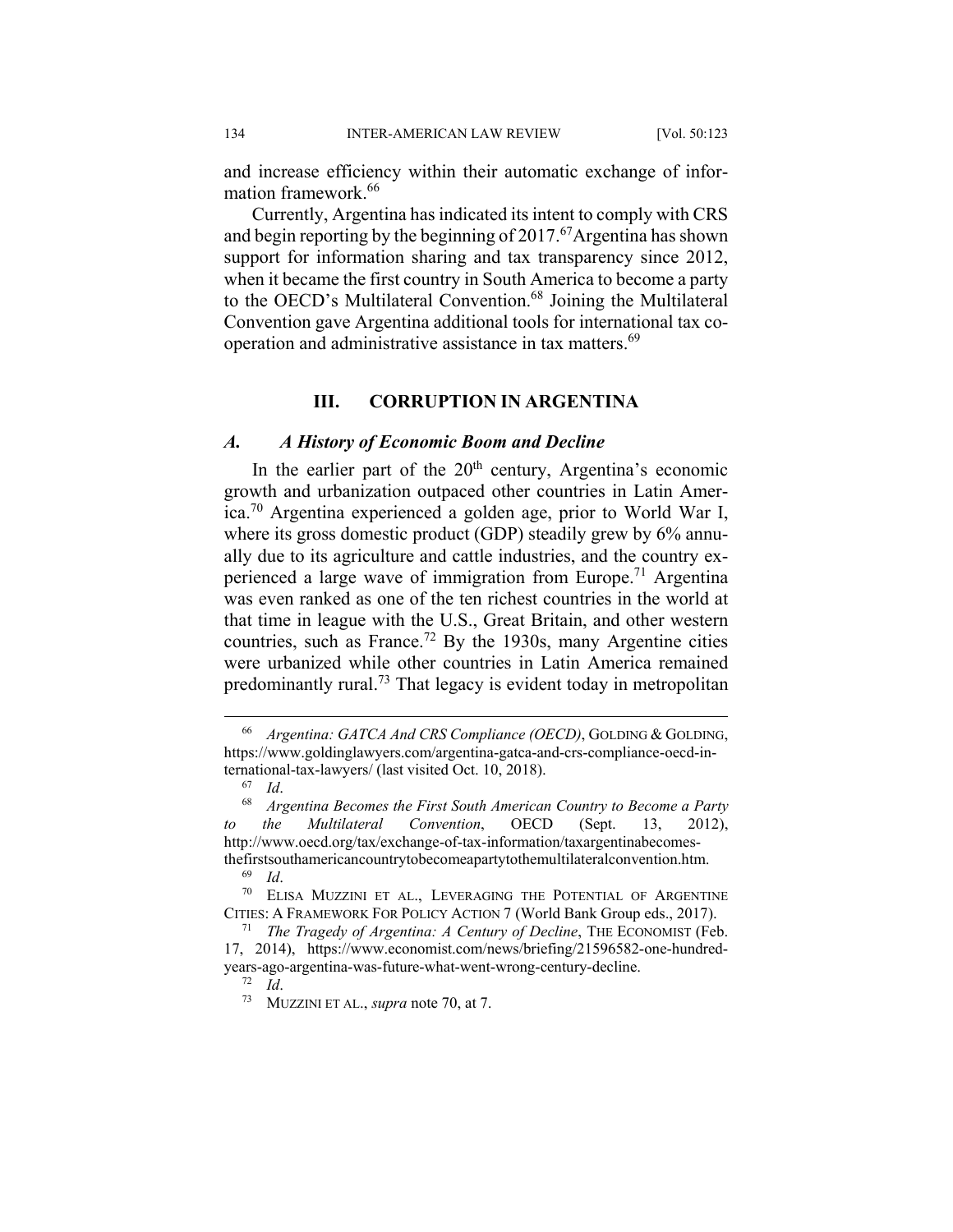Buenos Aires alone, which accounts for almost 50% of Argentina's gross domestic product (GDP) and a little less than 40% of the country's urban population.<sup>74</sup>

Although Argentina may have outpaced other countries in the region in the early 20th century, its economic growth has been dampened by political unrest and cycles of financial crises starting with a military coup in 1930.<sup>75</sup> Additional military coups followed in 1943, 1955, 1962, 1966, and 1976.76 Argentina's history of military dictatorship ended in 1989 when it held popular elections for the first time in decades.<sup>77</sup> As Argentina experienced constant political change, it also experienced instability in its economy, even during the period when democracy had been restored.<sup>78</sup> Argentina experienced repeated recessions throughout the 1970s and the 1980s, and during the two-year period between 1989 and 1990, hyperinflation further destabilized the economy.<sup>79</sup> Inflation rose over 2,000% and peaked at  $20,000\%$ .<sup>80</sup>

Then in 1998, Argentina experienced a deep recession and catastrophic financial crisis that lasted until  $2002$ .<sup>81</sup> The government's fiscal policies at that time, including extensive foreign borrowing, contributed to further devaluation and distrust of the peso and eventually led to a run on the banks in November 2001. ${}^{82}$  The government took austerity measures, such as freezing bank deposits and access to savings accounts to prevent accountholders from converting Argentine pesos into U.S. dollars under the existing Convertibility Plan, which had provided that pesos could be exchanged on a 1:1 basis with the U.S. dollar.<sup>83</sup> Unable to convert pesos into dollars,

 <sup>74</sup> MUZZINI ET AL., *supra* note 70, at 7. 75 *The Tragedy of Argentina: A Century of Decline*, *supra* note 71.

<sup>76</sup> *The Tragedy of Argentina: A Century of Decline*, *supra* note 71. 77 *The Tragedy of Argentina: A Century of Decline*, *supra* note 71.

<sup>78</sup> *The Tragedy of Argentina: A Century of Decline*, *supra* note 71.

<sup>79</sup> *The Tragedy of Argentina: A Century of Decline*, *supra* note 71.

<sup>80</sup> *The Tragedy of Argentina: A Century of Decline*, *supra* note 71.

<sup>81</sup> *The Tragedy of Argentina: A Century of Decline*, *supra* note 71.

<sup>82</sup> *The Argentine Crisis 2001/2002*, RABOBANK (Aug. 23, 2013), https://eco-

nomics.rabobank.com/publications/2013/august/the-argentine-crisis-20012002-/. 83 *Id*.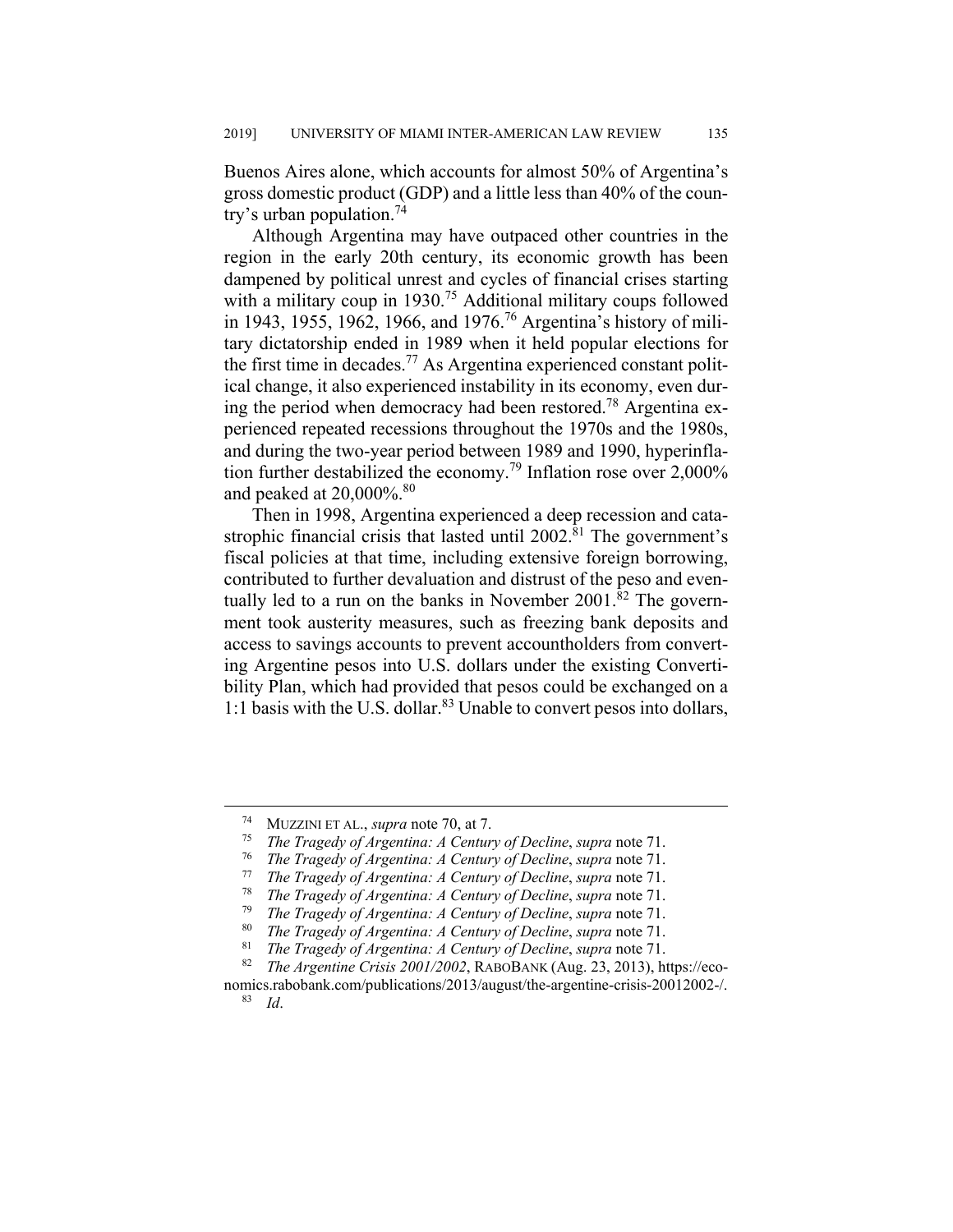Argentines could not protect against losing their savings to high inflation.<sup>84</sup> Civil unrest ensued in December 2001 as Argentines demonstrated against these fiscal measures.<sup>85</sup>

A few days later, after the government froze personal bank accounts, the International Monetary Fund (IMF) announced it could no longer loan money to Argentina because Argentina repeatedly failed to meet the conditions of its September 2001 rescue program.86 The IMF had given Argentina over US \$20 billion in support between 2000 and 2001.<sup>87</sup> Without international financial support from the IMF, Argentina effectively lost access to international financial markets and defaulted on its US \$93 billion sovereign debt.<sup>88</sup> Due to this financial crisis, the Argentine economy suffered between 2001 and 2002: the economy contracted by 11%; unemployment rose to 22.5%; and 57.5% of Argentines were considered as living below the national poverty line.<sup>89</sup> The austere fiscal measures taken, like the Law of Public Emergency and Reform of the Exchange Rate Regime which unpegged the peso from the U.S. dollar, and negotiations to restructure its debt, slowly brought Argentina out of its financial crisis by the end of  $2002.^{90}$  However, it took until 2010 to restructure over 90% of Argentina's defaulted debt.<sup>91</sup> Moreover, lasting damage to the value of the peso and the Argentine banking sector further cemented public distrust of Argentine currency and Argentine institutions.<sup>92</sup>

#### *B. Popular Distrust and Ubiquitous Corruption*

The lack of confidence and distrust in Argentina's political and financial institutions could not be more evident in the illegal exchange market known as a *cueva*, or "cave," used by Argentines who favor holding onto U.S. dollars, rather than pesos.<sup>93</sup> *Cuevas* thrived between 2010 and 2015 when Argentina had an official exchange

- 
- 
- 
- 
- 
- 
- 
- 
- 

<sup>84</sup> *Id*. 85 *Id*. 86 *Id*. 87 *Id*. 88 *Id*. 89 *Id*. 90 *Id*. 91 *Id*. 92 *Id*. 93 *The Tragedy of Argentina: A Century of Decline*, *supra* note 71.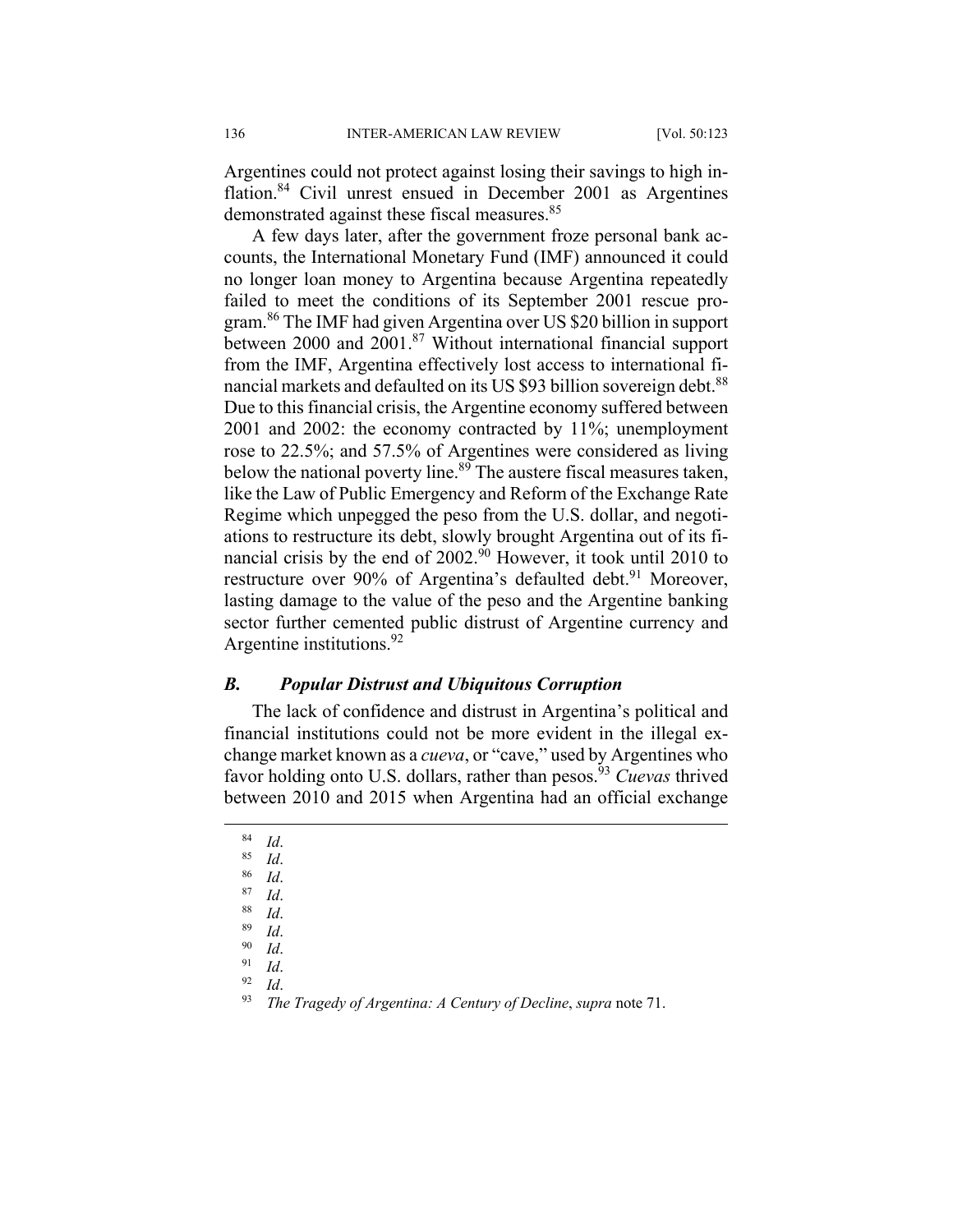rate that made it unfavorable for Argentines to exchange their pesos for dollars.<sup>94</sup> Argentines and travelers preferred the going market exchange rate because it offered more pesos per dollar than the official exchange rate. $95$  This situation led to the black market for *dólar blue*, or "blue dollar," and *cueva* storefronts to complete the black market transactions.<sup>96</sup> Although the Argentine government addressed this problem in December 2015 by getting rid of the official exchange rate in favor of the floating market exchange rate, the black market for dollars still exists.<sup>97</sup> Argentines are mainly trying to hedge against the uncertainty of inflation which affects the affordability of a basic food basket: "Imagine a dollar burning a hole in your pocket because you don't know if it will be worth 60 or 30 cents in a few months."98

It may not be surprising that Argentina's history of political turmoil, economic instability, and distrust of the peso and legitimate banking institutions have contributed to Argentina's standing as a corrupt nation.<sup>99</sup> According to a 2013 global corruption survey by Transparency International, an international nongovernmental organization (NGO), Argentines believe, on average, that political parties, public officials, civil servants, police, the judiciary, and the

 <sup>94</sup> Scott Grimmer, *Argentina Money Situation 2017. Is There Still a Black (Blue) Market?*, MILEVALUE (Nov. 7, 2017), https://www.milevalue.com/argentina-money-situation-2016-dollar-blue-credit-card-atm-bank-cash/.<br><sup>95</sup> Id.

<sup>&</sup>lt;sup>96</sup> *Id.* ("I assume it's because many people in Argentina perform many transactions outside the legal banking system, and that there is a surplus of pesos in this parallel system, so it drives up the value of the dollar on the black market."); *see also The Tragedy of Argentina: A Century of Decline*, *supra* note 71 ("Modern Argentina does not offer what you could call an institutional career.").

<sup>98</sup> Jordana Timerman, *We Should All Cry for Argentina's Economy*, HUFFINGTON POST (Dec. 15, 2015, 9:20 AM), https://www.huffingtonpost.com/jordana-timerman/argentina-economy\_b\_8807804.html.

<sup>99</sup> Brink Lindsey, *How Argentina Got Into This Mess*, CATO INST., https://www.cato.org/publications/commentary/how-argentina-got-mess (last visited Oct. 10, 2018).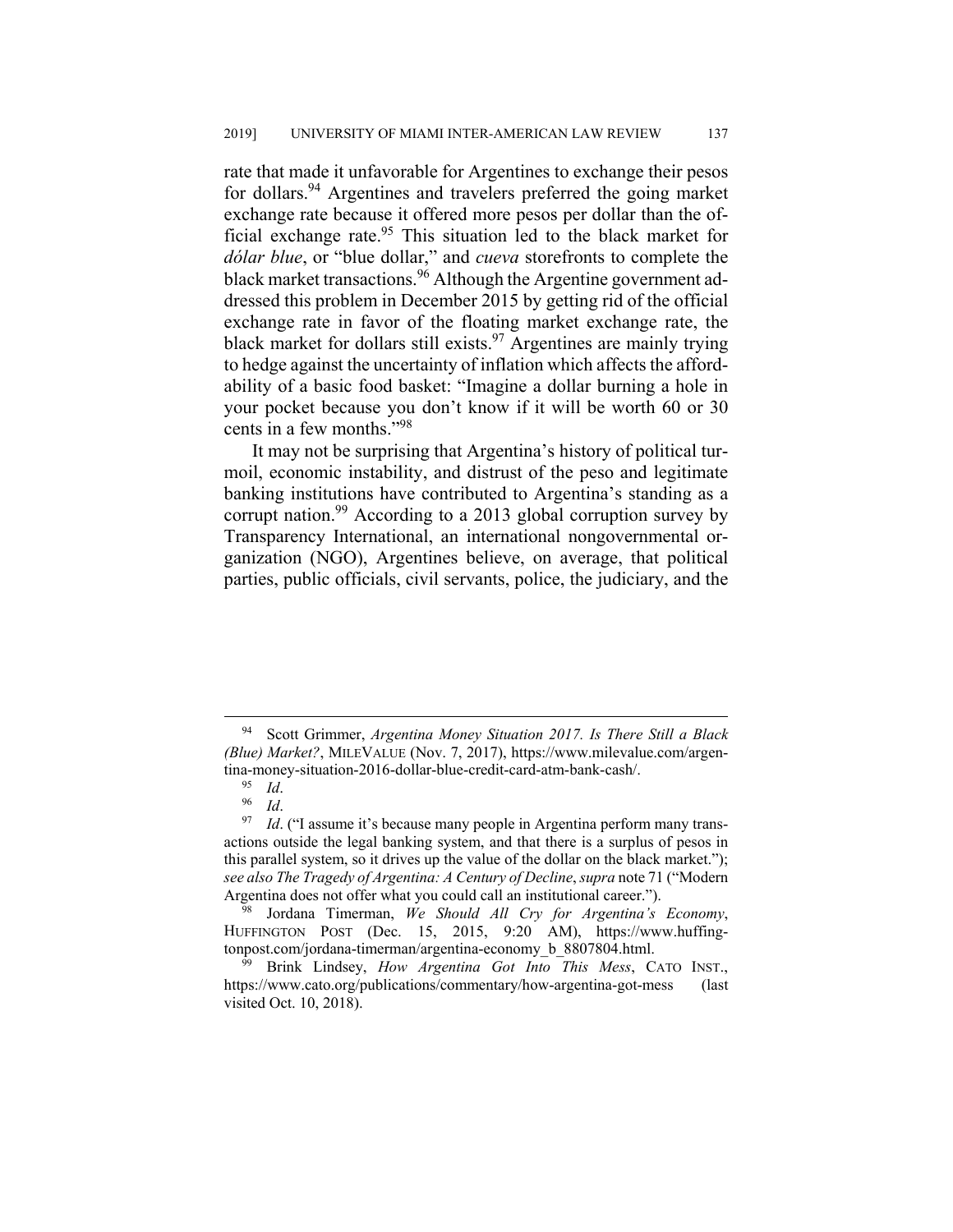legislature are more corrupt than the business sector.<sup>100</sup> Additionally, 72% of Argentines believed that their country's corruption had increased between 2013 and 2014.<sup>101</sup>

Whereas abuse of police power was considered the most rampant in countries like Mexico, Venezuela, Bolivia, and El Salvador, political corruption was considered the most rampant by residents in Argentina, similar to the public opinion of residents in Brazil, Colombia, and Uruguay about political corruption.<sup>102</sup> In 2000, Harvard University and the World Economic Forum did a Global Competitiveness Report of 4,022 firms in 59 countries, and Argentina also scored poorly then: 54th in the independence of the judiciary; 45th for corruption in the legal system; 40th for irregular payments to government officials; and 54th in the reliability of police protection. $103$ 

Political corruption in Argentina has even extended to the office of the president. For example, in the 1990s, former President Carlos Menem was known for packing a Supreme Court with his political supporters even though he did not align with them politically.<sup>104</sup> After his presidency, Menem was arrested and charged with an illegal arms-shipment deal.<sup>105</sup> In 2016, former President Cristina Fernández de Kirchner was charged with corruption during her time in office from 2007 to 2015.106 Fernández de Kirchner was indicted for directing government contracts for public road works to a company called Austral Constructions.107 Fernández de Kirchner's former

- 102 Mallen, *supra* note 18.
- <sup>103</sup> Lindsey, *supra* note 99.
- Lindsey, *supra* note 99.
- 105 Lindsey, *supra* note 99.

107 *Id*.

 <sup>100</sup> *Global Corruption Barometer 2013*, TRANSPARENCY INT'L 1, 35 tbl.2 (2013), http://transparencyma-

roc.ma/TM/sites/default/files/2013\_GlobalCorruptionBarometer\_EN%282%29. pdf (noting that on a scale from one to five, with five meaning extremely corrupt, the following were the scores: 4.3 for political parties, 4.1 for the legislature, 3.5 for the private sector, 3.9 for the judiciary, 4.0 for the police, and 4.2 for public officials/civil servants).

Mallen, *supra* note 18.

<sup>106</sup> Madison Park & Nelson Quinones, *Argentina's Ex-President Cristina Fernandez de Kirchner Charged*, CNN (Dec. 27, 2016), http://www.cnn.com/2016/12/27/americas/argentina-president-cristina-fernndezde-kirchner/?iid=EL.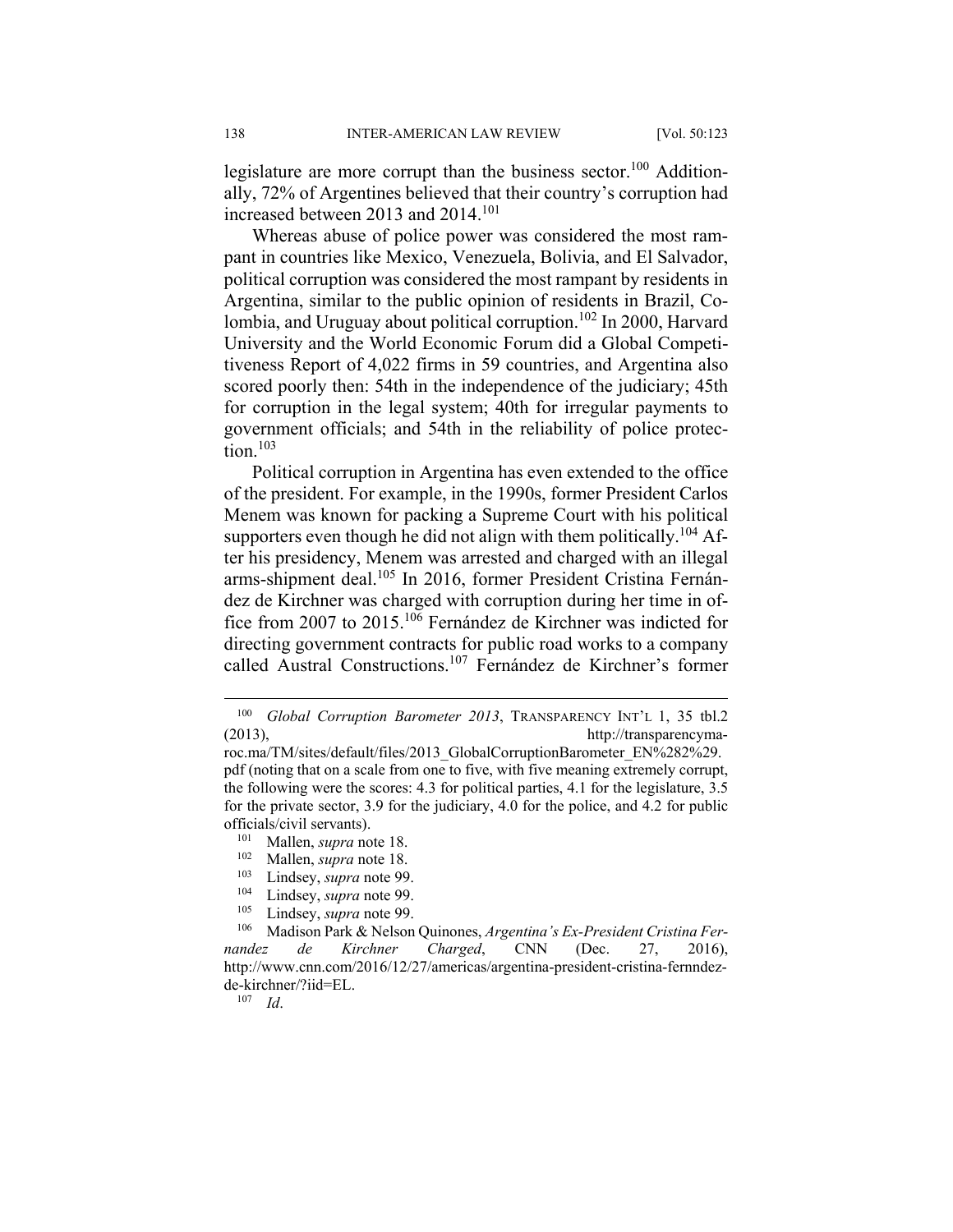Minister of Planning, Julio De Vido, and her former Secretary of Public Works, José Lopez were also charged.108 Fernández de Kirchner was also separately indicted for interfering with the sale of U.S. dollars by Argentina's central bank by selling U.S. \$17 billion in futures contracts at 10.65 pesos to the dollar, which was much lower than the true value of the peso per dollar in the futures market at that time.109 She was indicted along with her former Finance Minister and the former Central Bank Chief.<sup>110</sup> Lastly, Fernández de Kirchner was indicted for allegedly receiving kickbacks from another construction company to which she may have directed government contracts.<sup>111</sup>

The election of the current president, Mauricio Macri, a probusiness and fiscal conservative, is considered a shift away from the liberal policies of Fernández de Kirchner and her deceased husband who preceded her as president.<sup>112</sup> Whereas Fernández de Kirchner's policies focused on extensive social spending to help poor families, human rights issues, and economic policies that were considered anti-business, Macri's administration promises to de-regulate the economy and allow the market to prevail in order to address the stagnant economy and reduce inflation.<sup>113</sup> A 2017 Multi-Dimensional Economic Survey of Argentina by the OECD shows that there are currently higher barriers to entrepreneurship and competition in Argentina than Colombia, Chile, Mexico, Brazil, and, on average, Latin America in its entirety.<sup>114</sup>

<sup>108</sup> *Id*. 109 Patrick Gillespie, *Argentina's Former President Kirchner Charged for Manipulating Economy*, CNN (May 14, 2016), http://money.cnn.com/2016/05/14/news/economy/cristina-fernandez-de-kirchner-charged/.<br> $\frac{110}{Id}$ .

<sup>&</sup>lt;sup>111</sup> Daniel Politi, *Ex-President of Argentina Indicted Again, Now With Her Children*, N.Y. TIMES (Apr. 4, 2017), https://www.nytimes.com/2017/04/04/world/americas/argentina-cristina-fernandez-de-kirchnercorruption-indictment.html?mcubz=0. 112 Timerman, *supra* note 98.

<sup>113</sup> Timerman, *supra* note 98. 114 *OECD Economic Surveys: Argentina 2017 Executive Summary*, OECD 1,  $2$  (July 27, 2017), http://dx.doi.org/10.1787/eco\_surveys-arg-2017-en [hereinafter *OECD Economic Surveys*].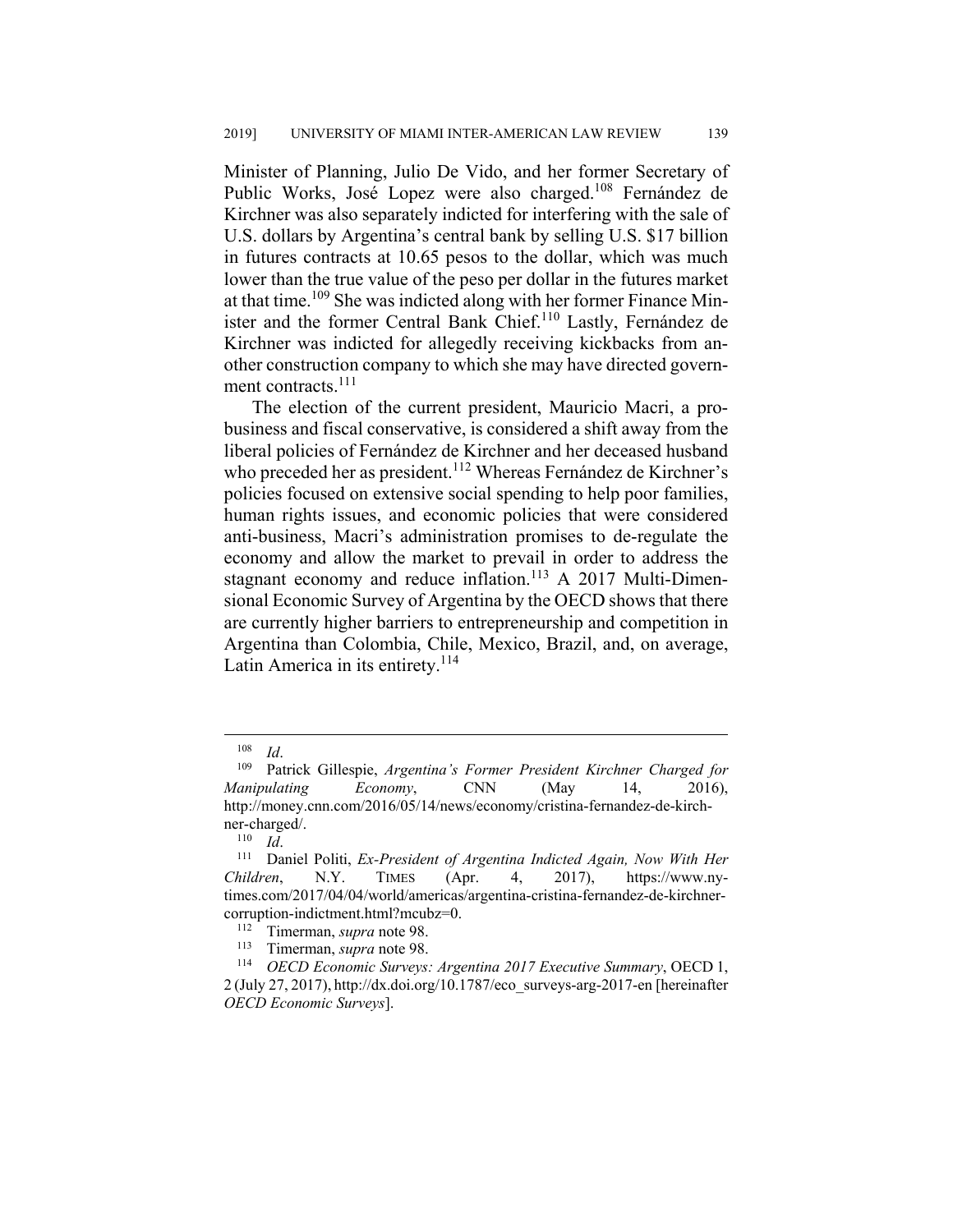#### *C. The Nexus Between Corruption and Tax Administration*

Corruption can be defined as the "pecuniary or nonpecuniary considerations given to government officials for the use of public office for private gains."115 Corruption can further be classified into five general categories: political, administrative, grand corruption, petty corruption, and patronage or paternalism.<sup>116</sup> For example, when corruption is systemic and political, it can affect the design and implementation stages of government policies and even skew regulatory decisions.117 On the other hand, corruption can be localized or petty on the bureaucratic level and involve activities such as bribery or interference with the routine allocation of zoning rights and licenses.<sup>118</sup> Other common examples of corruption are government construction projects and how such contracts are awarded or renegotiated.119 Generally, corruption may initiate either on the supply side, where a bribe is offered, or the demand side, where a bribe is requested. $120$ 

While Latin America includes emerging markets that have experienced improvements in corruption, most improvements are small.<sup>121</sup> For example, corruption in Honduras has improved with efforts to control corruption in critical institutions, such as the police force, the social security administration, and the tax administration.122 Nevertheless, corruption in Honduras remains above the average of normalized corruption in Latin America.<sup>123</sup> Like Honduras, Argentina's level of corruption also remains above the average of normalized corruption in the region.<sup>124</sup>

 <sup>115</sup> Mahesh C. Purohit, *Corruption in Tax Administration*, *in* PERFORMANCE ACCOUNTABILITY AND COMBATTING CORRUPTION 1, 285 (Anwar Shah ed., 2007), http://sitere-

sources.worldbank.org/PSGLP/Resources/PerformanceAccountabilityandComb atingCorruption.pdf.

<sup>116</sup> *Id*. 117 David Lipton et al., *Corruption in Latin America: Taking Stock*, IMF: IMF BLOG (Sept. 21, 2017), https://blogs.imf.org/2017/09/21/corruption-in-latinamerica-taking-stock/.<br> $\frac{118}{Id}$ .

<sup>118</sup> *Id.*<br>
119 *Id.*<br>
121 *Id.*<br>
122 *Id.* See Lipton et al., *supra* note 117.<br>
<sup>124</sup> See Lipton et al., *supra* note 117.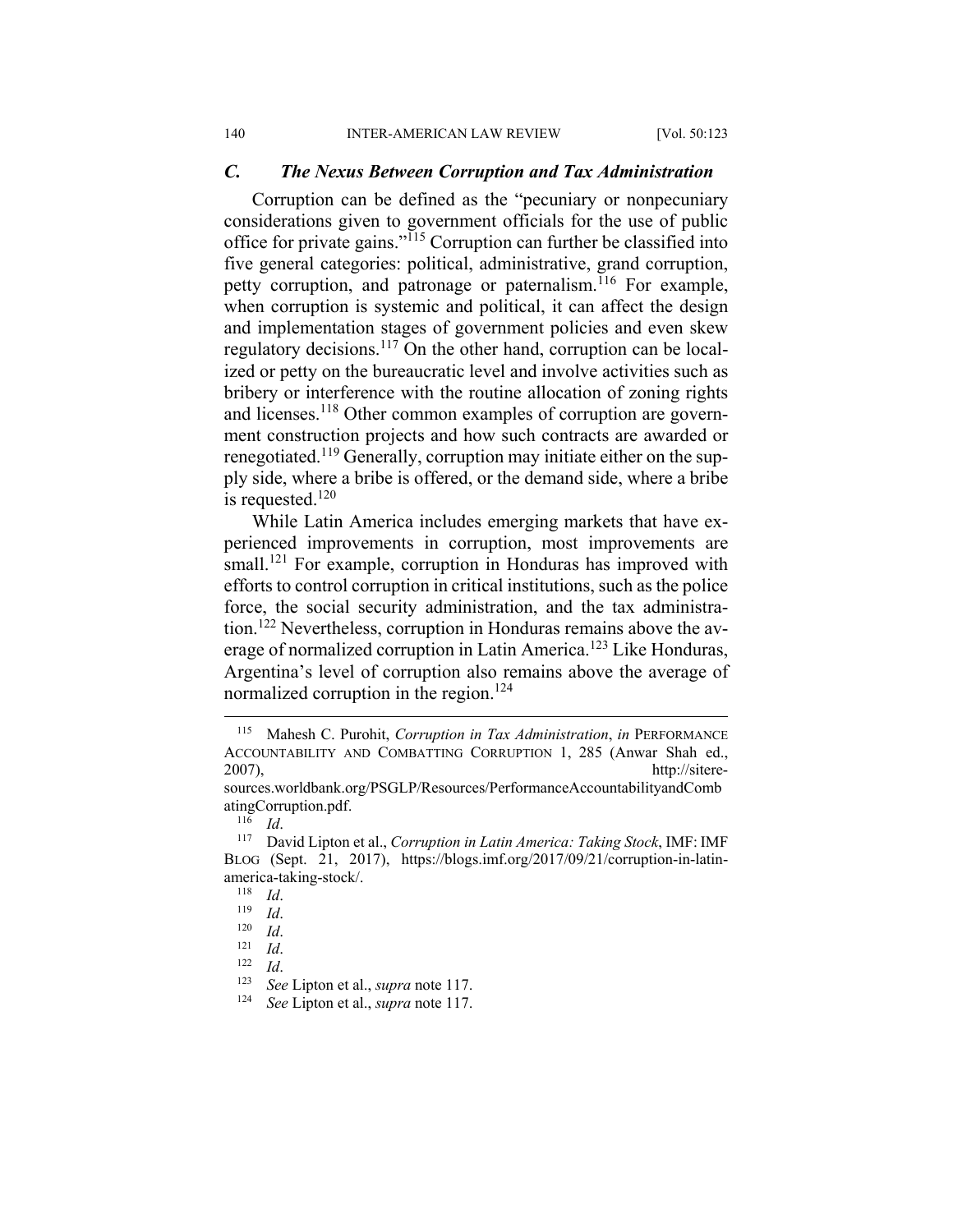Because endemic corruption has been known to affect the state's ability to perform its core functions, it may also negatively affect tax administration.<sup>125</sup> Several variables that contribute to corruption in tax administration include: (1) the complexity of tax laws, (2) the monopoly power and degree of discretion of tax officials, (3) the lack of adequate monitoring and supervision, (4) political leadership, (5) the unwillingness of taxpayers to pay taxes, and (6) the environment in the public sector.<sup>126</sup> With regard to the complexity of tax laws, as a system becomes more complex, taxpayers are less likely to be aware of their rights and procedural rules applicable to them, giving tax officers more discretion in their treatment of taxpayers.127 This dynamic may increase the risk of exploitation of taxpayers by tax officials.128 With regard to the monopoly power and discretion of tax officials, the tax officers operating within their assigned regions or geographical area represent the tax department, and the monopoly power this gives a tax official increases the potential for corruption by both the taxpayer and the tax officer.<sup>129</sup> However, it is important to note that the complexity of tax laws and procedures in itself does not always lead to corruption, but rather is closely connected to another variable, the overall environment in the public sector.130 The level of corruption in the administrative environment of the government as a whole will influence the level of corruption in that government's tax administration.<sup>131</sup>

Socialist systems offer greater opportunities for corruption than do liberal economic systems because of the greater administrative controls over the economy that give bureaucrats greater discretion in economic planning and implementation.<sup>132</sup> The complexity of tax laws, the overall environment of corruption in government, and the power of bureaucrats within a heavily regulated economy are closely intertwined and all often lead to a lack of monitoring and supervision.<sup>133</sup> Without adequate supervision, accountability, and

 <sup>125</sup> *See* Lipton et al., *supra* note 117.

<sup>&</sup>lt;sup>126</sup> Purohit, *supra* note 115, at 286.

Purohit, *supra* note 115, at 286.

<sup>128</sup> Purohit, *supra* note 115, at 286.

<sup>&</sup>lt;sup>129</sup> Purohit, *supra* note 115, at 287.

<sup>&</sup>lt;sup>130</sup> Purohit, *supra* note 115, at 288.<br><sup>131</sup> Purohit *supra* note 115 at 288

<sup>&</sup>lt;sup>131</sup> Purohit, *supra* note 115, at 288.

<sup>&</sup>lt;sup>132</sup> Purohit, *supra* note 115, at 288. 133 Purohit, *supra* note 115, at 287.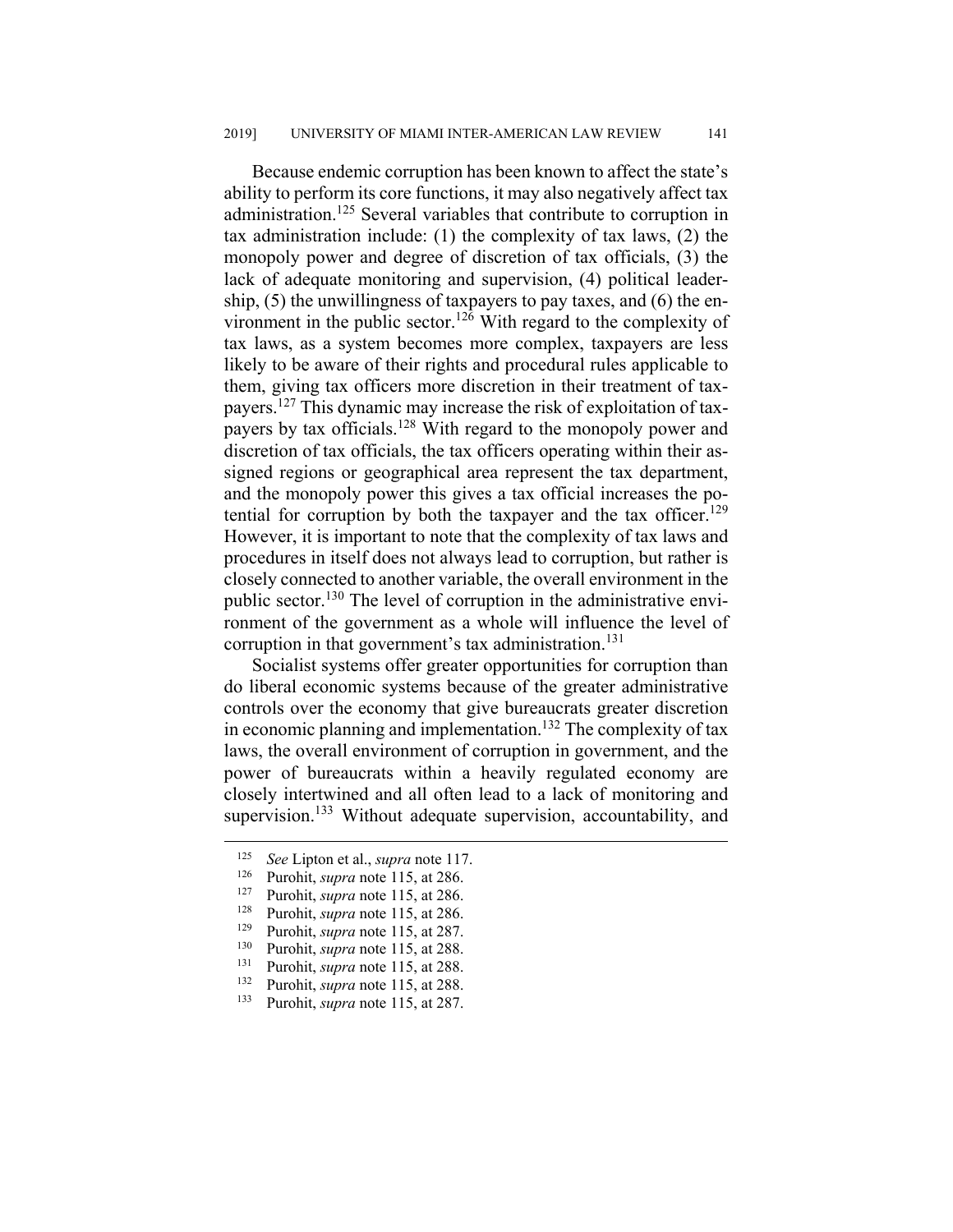enforcement measures to maintain integrity, public workers are more likely to shirk their public duties.<sup>134</sup> Political leadership may also insulate corrupt practices, and when this happens, the spread of corruption at lower levels is likely.<sup>135</sup> From macro-level fiscal incentives to foreign trade taxes, high-level officials and politicians are more likely to be involved and also implicate lower-level officials who share in the gains from the illegal activity.<sup>136</sup>

As aforementioned, Argentina has high levels of corruption at the political level, and almost two-thirds of Argentines believe that the political leadership, the legislature, and the judiciary are corrupt.137 Coupled with a popular distrust of the peso, the formal banking institutions, and the black market for dollars, it can be inferred that Argentina's level of corruption even affects its tax administration.<sup>138</sup> Another variable, when determining corruption in tax administration, is the unwillingness of taxpayers to pay taxes.<sup>139</sup> The unwillingness to pay taxes is particularly common in middle-income countries, such as India.140 Taxpayers who are extremely unwilling to pay taxes or comply with the law are more likely to proactively offer bribes to tax officials in order to not pay taxes at all or reduce their tax liability.<sup>141</sup> Like India, Argentina experiences high tax evasion; as of 2016, Argentines have held between \$200 billion and \$400 billion in assets in offshore accounts in countries like Switzerland, the United States, and Uruguay.<sup>142</sup> During the presidency of Fernández de Kirchner, Argentines hid their wealth offshore because of the extremely high inflation and unreliable economic data published by the administration.<sup>143</sup>

143 *Id*.

 <sup>134</sup> Purohit, *supra* note 115, at 287.

<sup>&</sup>lt;sup>135</sup> Purohit, *supra* note 115, at 287.<br><sup>136</sup> Purohit, *supra* note 115, at 287.

Purohit, *supra* note 115, at 287–88.

<sup>137</sup> Mallen, *supra* note 18.

<sup>138</sup> *See The Tragedy of Argentina: A Century of Decline*, *supra* note 71.

Purohit, *supra* note 115, at 287.

<sup>&</sup>lt;sup>140</sup> Purohit, *supra* note 115, at 287.<br><sup>141</sup> Purohit, *supra* note 115, at 287.<br><sup>142</sup> Patrick Gillespie, *Argentina rakes in cash from new tax law*, CNN MONEY (Dec. 28, 2016), https://money.cnn.com/2016/12/28/news/economy/argentinatax-amnesty/index.html.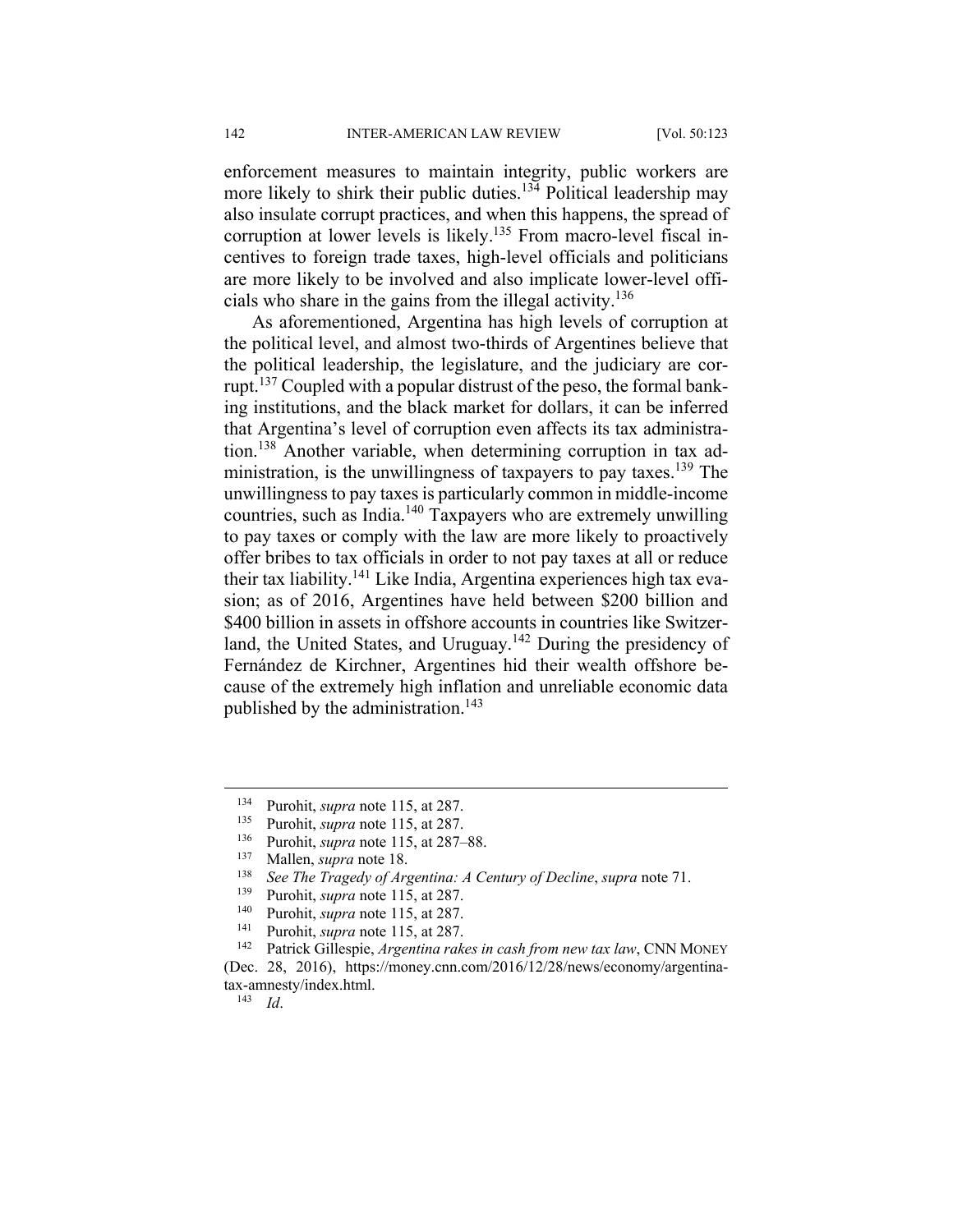## *D. The Status of Argentina's Domestic and International Efforts to Address the Economy and Corruption*

Current domestic policy in Argentina may have the effect of lowering corruption while improving the economy. One of President Macri's goals for his administration after taking office in December 2015 was to address Argentina's economic problems, including high inflation and tax evasion.<sup>144</sup> With Macri's support, the Argentine Senate approved a tax amnesty law in  $2016$ .<sup>145</sup> The tax amnesty law is entitled *Ley de Sinceramiento Fiscal y Reparación Histórica a los Jubilados* (the Fiscal Honesty and Historic Reparation to Pensioners Law), and is nicknamed *ley de blanqueos*. 146 The *ley de blanqueos* is a multipurpose bill designed to incentivize compliance with Argentine tax law, bring back billions of dollars into the formal and legitimate economy, and restore the pecuniary interests of unpaid pensioners.147

First, the *ley de blanqueos* allows Argentines to register undeclared income and assets without questioning their origins and removes the threat of prosecution for tax evasion.<sup>148</sup> Individuals and companies can declare their assets in three ways: paying a zero, five, or ten percent tax rate on declared assets depending on the total amount declared; purchase non-transferable Argentine Treasury bonds; or "invest in the economy through a Common Fund for longterm investments" in public works.<sup>149</sup> If assets are not declared, then individuals or companies risk prosecution for tax evasion.150 The *ley de blanqueos* excludes all members of the Executive, Legislative, and Judicial branches, and their immediate family, from participating in the tax amnesty program because of opposition party concerns that the law would benefit government officials who evade taxes.<sup>151</sup> The government expects US \$20 billion to come into the country

<sup>144</sup> *Id*. 145 He, *supra* note 16.

<sup>146</sup> He, *supra* note 16.

<sup>&</sup>lt;sup>147</sup> He, *supra* note 16.

<sup>&</sup>lt;sup>148</sup> He, *supra* note 16.<br><sup>149</sup> He, *supra* note 16.

<sup>&</sup>lt;sup>149</sup> He, *supra* note 16.

<sup>&</sup>lt;sup>150</sup> Gillespie, *supra* note 142. Gillespie, *supra* note 142.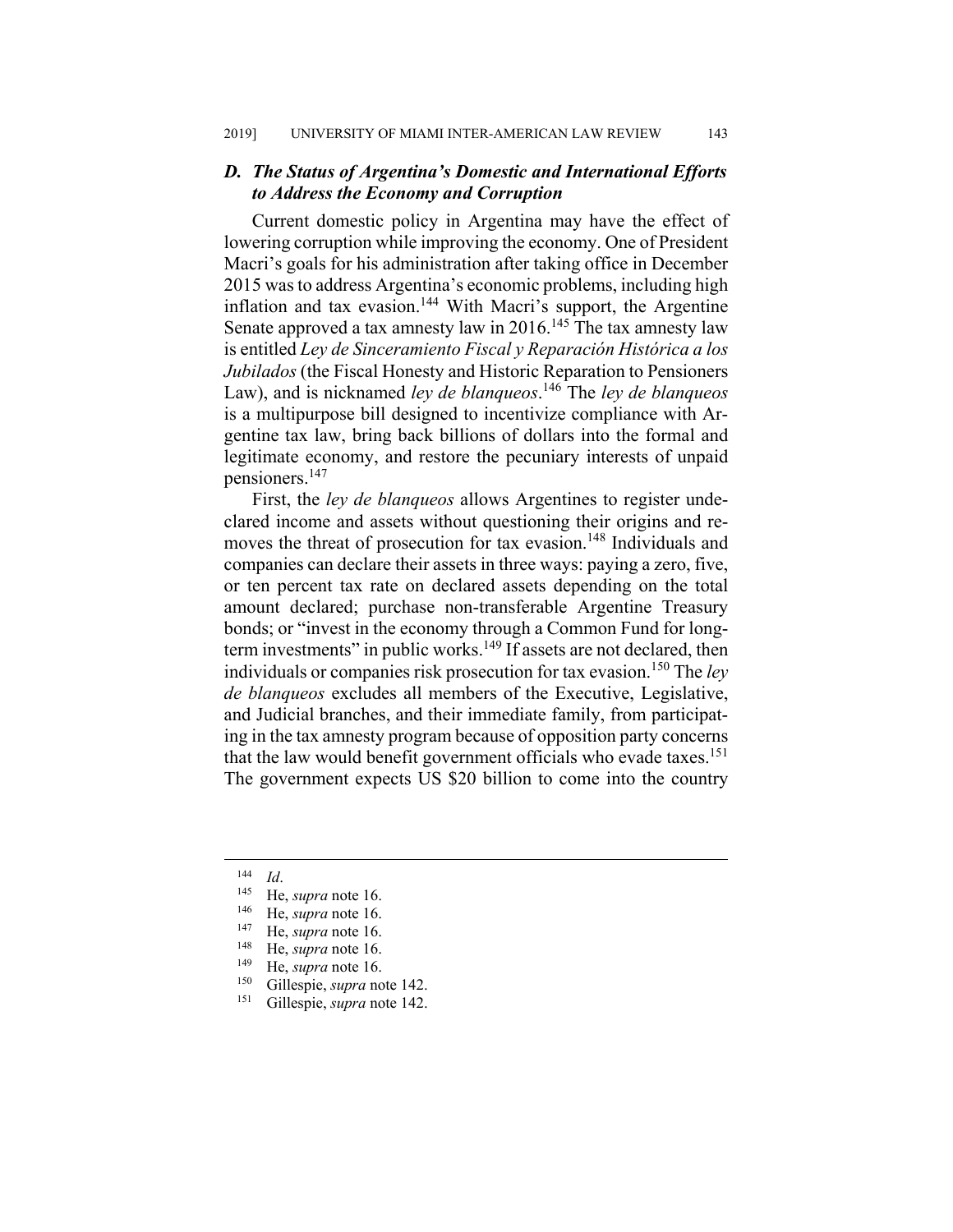through the *ley de blanqueos* because of tax revenues, assets voluntarily brought back from overseas, and its investment schemes.<sup>152</sup> The Macri administration also expects the CRS and Argentina's multinational agreements on the exchange of information to make it easier to detect taxpayers hiding money abroad.<sup>153</sup>

Second, the *ley de blanqueos* will allow for new money to be used as reparations to pensioners and retirees who never received their pension payment, or a small fraction of their payments, over the past twenty years due to government fraud.<sup>154</sup>

As the *ley de blanqueos* strengthens the integrity of the Argentine government through policies that promote Argentines participating legitimately in the formal economy, it may have the desired effect of lowering levels of corruption in Argentine government and society. Within five to six months of the enactment of the *ley de blanqueos*, Argentines declared US \$90 billion,<sup>155</sup> beating both the government's modest estimates and the \$2.6 billion declared under tax amnesty during the Fernández de Kirchner administration.<sup>156</sup>

However, despite the initial success of the *ley de blanqueos*, the OECD's 2017 economic survey of Argentina found several key obstacles still affecting Argentina: (1) the rule of law is still weak and corruption hinders the investment climate; (2) the central bank lacks a level of independence which reduces the effectiveness of monetary policy; (3) the tax system is complex, fails to reduce inequalities, and encourages people to turn to the informal economy; (4) few people pay income taxes; and (5) multi-year deficit targets by the executive branch are not mirrored in legislation and rules.<sup>157</sup> The OECD expresses hope in the pro-market economic reforms that President Macri's administration has made and provides recommendations on domestic policy that will help Argentina to raise the material living standard, bolster the social safety net, and close the high income-

<sup>&</sup>lt;sup>152</sup> He, *supra* note 16.<br><sup>153</sup> He *supra* note 16

He, *supra* note 16.

<sup>&</sup>lt;sup>154</sup> He, *supra* note 16 ("[With this law] we are seeking to repair years of injustice. We've found many situations where pensioners have made legal claims, won lawsuits, and yet the state used all kinds of tricks to avoid paying. We're going to end these decades of fraud.").

<sup>&</sup>lt;sup>155</sup> Gillespie, *supra* note 142.<br><sup>156</sup> See He supra pote 16

<sup>156</sup> *See* He*, supra* note 16.

<sup>157</sup> *OECD Economic Surveys*, *supra* note 114, at 3.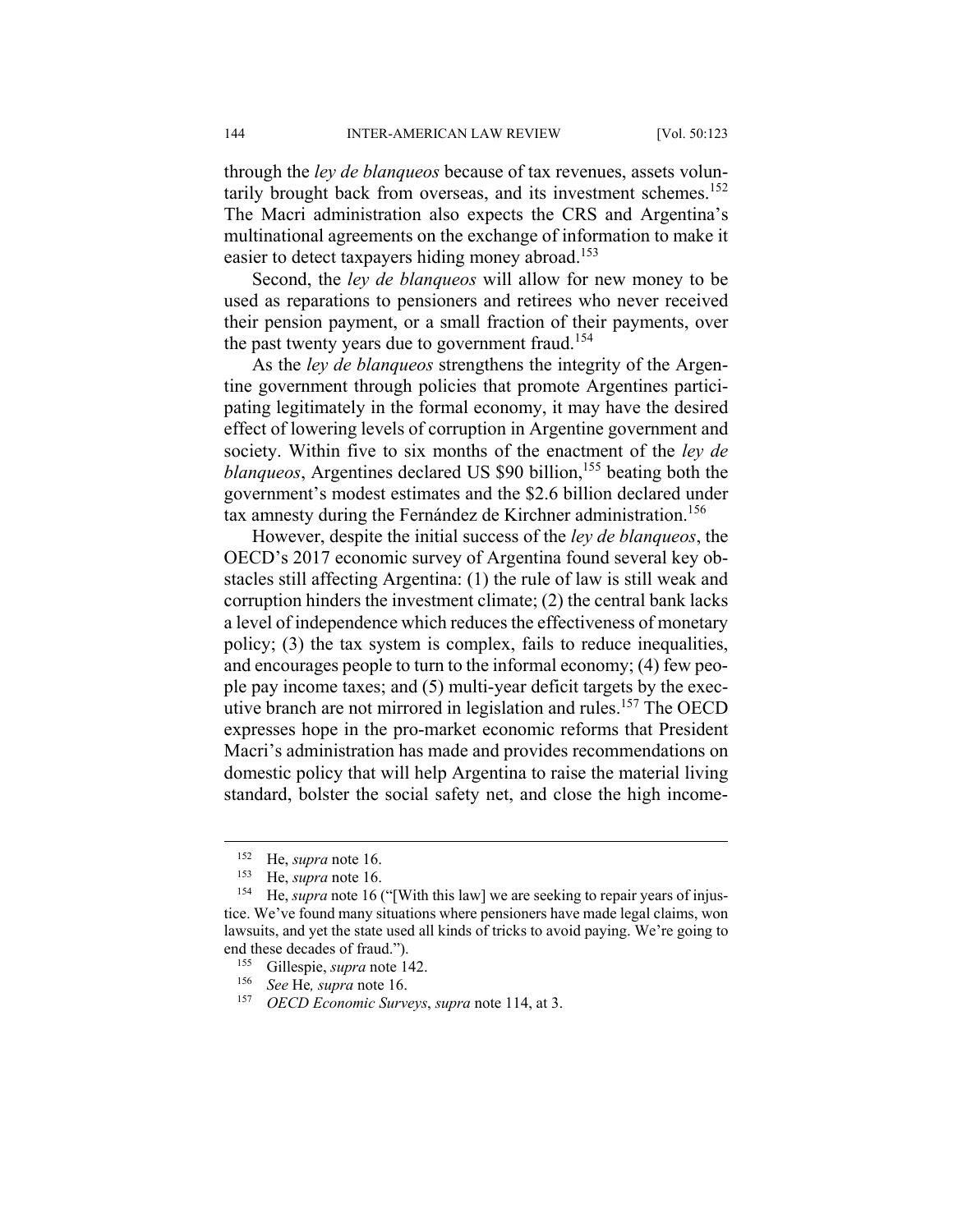inequality gap that leaves one-third of all Argentines in poverty.<sup>158</sup> With respect to corruption, the OECD recommends that Argentina strengthen the independence of entities that investigate corruption, reorganize the judiciary, and enact the Corporate Liability Bill to provide for the prosecution of corporate bribery.<sup>159</sup>

Aside from domestic policy, Argentina has made international commitments to lower corruption. As of March 24, 2017, Argentina has been part of the OECD Anti-Bribery Convention for the past sixteen years.<sup>160</sup> While Argentina has made efforts to implement the Convention on Combating Bribery since December 2015, the OECD Working Group on Bribery found that Argentina still remains in serious non-compliance.<sup>161</sup> Regarding recommendations from its Phase 3 evaluation, Argentina has only fully implemented Recommendations 8, 11(a), and 12(a), and partially implemented 4(e), 5(a), 5(d), 5(f), 6(a), 6(b), 9(c), 9(d), 10(c), 10(d), 10(f), 11(b), 12(b), and  $13(a)$ .<sup>162</sup> About 24 other recommendations remain outstanding.<sup>163</sup> Of these recommendations,  $11(a)$  is a tax-related measure that would disallow the tax deductibility of bribes to foreign public officials, 11(b) would increase training for tax examiners and official tax administrators on detecting bribery, and 11(c) calls for amending legislation to allow tax information to be shared with foreign authorities for use in bribery investigations.<sup>164</sup> Moreover, the OECD is concerned that Argentina has not enacted the Corporate Liability Bill introduced into Congress in 2016, which would hold companies and citizens liable for foreign bribery.165 Also, the Criminal Procedure Code of 2014 has not been entered into force, which

 <sup>158</sup> *OECD Economic Surveys*, *supra* note 114, at 3.

<sup>159</sup> *OECD Economic Surveys*, *supra* note 114, at 3.

<sup>160</sup> *Argentina Must Urgently Enact Corporate Liability Bill to Rectify Serious Non-Compliance with Anti-Bribery Convention*, OECD (Mar. 24, 2017), http://www.oecd.org/corruption/argentina-must-urgently-enact-corporate-liability-bill-to-rectify-serious-non-compliance-with-anti-bribery-convention.htm [hereinafter *Argentina Must Urgently Enact Corporate Liability Bill*].

<sup>&</sup>lt;sup>162</sup> Phase 3bis Report on Implementing the OECD Anti-Bribery Convention in *Argentina*, OECD 1, 62 (Mar. 16, 2017), http://www.oecd.org/corruption/antibribery/Argentina-Phase-3bis-Report-ENG.pdf.<br><sup>163</sup> Id.

<sup>163</sup> *Id*. 164 *Id*. at 71.

*Id.* at 62.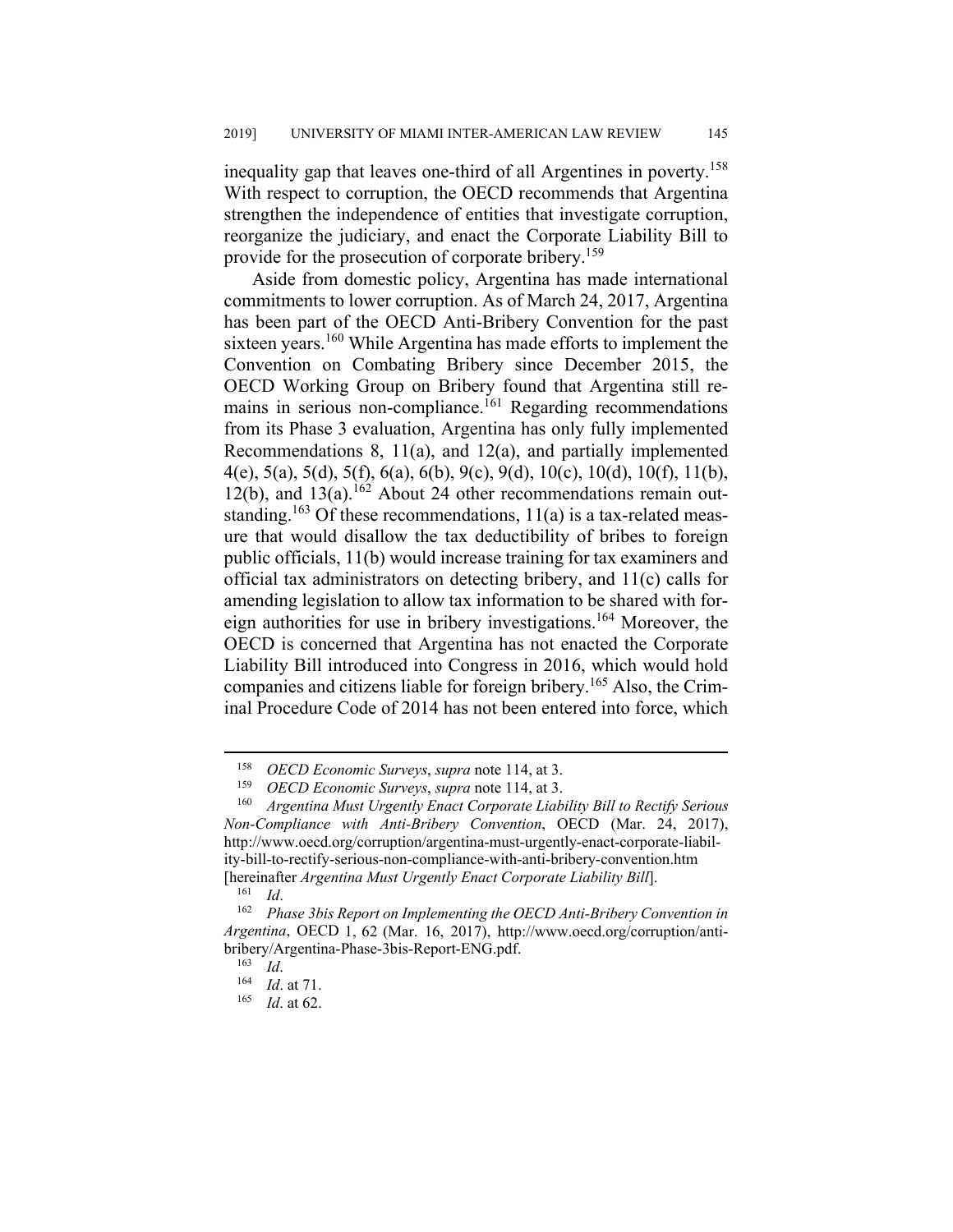146 INTER-AMERICAN LAW REVIEW [Vol. 50:123

would aid in the speedy investigation and prosecution of complex economic crimes.166 Lastly, Argentina has not introduced legislation to protect whistleblowers.<sup>167</sup>

#### **IV. DATA CONFIDENTIALITY**

### *A. Fears that Less Bank Secrecy Could Threaten the Personal Safety of the Taxpayers*

Before the automatic and voluntary exchange of tax information became as popular as it is today, some jurisdictions feared the negative consequences of sharing sensitive taxpayer information with developing countries.<sup>168</sup> These jurisdictions were primarily considered tax havens, which favored bank secrecy.<sup>169</sup> The general problem was that these jurisdictions lacked confidence in the tax administrations of developing countries to safeguard confidential financial information, and they feared that leaks inside the domestic tax system would be likely, leading to formal and informal harassment of people or companies.<sup>170</sup> Wealthy taxpayers primarily feared that leakage of their financial information could lead to "extortion, confiscation of their wealth, overtaxing, kidnapping, erosion of their civil liberties," and other forms of harassment.171 For example, some taxpayers even feared that the exchange of tax information could compromise the privacy and safety of certain marginalized groups in the Middle East, such as gay individuals in Saudi Arabia or Jews in other jurisdictions.172 Moreover, for wealthy taxpayers in Latin America, the growth of gang violence and organized crime presents an ongoing threat to their personal security.<sup>173</sup>

While these potential fears about the exchange of tax information may be well grounded, there are competing perspectives on

<sup>166</sup> *Id*. 167 *Id*. 168 Nicholas Shaxson, *On the Non-Perils of Information Exchange*, TAX JUST. NETWORK (May 29, 2014), http://www.taxjustice.net/2014/05/29/non-perils-information-exchange/.

<sup>169</sup> *Id*. 170 *See id*. 171 *Id*. 172 *Id*. 173 *See id*.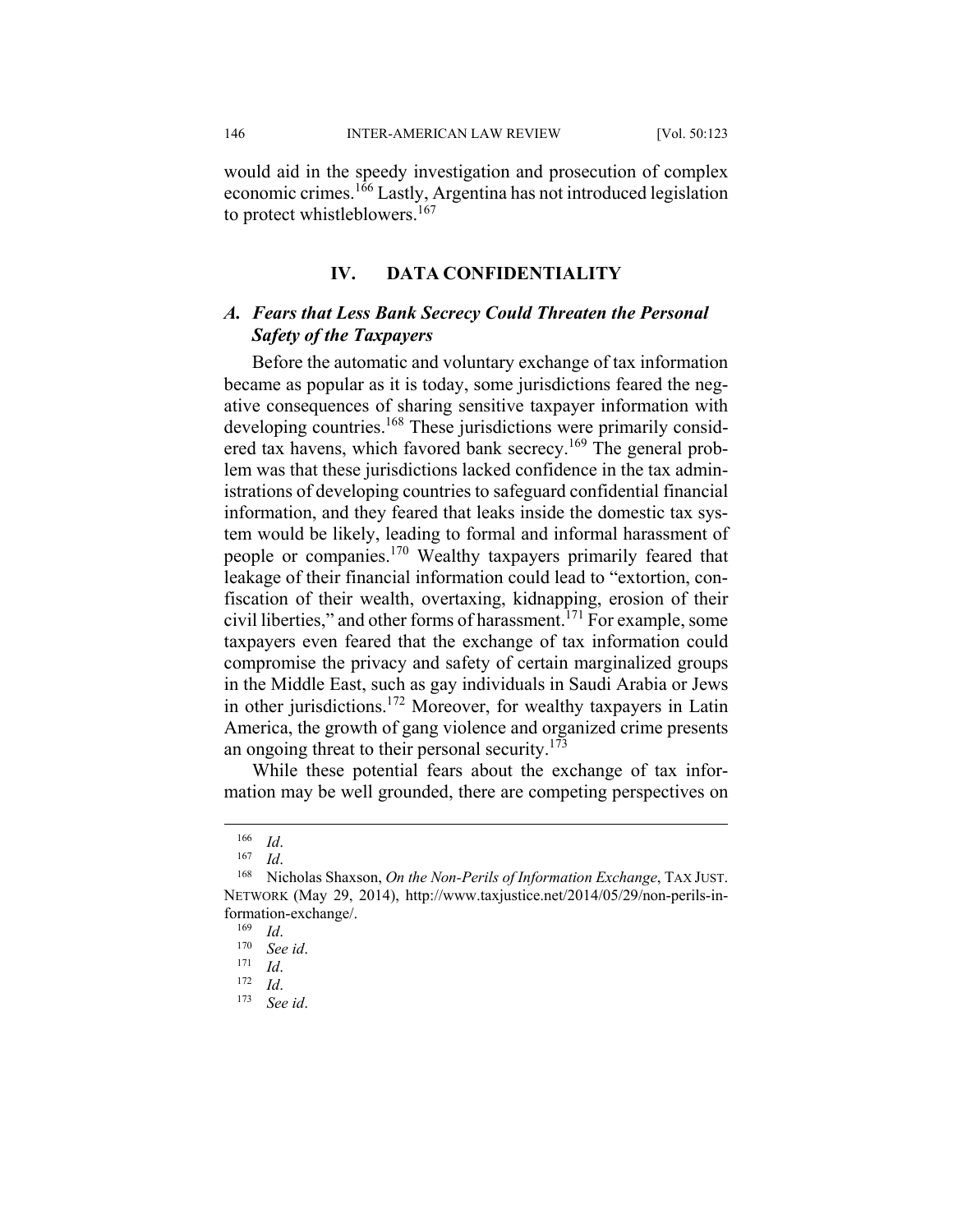the likelihood of taxpayer information being used for other illicit purposes. For example, the perspective of Nicholas Shaxson and the Tax Justice Network, a self-described pro-globalization activist think tank,  $174$  is that these fears are unfounded. Shaxson argues that a secret bank account will not protect a Latin American landowner or South East Asian executive from kidnapping or extortion because criminals or gangs act without needing to know about secret wealth holdings.<sup>175</sup> Primarily, criminals act based on knowledge of one's domestic and visible wealth or holdings.176 And rich families who fear kidnapping and extortion will have already procured security or moved because they can afford it.<sup>177</sup> Shaxson further argues that wealth confiscation is a weak argument because the exchange of tax information does not mean that wealth and investments have to be returned into the country.178 Rather, it means that gross income is known so that the appropriate tax can be assessed.<sup>179</sup>

On the other hand, the Center for Freedom and Prosperity shares a completely opposite view. The Center is a non-profit organization that advances international market liberalization, financial privacy, and the fiscal sovereignty of jurisdictions to preserve jurisdictional tax competition.180 According to the Center, FATCA and the CRS will substantially threaten the financial privacy of taxpayers and lead to abuse, giving credibility to the fears mentioned above.<sup>181</sup> The concern for abuse stems from the Center's view that it is imprudent to share sensitive financial information about American citizens or corporations with countries that "do not respect Western privacy norms, have systematic problems with corruption or are antagonistic

 <sup>174</sup> *Our Goals and Methods*, TAX JUST. NETWORK, https://www.taxjustice.net/about/who-we-are/goals/ (last visited Oct. 10, 2018)<br> $^{175}$  Shaxon sung note 168

Shaxon, *supra* note 168.

<sup>176</sup> Shaxon, *supra* note 168.

<sup>&</sup>lt;sup>177</sup> Shaxon, *supra* note 168.

Shaxon, *supra* note 168.

<sup>179</sup> Shaxon, *supra* note 168.

<sup>180</sup> *Center's Information*, CTR. FOR FREEDOM AND PROSPERITY, http://freedomandprosperity.org/about/ (last visited Oct. 10, 2018).

<sup>181</sup> Andrew F. Quinlan, *OECD Rules Will Create Privacy Nightmare*, CTR. FOR FREEDOM AND PROSPERITY (July 24, 2014), http://freedomandprosperity.org/2014/blog/oecd-rules-will-create-privacy-nightmare/.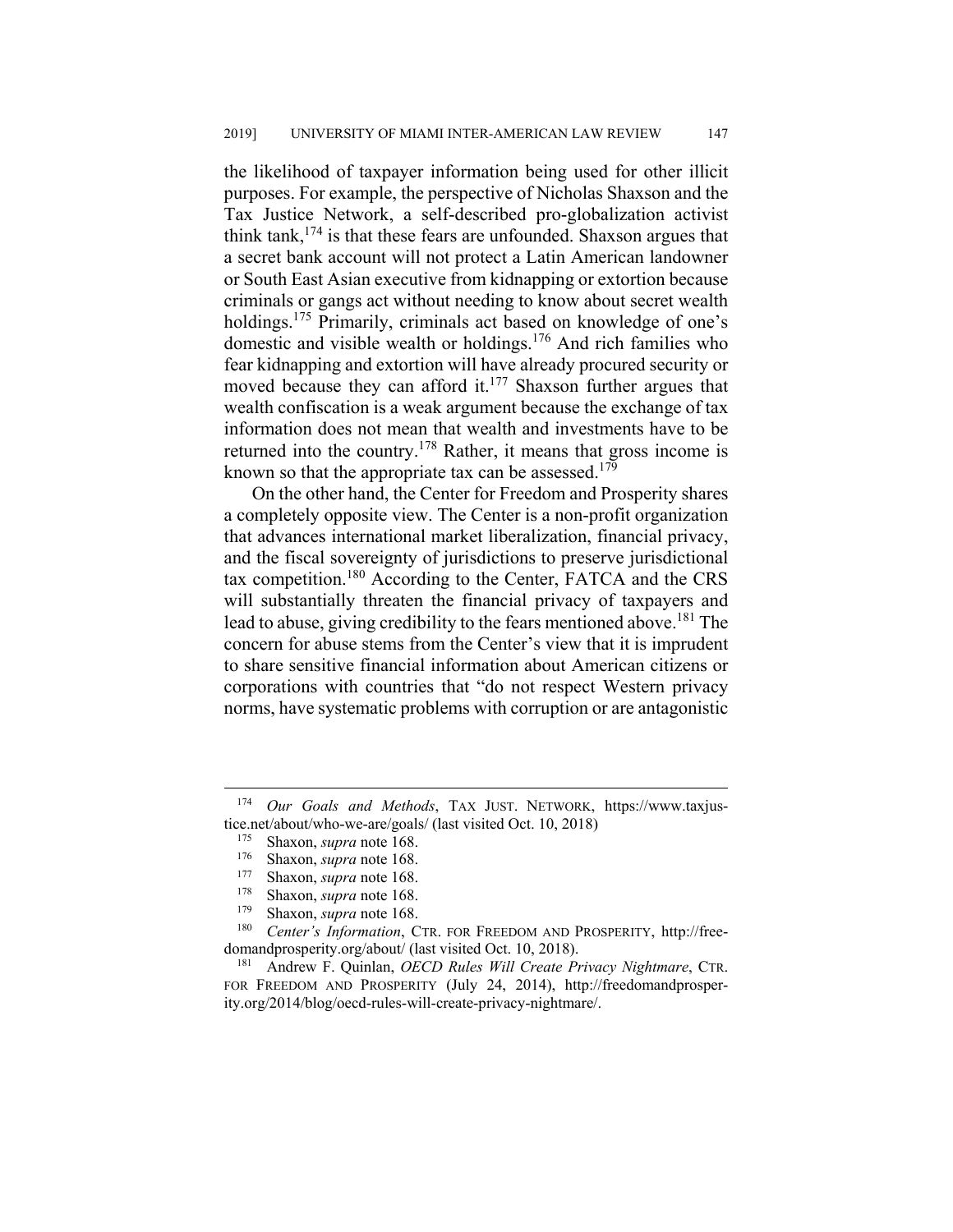to the United States."182 The Center says that countries such as Colombia, China, and Russia present this problem.<sup>183</sup>

Although the U.S. Treasury Department and the IRS review the data privacy legal framework of the foreign jurisdiction before entering into an information exchange agreement under FATCA, it does not dissuade foreign tax administrators from having other motives.184 The Center says this is because the underlying institutional interest of tax agencies is the collection of tax revenue, and there is little incentive to think beyond that interest.<sup>185</sup> Additionally, tax administrators in corrupt governments with access to the personal financial information of American expatriates may use the information for criminal purposes like committing identity theft, identifying potential kidnapping victims, identifying the resources of potential political opponents or dissenters, or committing industrial espionage.186

A third perspective lying outside, the binary debate between tax transparency versus data protection may be evidenced in the actual experience of tax administration in developing countries, such as Mexico. At one point in time, taxpayers were able to pay taxes with in-kind contributions or even pay taxes anonymously.<sup>187</sup> For example, the art-for-taxes program, which was created in 1957, allowed noncompliant taxpayers who owed back taxes to pay off tax debt with paintings, sculptures, and other art instead of cash.<sup>188</sup> Based on Aztec and Mayan traditions of paying tax debt with in-kind goods

<sup>182</sup> Id.<br>
183 Id.<br>
184 Id.<br>
186 Id.<br>
<sup>187</sup> See Molly Moore, *In Mexico, An Art to Tax Collection*, WASH. POST (Aug. 29, 1999), https://www.washingtonpost.com/archive/politics/1999/08/29/in-mexico-an-art-to-tax-collection/4dc470c2-b512-4186-a39c-

e05144531020/?utm\_term=.5a71971b979f; *see also* Javier Diaz de Leon Galarza, *Mexico: Taxation of Private Clients and the Treatment of Non-Compliant or Undeclared Taxation Structures*, THOMSON REUTERS: PRACTICAL LAW (Oct. 1, 2012), https://content.next.westlaw.com/Docu-

ment/I8417d5231cb111e38578f7ccc38dcbee/View/FullText.html?context-

Data=(sc.Default)&transitionType=Default&firstPage=true&bhcp=1.

<sup>188</sup> Moore, *supra* note 187.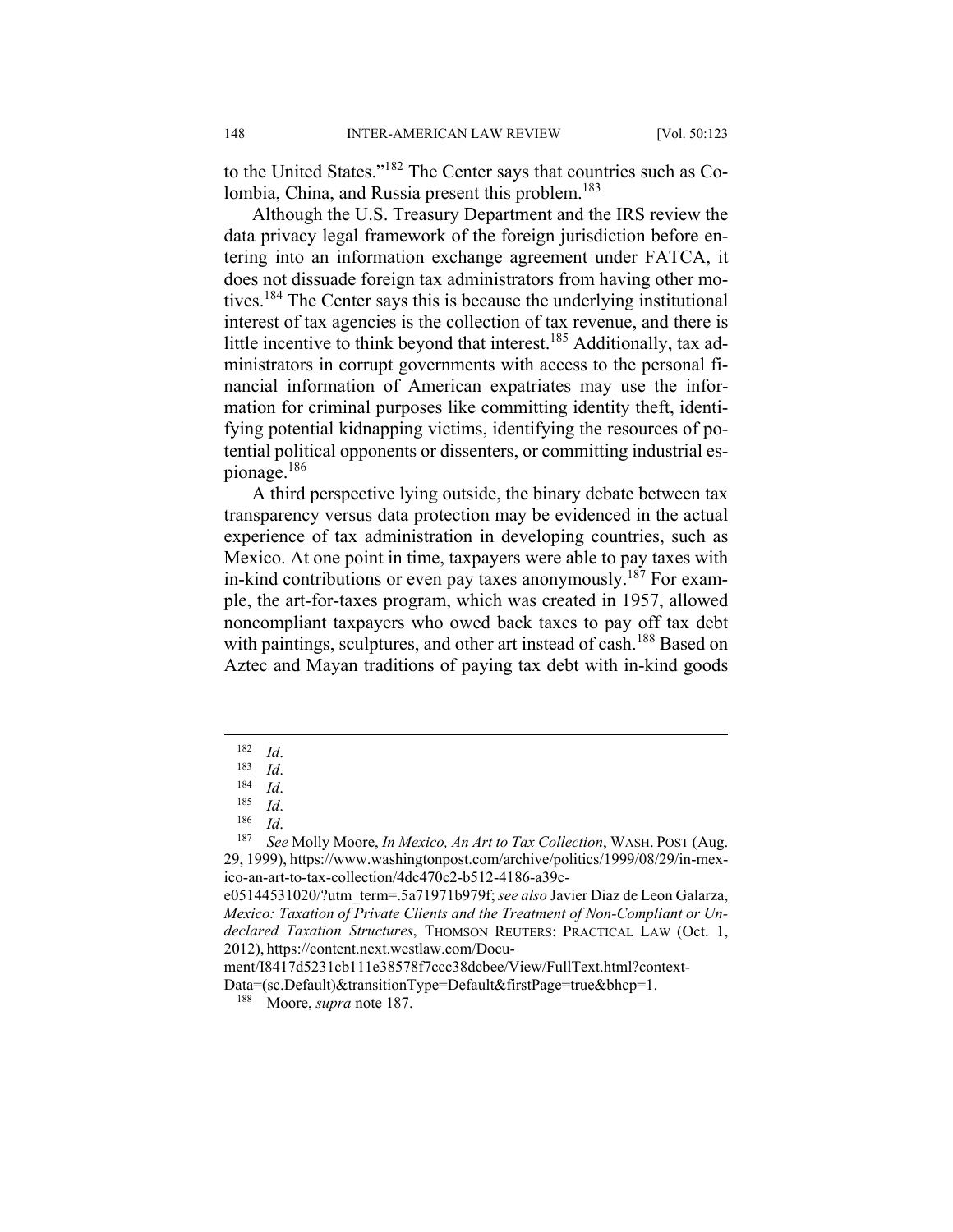or services, the art-for-taxes program has had the effect of promoting art and giving Mexico a rich art collection of museum quality works displayed in museums throughout the country.<sup>189</sup>

With respect to the anonymous payment of taxes, under the Third Article of the Tax Decree of January 26, 2005, tax residents in Mexico with foreign source income may elect to pay income taxes on an anonymous basis.<sup>190</sup> The resident taxpayer will receive payment verification to keep in their records in the event of a future audit, but their identity remains undisclosed.<sup>191</sup> These alternate methods of tax collection in Mexico show that despite its high levels of corruption and kidnappings, $192$  plenty of taxpayers, even those with money offshore, are not evading taxation and may pay taxes without disclosure.

Overall, arguments against the exchange of tax information may hold some weight, but the general consensus after the economic crisis of 2008 and 2009 was that ensuring tax compliance promotes better governance.<sup>193</sup> An argument for the exchange of tax information was that because political leaders in developing countries were likely to either falsify domestic tax returns or use offshore bank accounts to safeguard their wealth against inflation or evade taxes, equal treatment of rich and poor taxpayers would cause domestic tax systems to improve.<sup>194</sup> The impetus for improvement would come from the elites, subject to equal treatment, who are influential enough to advocate for better governance and accountability.<sup>195</sup>

Generally, the OECD has led the consensus that transparency and the effective exchange of information would lead to improved governance and that tax havens which facilitate tax avoidance and criminal activity like money laundering and embezzlement destabilize the global economy.196 To this end, the OECD has published

<sup>&</sup>lt;sup>189</sup> Moore, *supra* note 187.<br><sup>190</sup> Diaz de Leon Galarza

<sup>190</sup> Diaz de Leon Galarza, *supra* note 187.

<sup>191</sup> Diaz de Leon Galarza, *supra* note 187.

<sup>192</sup> Ioan Grillo, *The Apparent Massacre of Dozens of Students Exposes the Corruption at the Heart of Mexico*, TIME (Oct. 10, 2014), http://time.com/3490853/mexico-massacre-students-police-cartel-corruption/.

<sup>&</sup>lt;sup>193</sup> Shaxson, *supra* note 168.

<sup>&</sup>lt;sup>194</sup> See Shaxson, *supra* note 168.

Shaxson, *supra* note 168.

<sup>196</sup> Tyler J. Winkleman, *Automatic Information Exchange as a Multilateral Solution to Tax Havens*, 22 IND. INT'L & COMP. L. REV. 193, 193, 195 (2012).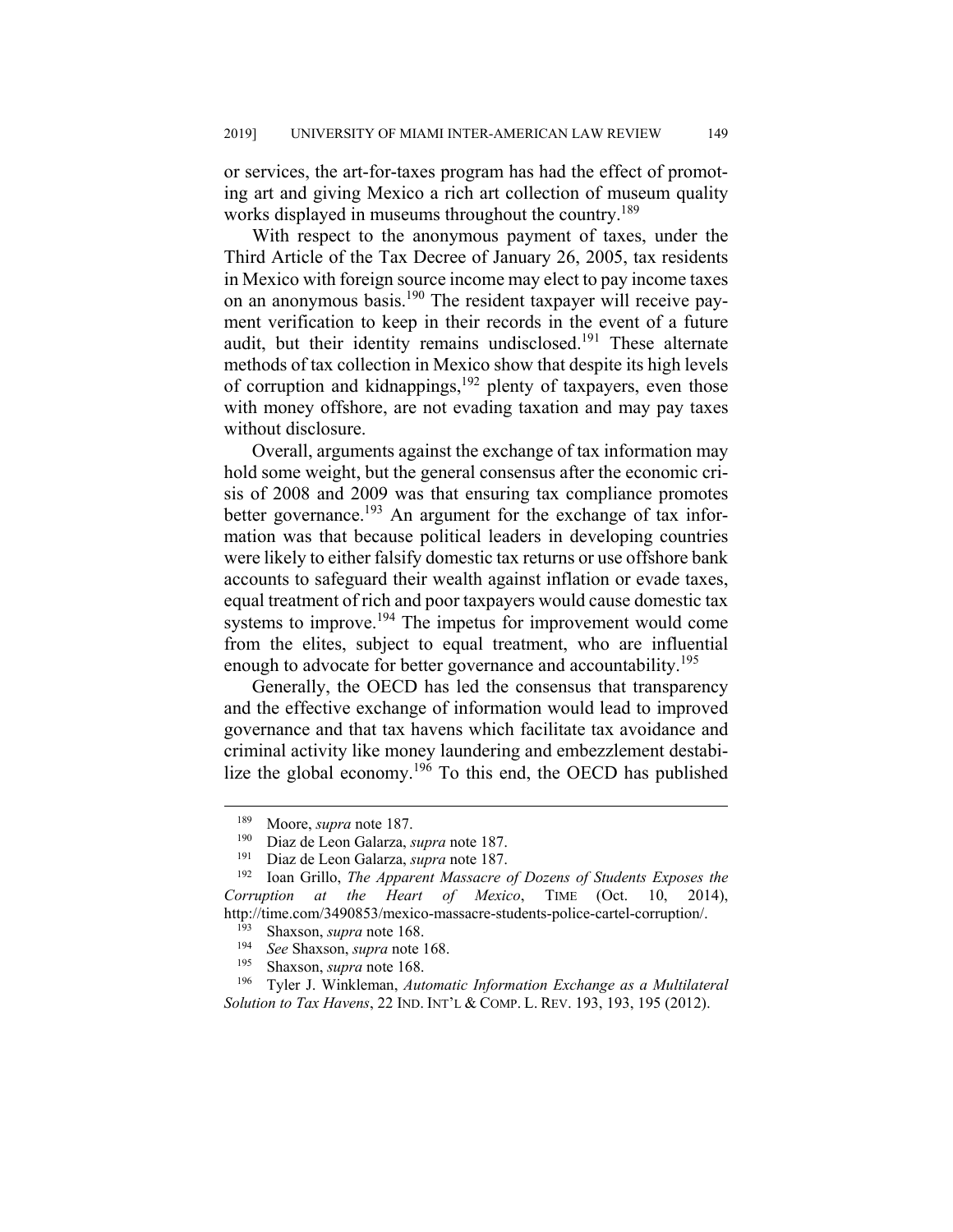150 INTER-AMERICAN LAW REVIEW [Vol. 50:123]

comprehensive guidance in the aforementioned *Keeping It Safe* report for jurisdictions desiring to share information, while improving their governance and taxpayer confidence in the integrity of domestic tax administration.

# *B. OECD and American Guidance on Data Confidentiality in Tax Administration*

In 2012, the OECD published *Keeping It Safe* as guidance to jurisdictions on protecting the confidentiality of tax information exchanged under various exchange of information agreements and treaties.197 Anticipating the growth of tax information exchange globally, the OECD's report underscores the importance of taxpayer confidence in the confidentiality of their information exchanged under such agreements and treaties.<sup>198</sup> Therefore, keeping tax information confidential requires not only a legal framework made of legislation, rules, and procedures, but also a "culture of care" within a tax administration.199 Promoting a culture of care involves enforcing security, ethics, and proper handling and disposal of information.<sup>200</sup> The desired outcome is that a taxpayer's sensitive financial information is not accidentally or intentionally disclosed inappropriately and that the information is used only for the purposes permitted under the exchange of information treaty or agreement.<sup>201</sup>

The OECD has created three model confidentiality provisions for each exchange of information (EOI) instruments a country may enter into with another country.<sup>202</sup> The various EOIs that a country may enter into with another may include tax treaties, tax information exchange agreements (TIEAs), or multilateral instruments on mutual administrative assistance in tax matters. $203$  The three corresponding OECD models include: (1) the Model Tax Convention, (2) the Model Agreement on Exchange of Information on Tax Matters

 <sup>197</sup> *Keeping It Safe*, *supra* note 19, at 5.

<sup>198</sup> *Keeping It Safe*, *supra* note 19, at 5.

<sup>199</sup> *Keeping It Safe*, *supra* note 19, at 5.

<sup>&</sup>lt;sup>200</sup> *Keeping It Safe*, *supra* note 19, at 15–17.<br><sup>201</sup> *Keeping It Safe*, *supra* note 19, at 5.

<sup>201</sup> *Keeping It Safe*, *supra* note 19, at 5.

<sup>202</sup> *Keeping It Safe*, *supra* note 19, at 7.

<sup>203</sup> *Keeping It Safe*, *supra* note 19, at 7.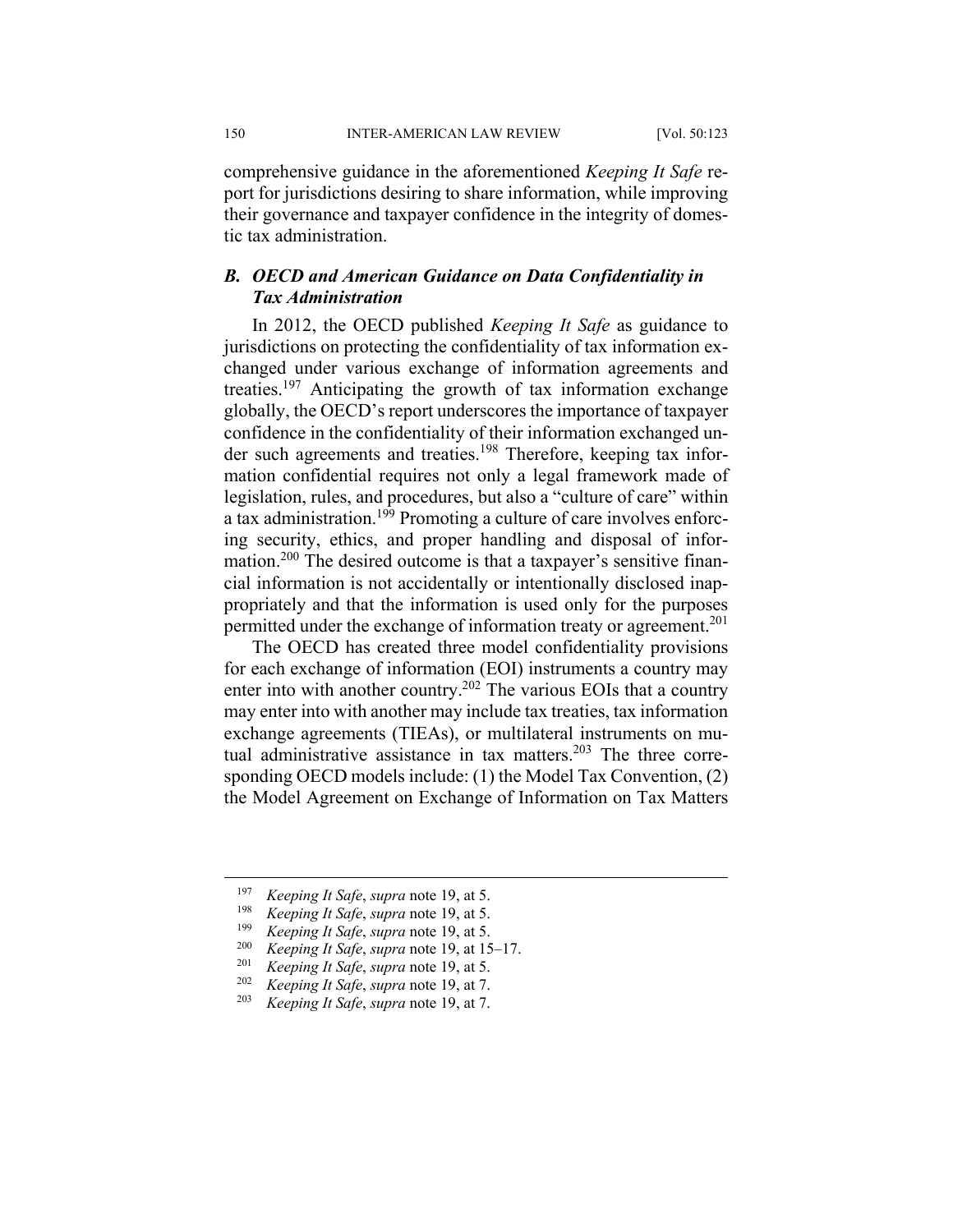(TIEA), and (3) the Multilateral Convention on Mutual Administrative Assistance in Tax Matters.<sup>204</sup> In pertinent part, Article 26(2) of the OECD Model Tax Convention provides:

Any information received under paragraph 1 by a Contracting State shall be treated as secret in the same manner as information obtained under the domestic laws of that State and shall be disclosed only to persons or authorities (including courts and administrative bodies) concerned with the assessment or collection of, the enforcement or prosecution in respect of, the determination of appeals in relation to the taxes referred to in paragraph 1, or the oversight of the above. Such persons or authorities shall use the information only for such purposes. They may disclose the information in public court proceedings or in judicial decisions.<sup>205</sup>

Article 26(2) is relevant to data confidentiality because it states that information received pursuant to a tax treaty shall be treated as secret to the same extent as information obtained domestically would in the recipient State.<sup>206</sup> Additionally, Article 26(2) limits the disclosure of information to the appropriate persons or authorities, including the taxpayer, his proxy or witness, the courts, and administrative and oversight bodies.<sup>207</sup> The information is disclosed only to the persons or authorities necessarily involved in the assessment, collection, enforcement, prosecution, or determination of appeals with which the tax information is related.<sup>208</sup>

The confidentiality provisions under Article 8 of the Model Agreement (TIEA) and Article 22 of the Multilateral Convention are both similar to Article 26(2) of the Model Convention because they require that the information be kept secret, restrict the entities that can access the information, and limit the purposes for which the information can be used.209 The Model Agreement (TIEA) slightly differs from the Model Tax Convention in that the TIEA does not provide for keeping information secret in the same manner as the recipient state would, and it "permits disclosure to any other person, entity, authority or jurisdiction provided express written consent is

<sup>&</sup>lt;sup>204</sup> *Keeping It Safe, supra* note 19, at 7–11.

<sup>205</sup> *Keeping It Safe*, *supra* note 19, at 8.

<sup>206</sup> *Keeping It Safe*, *supra* note 19, at 8.

<sup>&</sup>lt;sup>207</sup> *Keeping It Safe*, *supra* note 19, at 8–9.<br><sup>208</sup> *Koming It Safe*, *supra* note 10, at 8–0.

<sup>&</sup>lt;sup>208</sup> *Keeping It Safe, supra* note 19, at 8–9.<br><sup>209</sup> *Keeping It Safe, supramate* 10, at 10, 1

*Keeping It Safe, supra* note 19, at 10–11.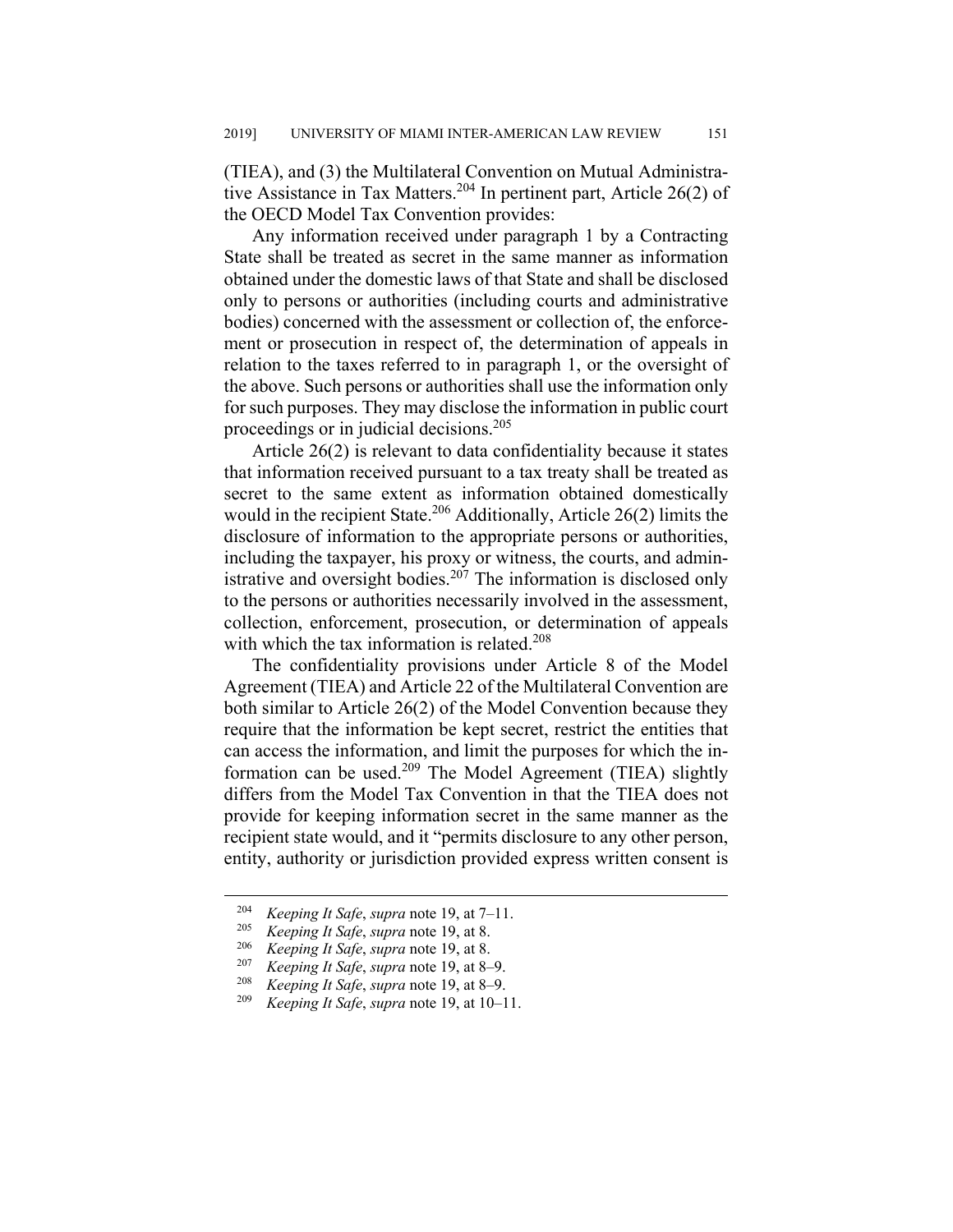given by the competent authority of the requested party."<sup>210</sup> Like the Model Agreement (TIEA), the Multilateral Convention also permits the information to be used for other purposes as long as the requested party authorizes such use.<sup>211</sup> The Multilateral Convention differs from the other two because it specifically requires the recipient state to protect the personal data received in a manner consistent with the data protection laws of the supplying State.<sup>212</sup> Consequently, no matter which instrument negotiating countries may use to establish the exchange of tax information, the OECD models set a baseline for expectations regarding data confidentiality and protection.213

In addition to legal frameworks setting expectations for the protection of data exchanged internationally, the OECD's report emphasizes the importance of tax confidentiality provisions in domestic legislation.<sup>214</sup> The OECD's guidance that domestic laws be implemented to protect and enforce the confidentiality of tax information and reflect the binding nature of treaty obligations supports the proposition that the exchange of information as a solution to tax evasion promotes better domestic governance.<sup>215</sup> The OECD advises that domestic laws pertaining to data protection, privacy, and the freedom of information are synchronized with, or provide exemptions for, exchange of information treaties or agreements.<sup>216</sup> With respect to actual tax administration, policies and practices should be comprehensive and address the following: employee screening and background checks; employment contracts and employee training; accessibility to premises, and electronic and physical records; encryption and transferal; departure policies; information disposal policies; and managing unauthorized disclosures of information and sanctions.217 Administrative policies and practices "need to be reviewed and endorsed at the top level of tax administration," and roles for implementing policy and procedure should be

<sup>210</sup> *Keeping It Safe*, *supra* note 19, at 11. 211 *Keeping It Safe*, *supra* note 19, at 11. 212 *Keeping It Safe*, *supra* note 19, at 11.

<sup>213</sup> *See* Winkleman, *supra* note 196, at 201. 214 *Keeping It Safe*, *supra* note 19, at 11.

<sup>&</sup>lt;sup>215</sup> Shaxson, *supra* note 168.<br><sup>216</sup> Keeping It Safe supra no.

<sup>&</sup>lt;sup>216</sup> *Keeping It Safe*, *supra* note 19, at 11–12.<br><sup>217</sup> *Koping It Safe*, *supra* note 10, at 16, 17.

*Keeping It Safe, supra* note 19, at 16–17.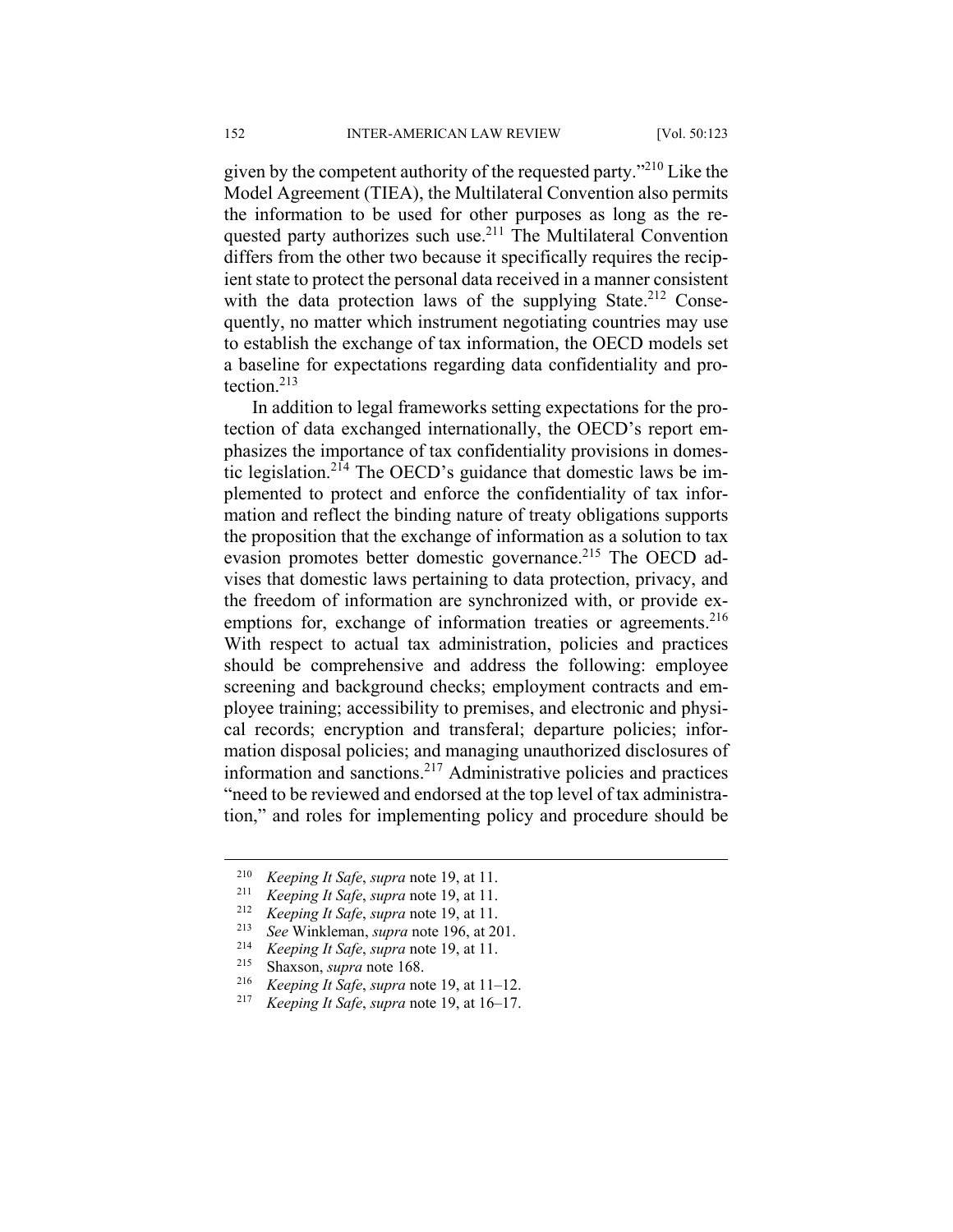clearly defined.<sup>218</sup> Lastly, promoting a culture of care requires regularly monitoring compliance. $219$ 

It is important to note a criticism of the OECD models, particularly the Model Agreement. One contention is that the Model Agreement only covers the exchange of information upon request and not the automatic or spontaneous exchange of information.<sup>220</sup> For example, when information is requested, it must relate to a particular inquiry regarding a known taxpayer.<sup>221</sup> For instance, the Bahamas-U.S. TIEA requires a written request that specifically states the type of information requested, the likely location of that information, the relevant period of time, the applicable U.S. law, an indication of whether the matter is criminal or civil, and reasons why the requested information is foreseeably relevant.<sup>222</sup> Therefore, exchanging information upon request would require the requesting state to at least know that the individual is evading taxes and to initiate its own investigation.<sup>223</sup> The chances of a state knowing whether an individual has evaded taxes in the first place is remote because of the bank secrecy and data protection laws in other jurisdictions, including tax havens. $224$ 

On the other hand, the automatic exchange of information is broader in scope and requires taxpayer information about various categories of income to be spontaneously and periodically transmitted in bulk from the source country to the resident country.225 The resident country need not put in any effort to ascertain non-compliant taxpayers beyond the infrastructure it has created for receiving the exchanged information.<sup>226</sup> Despite this criticism, the voluntary

 <sup>218</sup> *Keeping It Safe*, *supra* note 19, at 16.

<sup>219</sup> *See Keeping It Safe*, *supra* note 19, at 17.

<sup>&</sup>lt;sup>220</sup> Winkleman, *supra* note 196, at 203.<br><sup>221</sup> See Winkleman, *supra* note 196, at 203–04.<br><sup>222</sup> Winkleman, *supra* note 196, at 203–04.

<sup>223</sup> Winkleman, *supra* note 196, at 203, 208‒09. 224 Winkleman, *supra* note 196, at 208‒09. It is important to note that not all people use tax havens to hide income and evade taxes. *See* John S. Wisiackas, *Foreign Account Tax Compliance Act: What it Could Mean for the Future of Financial Privacy and International Law*, 31 EMORY INT'L L. Rev. 586, 592 (2017). Some individuals use tax havens because they prefer more financial privacy, which the domestic laws of other jurisdictions may offer. *Id*. 225 Winkleman, *supra* note 196, at 203.

<sup>&</sup>lt;sup>226</sup> Winkleman, *supra* note 196, at 203-04.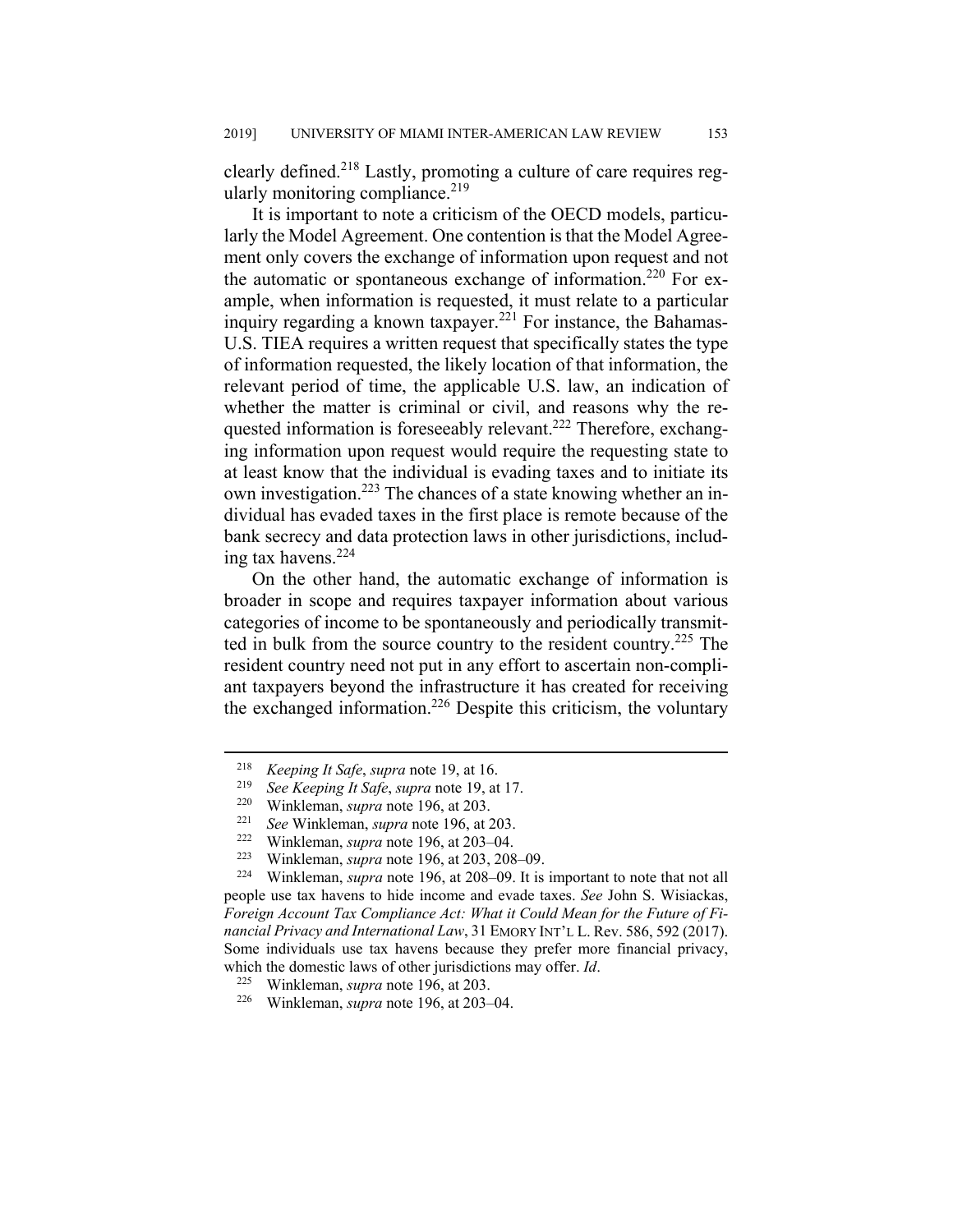exchange of information, as opposed to automatic exchange, may recognize the integrity of personal data and serve as a compromise between two priorities: transparency in international tax and data privacy. This may be because the exchange of information upon request still allows countries to go after tax evaders beyond its borders, while the legal framework establishing the exchange prevents the dragnet disclosure of personal financial information without a rational basis to tax administration.<sup>227</sup> Personal financial information will only be disclosed once the requesting state has done its due diligence.<sup>228</sup>

While the U.S. has not published guidance to a similar degree as the OECD, it supports the automatic exchange of information through FATCA.<sup>229</sup> FATCA has been criticized by FFIs and foreign jurisdictions that have argued complying with FATCA's automatic exchange scheme violates their domestic privacy and data protection laws.230 Coupled with the withholding penalty for noncompliance, some jurisdictions and FFIs feel that they must comply.<sup>231</sup> Moreover, while IGAs between the U.S. Treasury Department and foreign jurisdictions may provide a legal framework establishing the automatic exchange of information, IGAs, and treaties alike, require foreign jurisdictions to alter their own domestic laws to incorporate terms of the agreement or treaty. $232$ 

Nevertheless, the U.S. does provide for the secure transmission of automatically exchanged information with the IDES.233 The IDES is an electronic, internet-based delivery point that FFIs and Host Country Tax Authorities (HCTA) can use to directly transmit data to the IRS.<sup>234</sup> The sender must encrypt the data, and the IDES

 $234$  *Id.* 

<sup>&</sup>lt;sup>227</sup> Winkleman, *supra* note 196, at 203–04.

<sup>&</sup>lt;sup>228</sup> Winkleman, *supra* note 196, at 203–04.

<sup>229</sup> *See* Wisiackas, *supra* note 224, at 586.

See Wisiackas, *supra* note 224, at 587, 611.

<sup>231</sup> *See* Wisiackas, *supra* note 224, at 610.

<sup>&</sup>lt;sup>232</sup> Wisiackas, *supra* note 224, at 609–10.<br><sup>233</sup> International Data Exchange Samie

<sup>233</sup> *International Data Exchange Service*, IRS, https://www.irs.gov/businesses/corporations/international-data-exchange-service (last visited Oct. 10, 2018).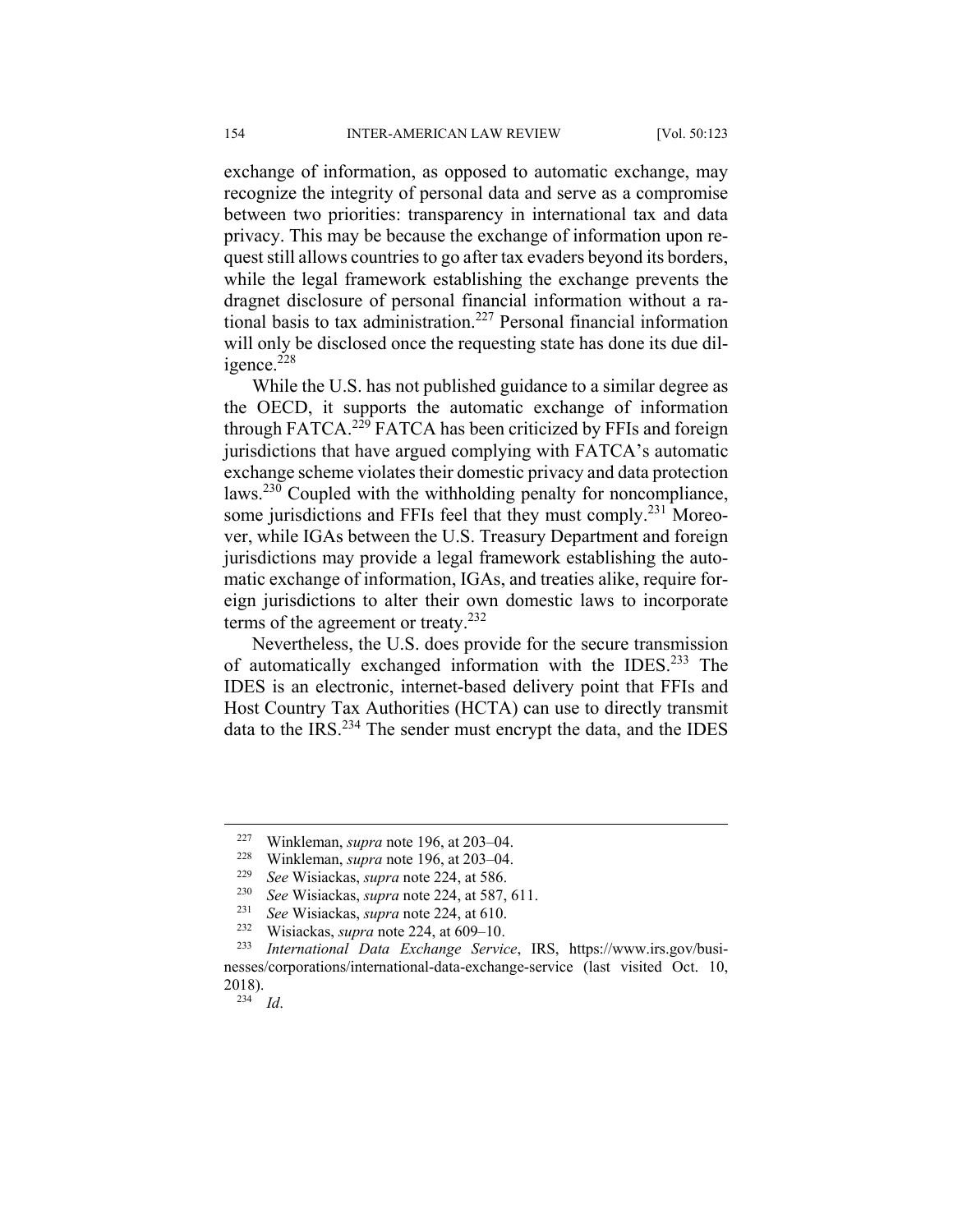encrypts the transmission pathway.<sup>235</sup> The IRS also provides information technology support known as Global IT Forum sessions to provide updates and answers to technical questions.<sup>236</sup>

Ultimately, data protection and confidentiality is an important aspect of information exchange and is itself a competing priority.<sup>237</sup> The OECD model legal frameworks appear to offer jurisdictions more flexibility with respect to determining the terms of their agreements or mutual administrative assistance.<sup>238</sup> If a jurisdiction finds that the appropriate safeguards are not in place in a partner jurisdiction or that there has been a breach in confidentiality, it may choose to suspend the exchange agreement.<sup>239</sup> While Argentina is committed to participating in the exchange of information under the CRS and FATCA,  $240$  its systemic corruption  $241$  may be an obstacle in its performance, which may cause other jurisdictions to question whether appropriate data protection safeguards have been taken within Argentina's domestic tax administration. On the other hand, participating in the global economy while committing to both transparency and the exchange of information may improve Argentina's governance and tax administration.242

# *C. Argentina's Legal Capacity to Comply: Data Protection Law in Argentina*

In 2000, Argentina enacted the Personal Data Protection Act (PDPA) Law No. 25,326 to regulate the usage of personal or sensitive data by public and private individuals as well as legal entities.<sup>243</sup> The PDPA implements Argentina's constitutional guarantees to data privacy by guaranteeing an individual's right to data privacy and access to their data and creates a specific and affirmative cause of

<sup>235</sup> *Id*. 236 *Id*. 237 *See* Wisiackas, *supra* note 229, at 611.

<sup>238</sup> *See Keeping It Safe*, *supra* note 19, at 7.

<sup>239</sup> *Keeping It Safe*, *supra* note 19, at 7.

<sup>240</sup> *See supra* notes 15 and 68. 241 *See supra* notes 93‒114. 242 *See supra* notes 193‒96.

<sup>243</sup> Sean McCleary, *To Discovery and Beyond: A Comprehensive Look at Argentina's Data Protection Laws*, 47 U. OF MIAMI INTER-AM. L. REV. 129, 141 (2015).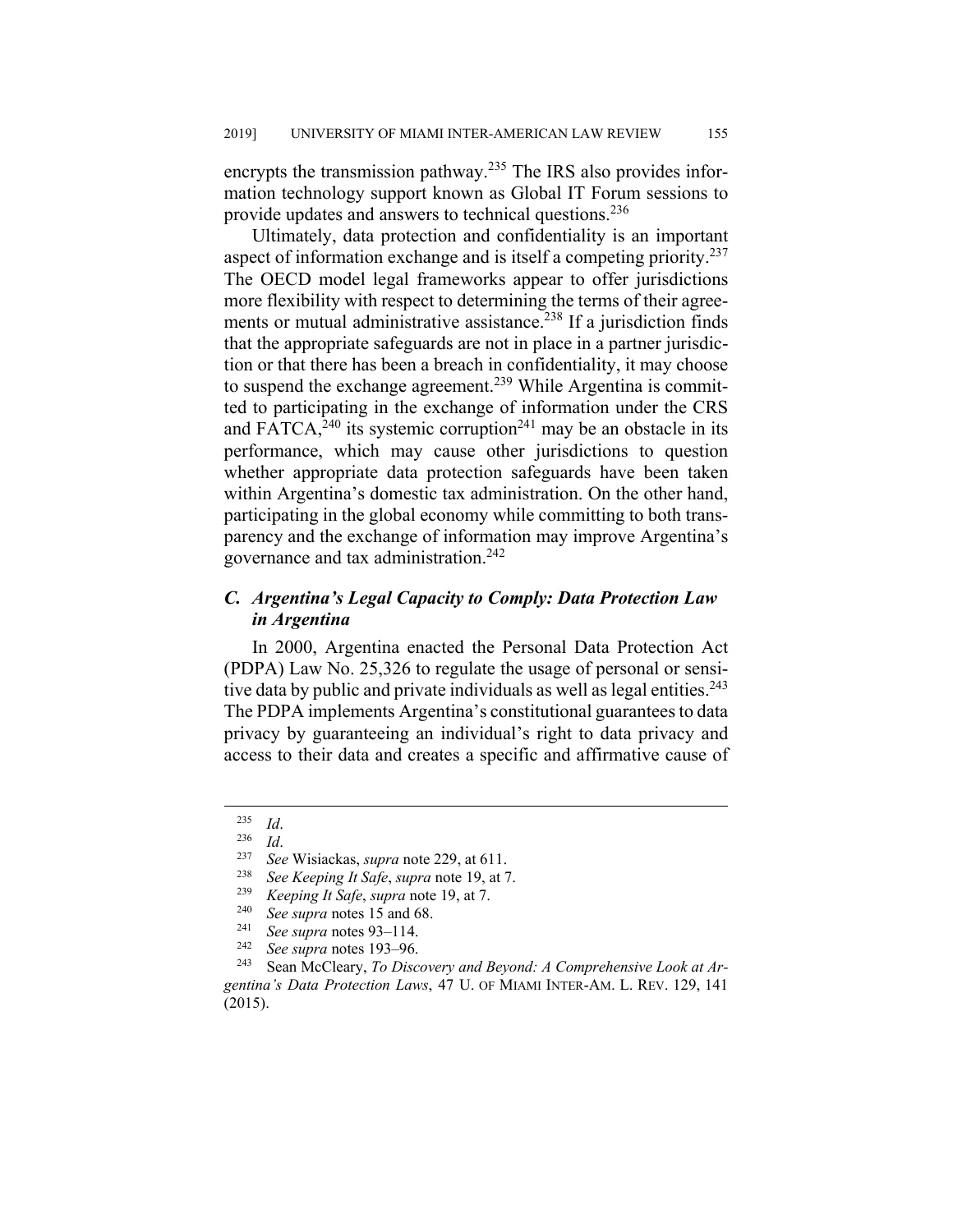action for individuals to enforce their rights. $244$  In pertinent part, the PDPA provides the following under Section 1:

> The purpose of this Act is the full protection of personal information recorded in data files, registers, banks or other technical means of data-treatment, *either public or private for purposes of providing reports*, in order to guarantee the honor and intimacy of persons, as well as the access to the information that may be recoded about such persons, in accordance with the provisions of Section 43, Third Paragraph of the National Constitution.<sup>245</sup>

Argentina refers to its affirmative cause of action as *amparo*, which loosely means "shelter."<sup>246</sup> Amparo is a broad category of several causes of action and is enshrined under article 43 of Argentina's Constitution, amended in 1994.<sup>247</sup>

Not only does an *amparo* cause of action enable an individual to obtain information about themselves held in public or private sources, it "may be filed to request the suppression, rectification, confidentiality or updating of said data."<sup>248</sup> A plaintiff may file an amparo complaint in the case of false data or discrimination.<sup>249</sup> Am*paro* is codified under Section 16 of the PDPA, which closely mirrors constitutional language.<sup>250</sup> Section 16 provides for the additional affirmative right of "Habeas Data" and may be used when "the person responsible for or the user of the data bank" is noncompliant with a plaintiff's initial *amparo* complaint to rectify, update,

 $\frac{244}{245}$  *Id.* at 141–42.

<sup>245</sup> Personal Data Protection Act, Law No. 25326, Oct. 30, 2000, (Arg.); *see also* McCleary, *supra* note 243, at 141.

<sup>246</sup> Andres Guadamuz, *Habeas Data: The Latin American Response to Data Protection*, J. INFO. L. & TECH. (Nov. 7, 2001), https://warwick.ac.uk/fac/soc/law/elj/jilt/2001\_3/Guadamuz/.<br> $^{247}$  Id.

<sup>247</sup> *Id*. 248 *Id*. 249 *See* Personal Data Protection Act, *supra* note 245 ("SECTION 16.- Rectification, updating or *suppression* right . . . 3.- Noncompliance with such obligation within the term established in the preceding paragraph, will enable the interested party to bring, without any further proceedings, the action for *the protection of personal data or habeas data* contemplated in this Act.").

<sup>250</sup> *Id*.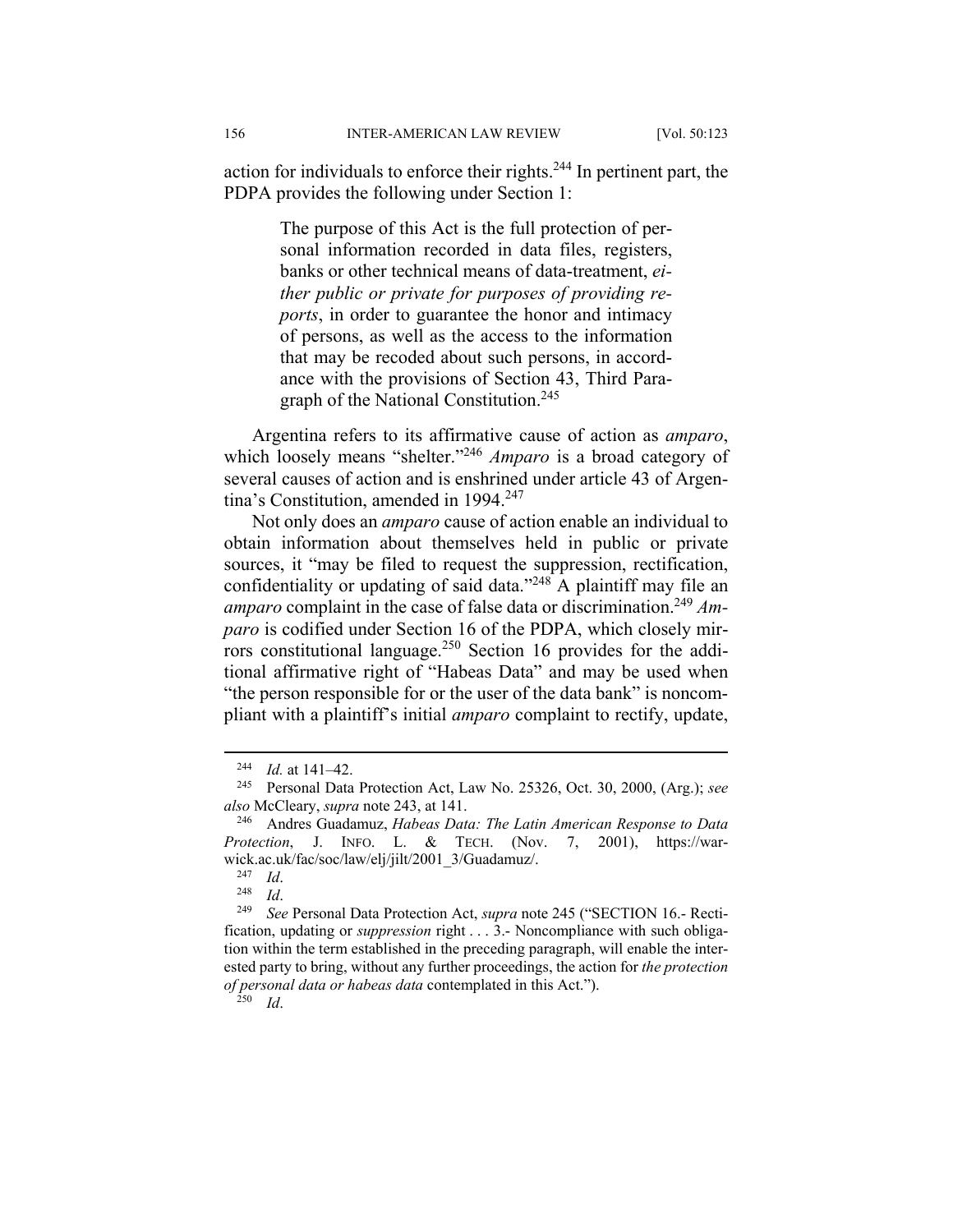suppress, or keep confidential their personal data.<sup>251</sup> *Amparo*, as a constitutional guarantee and category of cause of action, is not new in Latin America.252 It exists in other Latin American countries as well as civil law countries such as Spain and Portugal.<sup>253</sup>

Habeas Data, specifically, also exists in several Latin American countries such as Brazil, Paraguay, Colombia, Costa Rica, and Peru and is described as a procedural mechanism to "safeguard individual freedom from abuse in the information age."254 Several priorities evident in the PDPA are (1) the consent, in most cases, of the individual about whom information or data is being collected, (2) notice, notwithstanding whether consent is required, (3) the accuracy or truthfulness of the data collected or used, and (4) the limitation of data usage to the specific purpose for which it was collected.<sup>255</sup> Accordingly, the PDPA declares "the rights of data subjects, the obligations of data controllers and data users, the supervisory authority or controlling body, [and] sanctions and rules of procedure for the 'habeas data' judicial remedy."<sup>256</sup>

In December 2001, Argentina issued regulations under Decree No 1.558/2001, Regulations of Law No. 25,326, to implement the PDPA.<sup>257</sup> Additionally, the implementing regulations complete provisions of the PDPA and clarify provisions that may be ambiguous or subject to interpretation.<sup>258</sup> Together, Article 43.3 of the Argentinean Constitution, the PDPA, and Decree No. 1558/2001 form the general legal framework of data protection law in Argentina.259

tion/files/2002/wp63\_en.pdf [hereinafter *Opinion 4/2002*].

 <sup>251</sup> *Id.; see also* Guadamuz, *supra* note 246 (Habeas Data means "you should have the data.").

<sup>252</sup> *See* Guadamuz, *supra* note 246.

<sup>&</sup>lt;sup>253</sup> Guadamuz, *supra* note 246.<br><sup>254</sup> Guadamuz, *supra* note 246.

<sup>254</sup> Guadamuz, *supra* note 246.

<sup>255</sup> Personal Data Protection Act, *supra* note 245; *see also* McCleary, *supra* note 243, at 144–45.

<sup>256</sup> *Opinion 4/2002 on the Level of Protection of Personal Data in Argentina*, EUROPEAN COMMISSION 1, 3 (Oct. 3, 2002), http://ec.europa.eu/justice/data-protection/article-29/documentation/opinion-recommenda-

<sup>257</sup> John C. Eustice & Marc Alain Bohn, *Navigating the Gauntlet: A Survey of Data Privacy Laws in Three Key Latin American Countries*, 14 SEDONA CONF.J. 137 1, 2 (2013).

<sup>258</sup> *Opinion 4/2002*, *supra* note 256, at 3.

<sup>259</sup> *Opinion 4/2002*, *supra* note 256, at 3.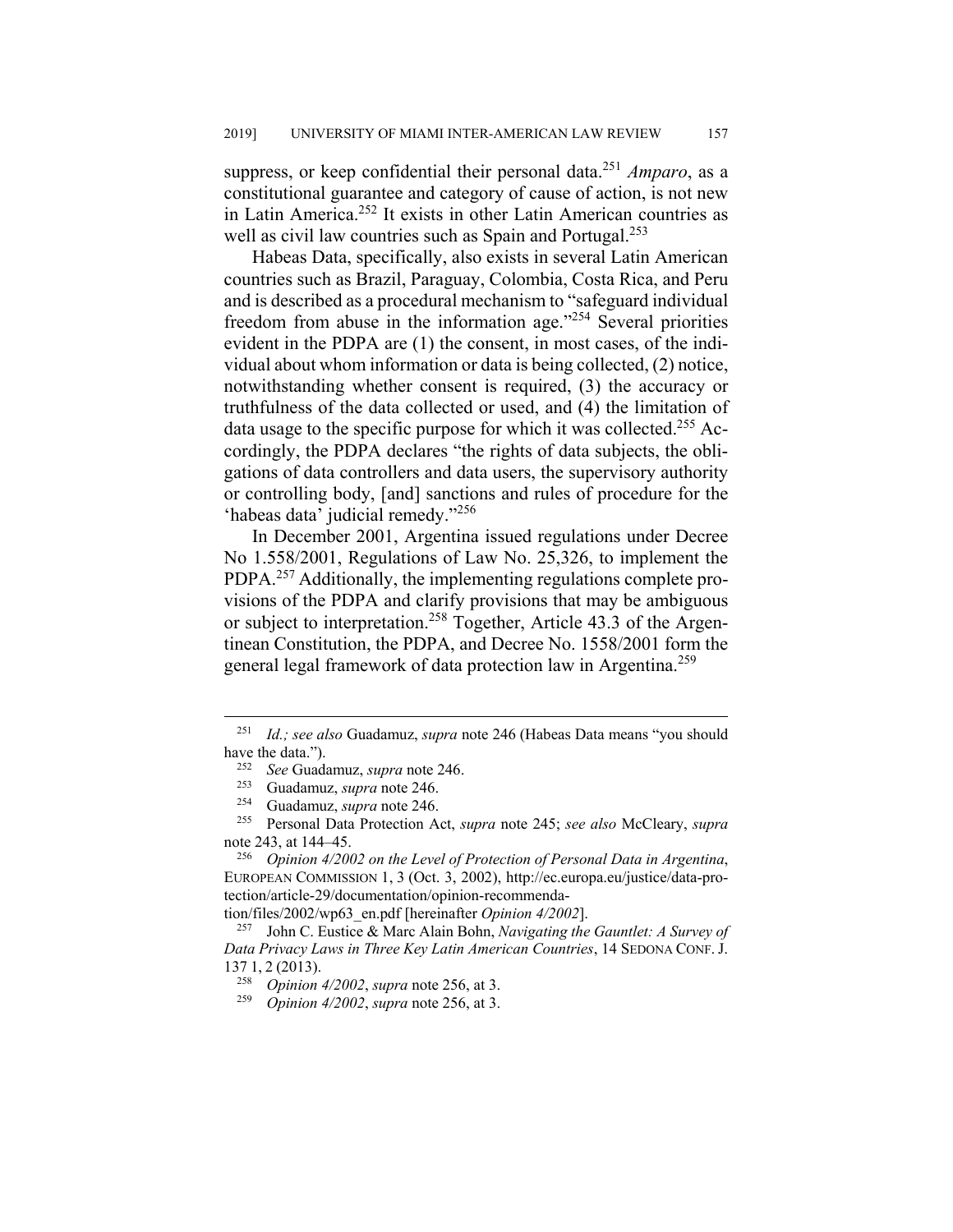With respect to enforcement, the Argentine Personal Data Protection Agency (APDPA) oversees the enforcement of the PDPA.<sup>260</sup> Any public or private entity that uses data for non-personal uses must register its database with the APDPA in order to lawfully keep data.261 The APDPA may review complaints and affirmatively initiate investigations into PDPA violations.262 Moreover, the agency has sanctions at its disposal to punish PDPA violators, such as civil reprimands that may warn or suspend the violator's use of such information, civil fines that range between \$1,000 and \$100,000, and criminal sanctions.263 Individuals may face criminal sanctions, such as imprisonment, for intentional acts like falsifying information or data within a database or repository.<sup>264</sup>

While Argentina may have a sophisticated legal framework for data protection modeled after Spain's Law on the Protection of Personal Data,<sup>265</sup> and in line with the rich history of *amparo* and habeas data in Latin America, the country is amending its data protection law to align more with Europe's General Data Protection Regulation (GDPR).266 The GDPR is a comprehensive data protection law enacted by the EU.<sup>267</sup> The GDPR was enacted in 2016 and is far reaching because, once in force in 2018, it will effectively repeal and replace the data protection laws of individual EU member states.<sup>268</sup> The goal of the GDPR is to harmonize data privacy laws across Europe, reshape the way data privacy is approached in the region, and

<sup>267</sup> *General Data Protection Regulation- A Heads Up*, MICHALSONS (Dec. 7,

2017), https://www.michalsons.com/focus-areas/privacy-and-data-protection/general-data-protection-regulation-a-heads-up [hereinafter *General Data Protection Regulation*]; *accord* John Giles, *What is the GDPR and Why is it Important?*, MICHALSONS (Feb. 25, 2016), https://www.michalsons.com/blog/whatis-the-gdpr/18552.

<sup>268</sup> *EU GDPR Portal: Site Overview*, https://www.eugdpr.org (last visited Oct.10, 2018).

<sup>&</sup>lt;sup>260</sup> McCleary, *supra* note 243, at 143.<br><sup>261</sup> McCleary, *supra* note 243, at 144.

<sup>261</sup> McCleary, *supra* note 243, at 144.

<sup>&</sup>lt;sup>262</sup> McCleary, *supra* note 243, at 143.<br><sup>263</sup> McCleary, *supra* note 243, at 144.

<sup>&</sup>lt;sup>263</sup> McCleary, *supra* note 243, at 144.

<sup>&</sup>lt;sup>264</sup> McCleary, *supra* note 243, at 144.<br><sup>265</sup> Fustice & Bohn *supra* note 257, a

<sup>&</sup>lt;sup>265</sup> Eustice & Bohn, *supra* note 257, at 2.<br><sup>266</sup> Sarah Buerger, How the GDPR Cha

<sup>266</sup> Sarah Buerger, *How the GDPR Changed the Argentina Personal Data Protection Act*, MICHALSONS (Feb. 21, 2017), https://www.michalsons.com/blog/argentina-personal-data-protection-act/25090.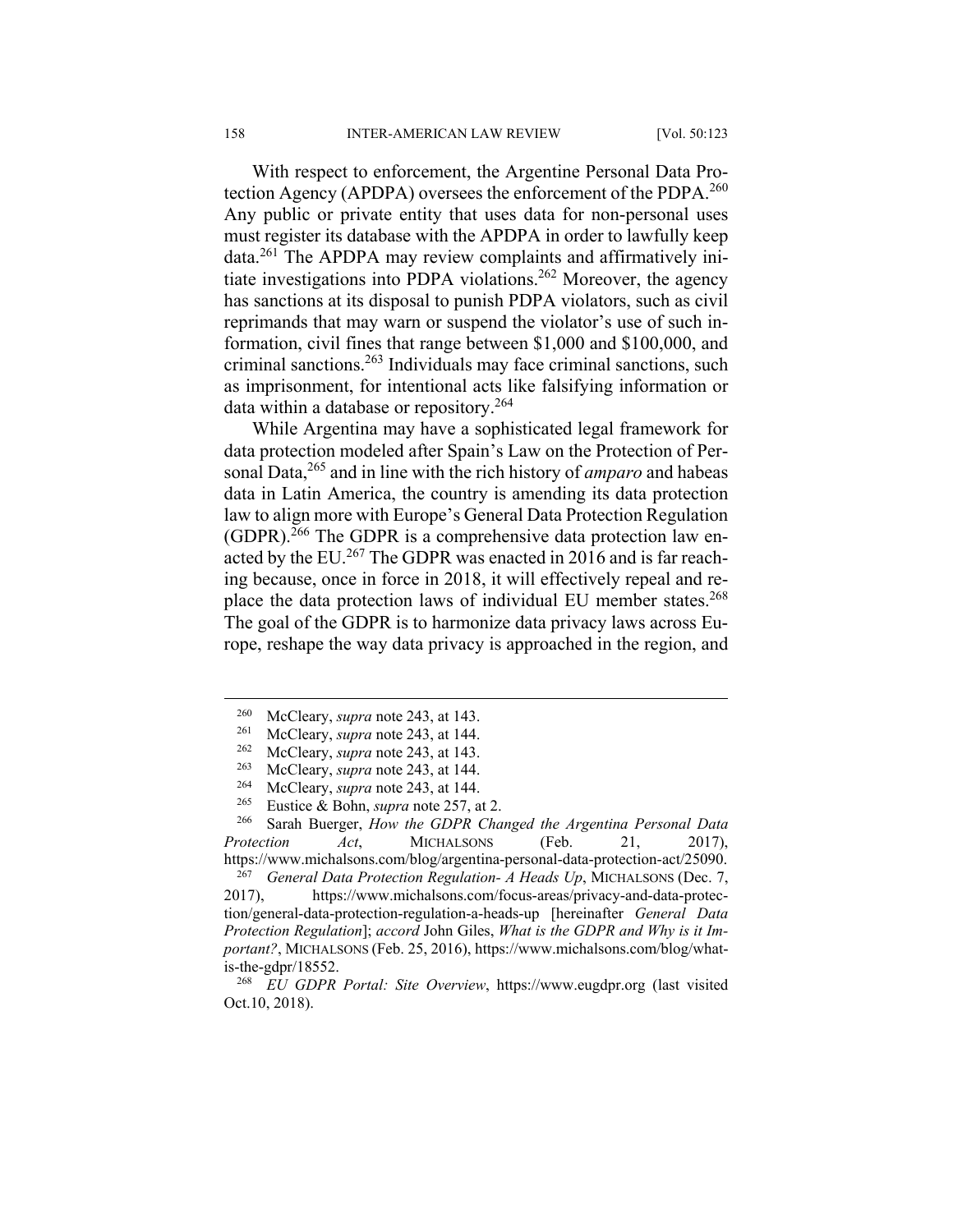lastly, protect the data privacy of all EU citizens.<sup>269</sup> Because of the vast spread of the EU, the GDPR is considered the most important legislation on data protection in the world. $270$ 

Generally, the GDPR defines the roles of the three key actors involved in the transfer of any data: the data subject, the controller, and the processor.271 Data subjects include only natural persons, not legal persons.272 Controllers are either natural or legal persons and are the entities that determine the purposes and conditions for processing personal data.273 Lastly, the processor, a natural or legal person, is the entity, like an IT vendor, which processes the data on behalf of the controller.<sup>274</sup> Most of the GDPR applies to the obligations and conduct of controllers and the processors they use to lawfully process personal data. $275$ 

Argentina is aligning its PDPA with the GDPR because, although it is not an EU member state, Argentina does business with the EU and is involved with EU member states through either tax treaties, like Spain, or through Multilateral Competent Authority Agreements (MCAA) to exchange financial account information under the CRS.<sup>276</sup> Therefore, aligning its PDPA with the GDPR may benefit Argentina's private, banking, and financial services sectors, its domestic tax administration, and its ability to perform under its exchange of information agreements with respect to tax matters.

There are areas where the PDPA diverges from the GDPR.<sup>277</sup> For example, the PDPA defines data subjects differently, and it includes both natural and legal persons, whereas the GDPR only includes natural persons.<sup>278</sup> Additionally, other areas that differ from

<sup>269</sup> *Id*. 270 *General Data Protection Regulation*, *supra* note 267.

<sup>271</sup> *General Data Protection Regulation*, *supra* note 267.

<sup>272</sup> *General Data Protection Regulation*, *supra* note 267.

<sup>273</sup> *General Data Protection Regulation*, *supra* note 267.

<sup>274</sup> *General Data Protection Regulation*, *supra* note 267.

<sup>275</sup> *General Data Protection Regulation*, *supra* note 267.

<sup>276</sup> Buerger, *supra* note 266; *see also Argentina Establishes Rules for Adoption of OECD's Automatic Exchange of Financial Information in Tax Matters*, ERNST & YOUNG (Jan. 14, 2016), http://www.ey.com/gl/en/services/tax/international-tax/alert--argentina-establishes-rules-for-adoption-of-oecd-s-automaticexchange-of-financial-information-in-tax-matters.

<sup>&</sup>lt;sup>277</sup> Buerger, *supra* note 266.<br><sup>278</sup> Buerger, *supra* note 266.

Buerger, *supra* note 266.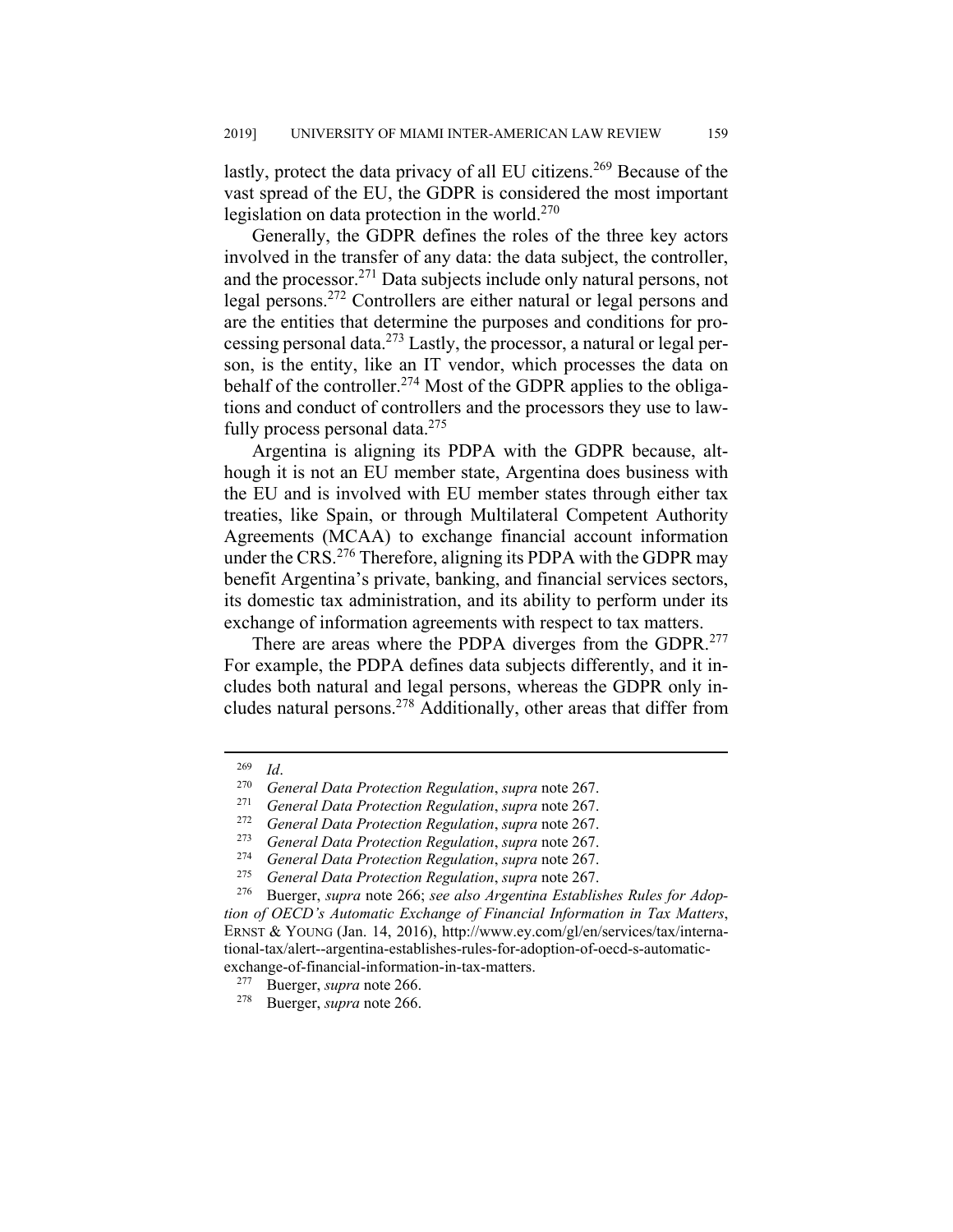the GDPR were determined in 2002 by the EU's Article 29 Working Party.279 The Working Party was established under Article 29 of the EU's European Commission Directive 95/46/EC, and it is an independent advisory body on data protection and privacy.280 The Working Party found several concerns with Argentina's PDPA: (1) the PDPA inadequately protects the personal data and financial information of data subjects in cross-border transfers, (2) too many exceptions exist to prohibitions on transferring personal data to jurisdictions lacking appropriate levels of data protection, and (3) the National Directorate for Personal Data Protection (NDPDP) lacks sufficient independence from other entities within the Argentine government.281 However, despite the few weaknesses found in the PDPA, the Working Party found that Argentina ensures an adequate level of data protection within the meaning of Article 25(6) of the European Commission's 1995 Directive on data protection.<sup>282</sup>

# **V. CONCLUSION: THE CONFLUENCE OF CORRUPTION, GOVERNANCE, AND THE WILLINGNESS TO CHANGE**

The provisions for data protection within Argentina's constitution, statute, and regulations provide an adequate legal framework for the protection of data according to the EU's Article 29 Working Party.<sup>283</sup> Also, the PDPA is similar in many respects to the EU's GDPR, a colossal legal framework for data protection covering twenty-eight member states.284 It may be reasonable to say that Argentina's legal framework is sophisticated based on EU standards and taking into account the overall tradition of habeas data and *amparo* in Latin America.<sup>285</sup> Although there are a few weaknesses in the PDPA, it sufficiently provides Argentina with the statutory and

 <sup>279</sup> Buerger, *supra* note 266.

<sup>280</sup> *Opinion 4/2002*, *supra* note 256, at 1.

<sup>&</sup>lt;sup>281</sup> Buerger, *supra* note 266; *accord Opinion 4/2002*, *supra* note 256, at 8–14.<br><sup>282</sup> Opinion 4/2002, supra note 256, et 17

<sup>282</sup> *Opinion 4/2002*, *supra* note 256, at 17.

<sup>283</sup> *Opinion 4/2002*, *supra* note 256, at 17.

<sup>284</sup> *See* Buerger, *supra* note 266.

<sup>285</sup> *See* Guadamuz, *supra* note 246, at § 1.3.4, § 1.2.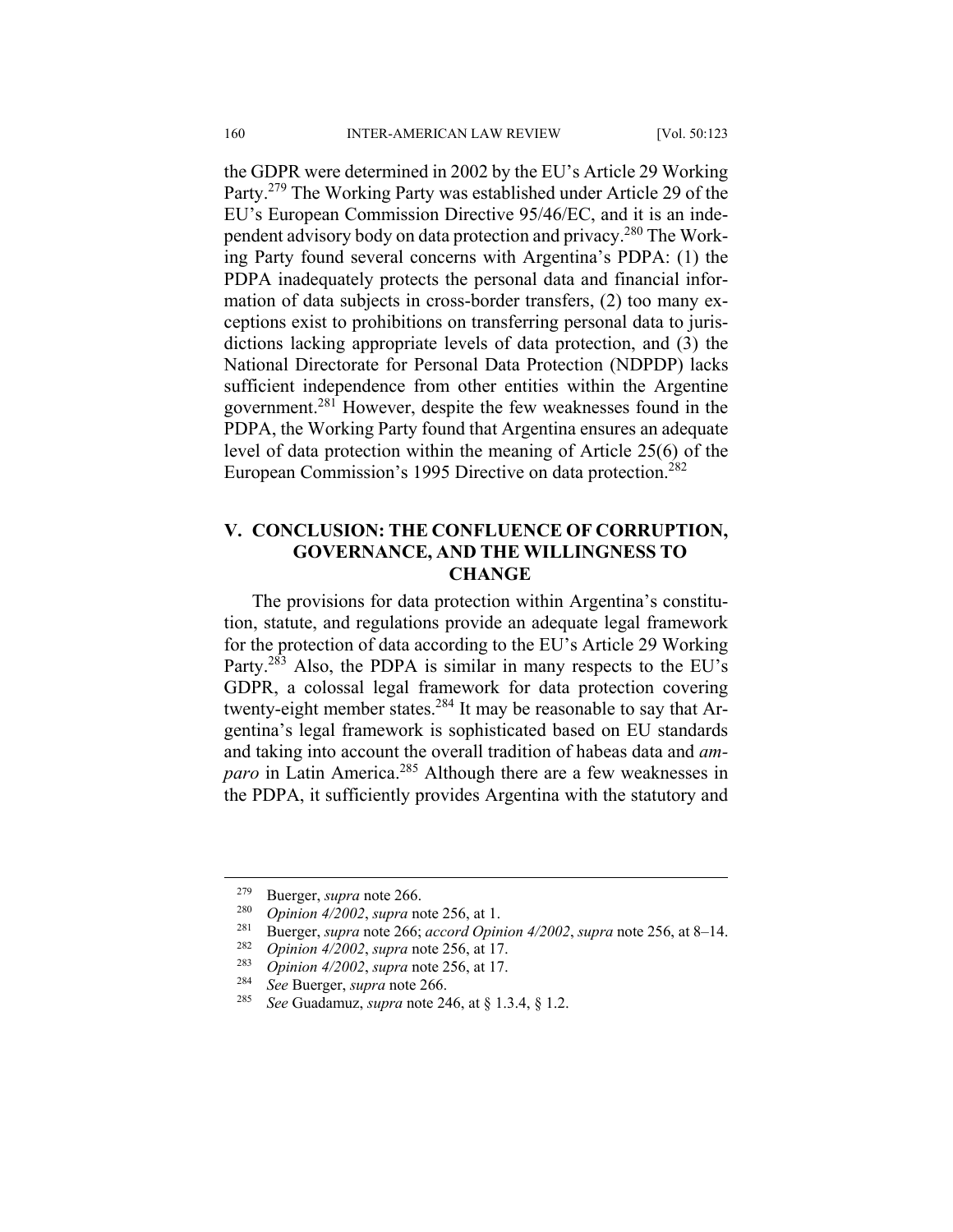procedural means to keep exchanged tax information safe in accordance with the OECD's *Keeping It Safe* report.<sup>286</sup> This is because unlike other developing countries that may not possess the technological or bureaucratic infrastructure for such enhanced tax administration and administration in general, Argentina does.

However, while Argentina possesses the legal frameworks "on paper," it remains to be seen whether it can execute its commitments under FATCA or the CRS or whether other countries with which Argentina has agreements or treaties trust in Argentina's ability to safeguard the personal tax and financial information it exchanges. Argentina's historical and current problems with systemic corruption, from grand to petty, in its institutions at the political and bureaucratic level<sup>287</sup> are serious impediments to meeting its commitments.

Moreover, as long as economic gains are consistently eroded by inflation, and barriers to competition and income inequality remain high, Argentines will continue to flock to the informal market to substitute their pesos for dollars, which wealthier Argentines would prefer to safeguard in foreign offshore accounts.288 Notwithstanding domestic policy, such as the *ley de blanqueos* offering amnesty to tax evaders,289 international introspection into Argentina's tax administration shows that there are holes, which may promote bribery.<sup>290</sup> As the 2017 OECD Working Group on Bribery found, Argentina is still noncompliant, and most relevant to its tax administration, it is implementing recommendations, training tax administrators on detecting bribery, and amending its legislation to share tax information with foreign authorities for use in bribery investigations.291

Also pertinent, there are repeated calls for Argentina to strengthen the independence of government entities that investigate

 <sup>286</sup> *See generally Keeping it Safe*, *supra* note 19.

<sup>287</sup> *See* Lindsey, *supra* note 99; *Global Corruption Barometer 2013*, *supra* note 100; Mallen, *supra* note 18.

<sup>288</sup> *See The Tragedy of Argentina: A Century of Decline*, *supra* note 71; Timerman, *supra* note 98; Lindsey, *supra* note 99; *OECD Economic Surveys*, *supra* note 114.

<sup>289</sup> *See* He, *supra* note 16.

<sup>290</sup> *See Phase 3bis Report on Implementing the OECD Anti-Bribery Convention in Argentina, supra* note 162, at 71.

<sup>291</sup> *Id*.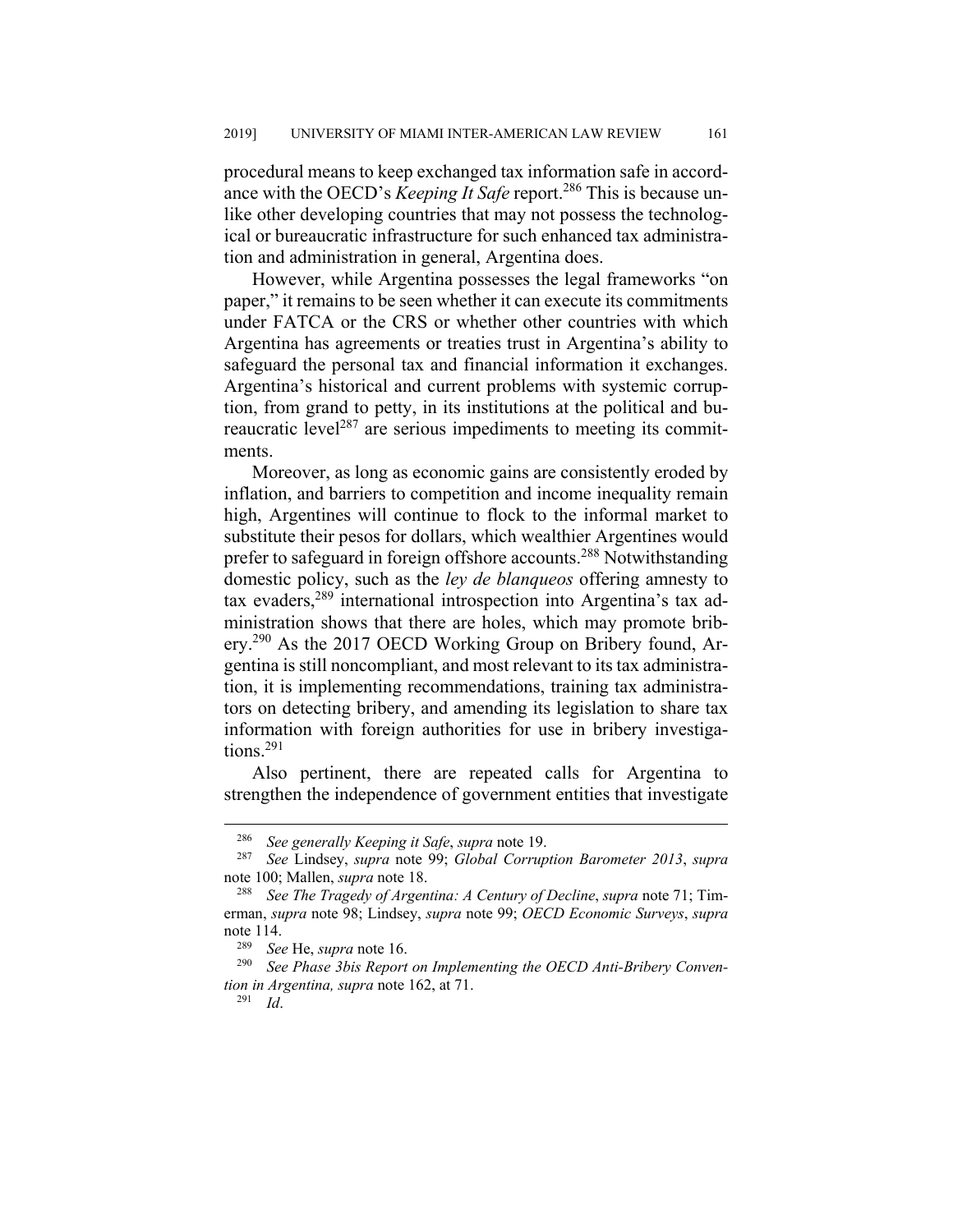corruption.<sup>292</sup> In order for Argentina to create the culture of care<sup>293</sup> necessary to protect data, it will need to ensure that policies and procedures for handling, transferring, and even disposing of information are endorsed at the top level of tax administration and regularly monitored for compliance.<sup>294</sup> If Argentina cannot squarely tackle its problems with corruption, it may threaten the integrity of the new PDPA that the Argentine legislature is developing, and it may have a negative effect on Argentina's international business dealings and exchange of information agreements or treaties with respect to protecting personal tax information.

Argentina's willingness to change, under the current Macri Administration, is likely a good indicator that Argentina will honor its commitment to the U.S. under FATCA and to the respective countries with which it has entered into multilateral agreements with under CRS. This is because Macri has worked with the Argentine legislature to implement pro-market and fiscally conservative reforms.295 These reforms have focused on addressing rampant inflation, the black market for pesos and the informal economy, tax evasion, and government fraud with respect to pension programs.<sup>296</sup> It appears that much of the domestic legal and political change Argentina is experiencing is heavily influenced by external, international changes, such as the move toward more tax transparency and less bank secrecy. Additionally, Argentina's desire to have access to international finance and markets likely compels it to agree with the international consensus that bank secrecy destabilizes<sup>297</sup> the international economy. The importance of protecting and keeping confidential personal tax and financial data compliments the international move toward transparency and the exchange of information.

While Argentina has made commitments on different fronts pertaining to data protection, the exchange of tax information, and reducing corruption, there has not been a synchronized effort. The

 <sup>292</sup> *See OECD Economic Surveys, supra* note 114, at 3.

<sup>293</sup> *See Keeping It Safe, supra* note 19, at 5.

<sup>&</sup>lt;sup>294</sup> *Keeping It Safe, supra* note 19, at 16–17.<br><sup>295</sup> See Timerman, supra pote  $98$ .

<sup>295</sup> *See Timerman, supra* note 98.

<sup>296</sup> *See* Gillespie, *supra* note 142; *see also* He, *supra* note 16.

<sup>297</sup> *See* Winkleman, *supra* note 196.